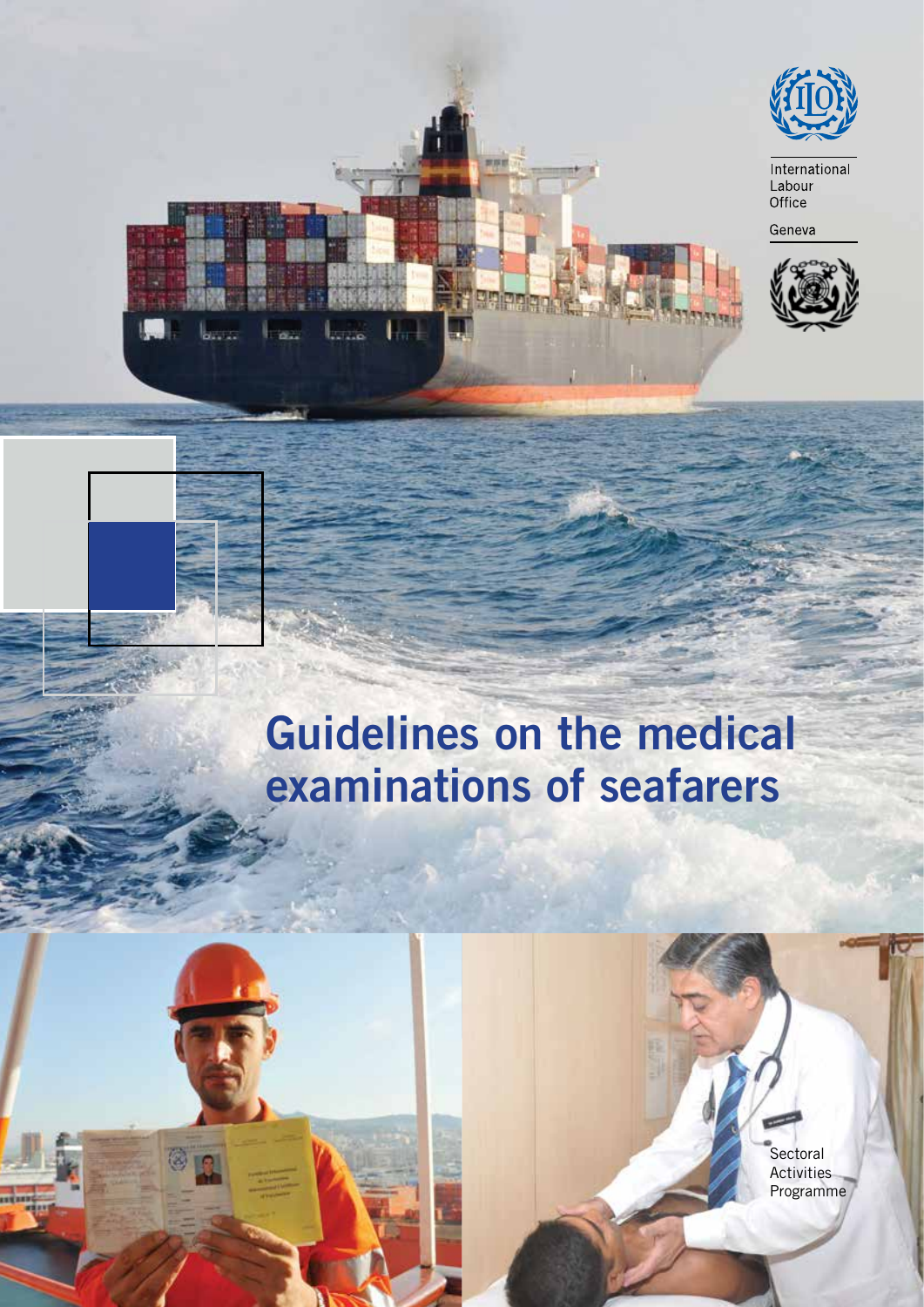**Guidelines on the medical examinations of seafarers**

INTERNATIONAL LABOUR OFFICE GENEVA International Maritime Organization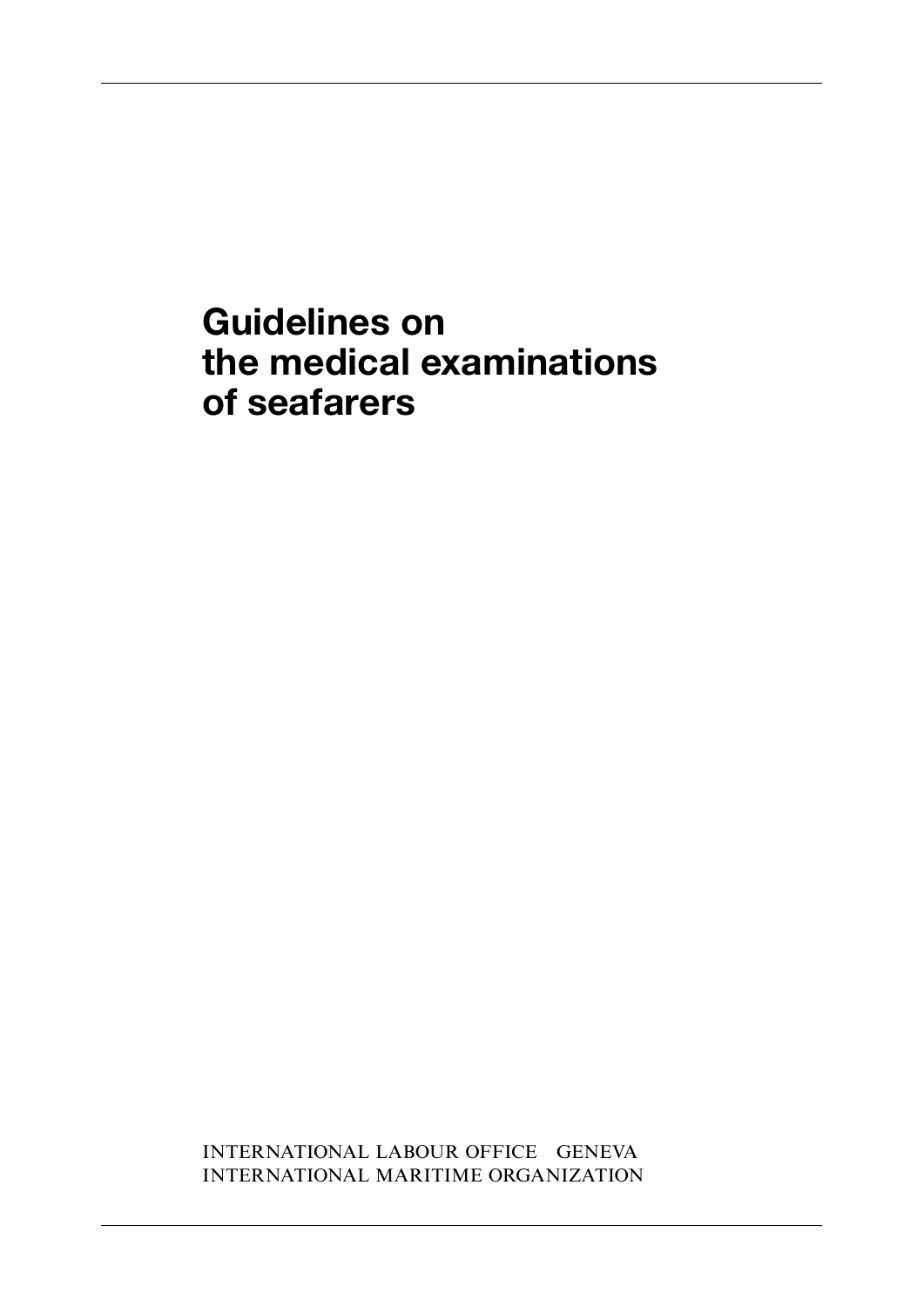Copyright © International Labour Organization and International Maritime Organization 2013

*First published by the ILO 2013*

Publications of the International Labour Office enjoy copyright under Protocol 2 of the Universal Copyright Convention. Nevertheless, short excerpts from them may be reproduced without authorization, on condition that the source is indicated. For rights of reproduction or translation, application should be made to ILO Publishing (Rights and Licensing), International Labour Office, CH-1211 Geneva 22, Switzerland, or by email: pubdroit@ilo.org. The International Labour Office and International Maritime Organization welcome such applications.

Libraries, institutions and other users registered with reproduction rights organizations may make copies in accordance with the licences issued to them for this purpose. Visit www.ifrro.org to find the reproduction rights organization in your country.

#### *ILO Cataloguing in Publication Data*

Guidelines on the medical examinations of seafarers / International Labour Office, Sectoral Activities Programme; International Migration Organization. – Geneva: ILO, 2013

ILO/IMO/JMS/2011/12

ISBN 978-92-2-127462-9 (print) ISBN 978-92-2-127463-6 (web pdf)

International Labour Office; Sectoral Activities Programme; International Maritime Organization

medical examination / occupational health service / seafarer / merchant marine / sea transport

02.07.4

*ILO Cataloguing in Publication Data*

The responsibility for opinions expressed in signed articles, studies and other contributions rests solely with their authors, and publication does not constitute an endorsement by the International Labour Office or the International Maritime Organization of the opinions expressed in them.

Reference to names of firms and commercial products and processes does not imply their endorsement by the International Labour Office or the International Maritime Organization, and any failure to mention a particular firm, commercial product or process is not a sign of disapproval.

ILO publications and electronic products can be obtained through major booksellers or ILO local offices in many countries, or direct from ILO Publishing, International Labour Office, CH-1211 Geneva 22, Switzerland. Catalogues or lists of new publications are available free of charge from the above address, or by email: pubvente@ilo.org

Visit our web site: www.ilo.org/publns

This publication was produced by the Document and Publications Production, Printing and Distribution Branch (PRODOC) of the ILO. Graphic and typographic design, layout and composition, printing, electronic publishing and distribution.

PRODOC endeavours to use paper sourced from forests managed in an environmentally sustainable and socially responsible manner.

Code: COC-WEI-MUS

The designations employed in ILO and IMO publications, which are in conformity with United Nations practice, and the presentation of material therein do not imply the expression of any opinion whatsoever on the part of the International Labour Office or the International Maritime Organization concerning the legal status of any country, area or territory or of its authorities, or concerning the delimitation of its frontiers.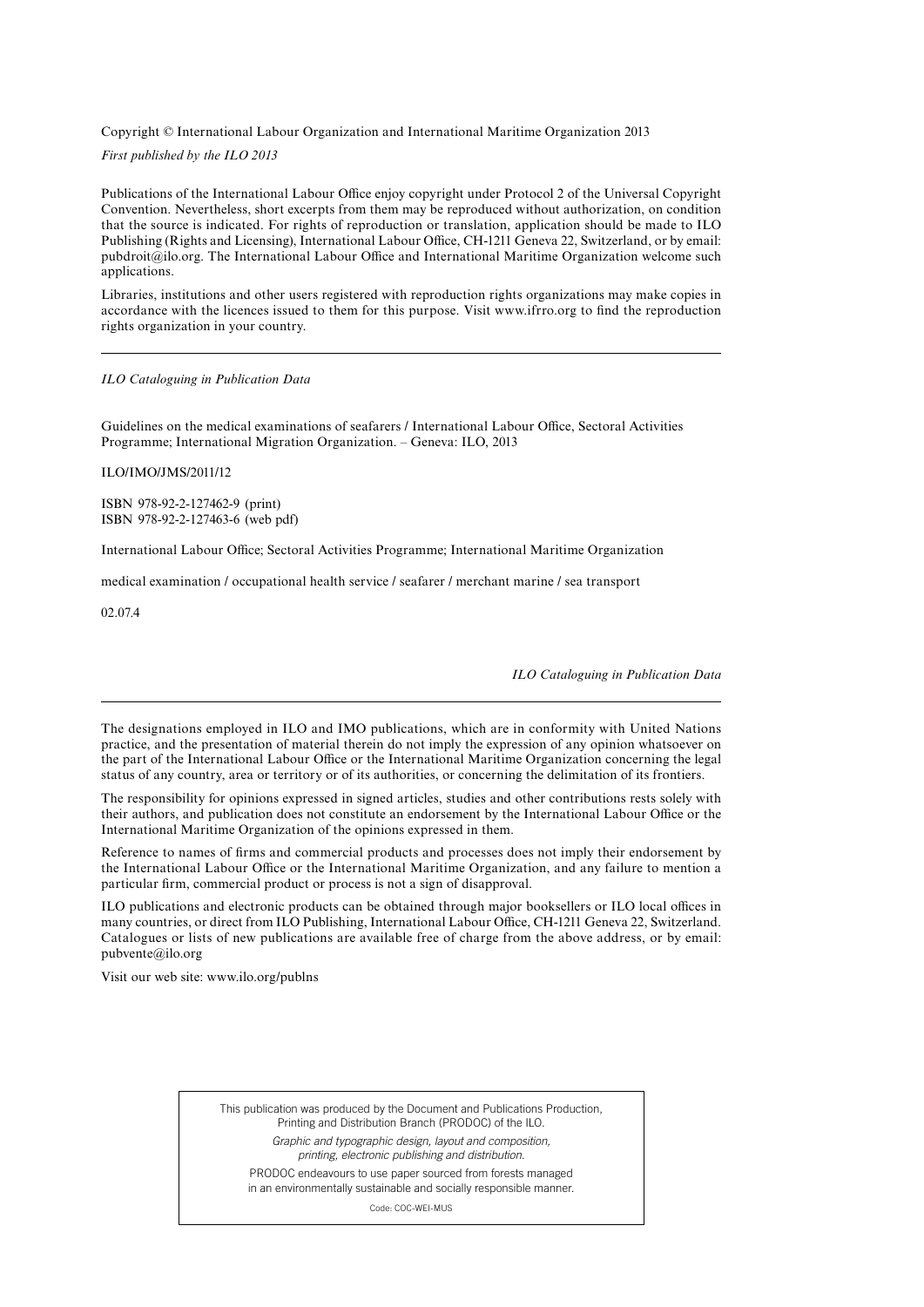# **Preface**

The International Labour Organization (ILO) adopted the Medical Examination of Young Persons (Sea) Convention, 1921 (No. 16), as one of the first Conventions. This was followed by the Medical Examination (Seafarers) Convention, 1946 (No. 73). These instruments have now been consolidated into the Maritime Labour Convention, 2006 (MLC, 2006). The laws of most maritime countries require that all seafarers carry a valid medical certificate.

The International Maritime Organization's (IMO) International Convention on Standards of Training, Certification and Watchkeeping for Seafarers (STCW), 1978, as amended, states that every seafarer holding a certificate issued under the provisions of the Convention, who is serving at sea, shall also hold a valid medical certificate issued in accordance with the provisions of Regulation I/9 and of Section A-I/9 of the STCW Code.

With national fitness standards for seafarers varying widely, the set of international guidelines adopted in 1997 (the Guidelines for Conducting Pre-sea and Periodic Medical Fitness Examinations for Seafarers) was a first attempt towards harmonization. The increasing internationalization of shipping makes such harmonization even more desirable. Medical practitioners performing such examinations should have a clear understanding of the special requirements of seafaring life, as their professional judgement is often critical to the lives of seafarers. All concerned should be able to trust a seafarer's medical certificate as having been issued in accordance with the relevant applicable international standards.

These Guidelines have been endorsed by the ILO Governing Body and the IMO Maritime Safety Committee to provide complementary advice to competent authorities, medical practitioners and all stakeholders of the shipping industry on the application of the MLC, 2006, and the STCW Convention, 1978, as amended, with regard to safeguarding the health of seafarers and promoting safety at sea.

These Guidelines supersede the Guidelines for Conducting Pre-sea and Periodic Medical Fitness Examinations for Seafarers, which were published by the ILO and the World Health Organization (WHO) in 1997.

Disseminating these Guidelines and ensuring their implementation should contribute towards harmonizing the standards for medical examinations of seafarers and improving the quality and effectiveness of the medical care provided to seafarers.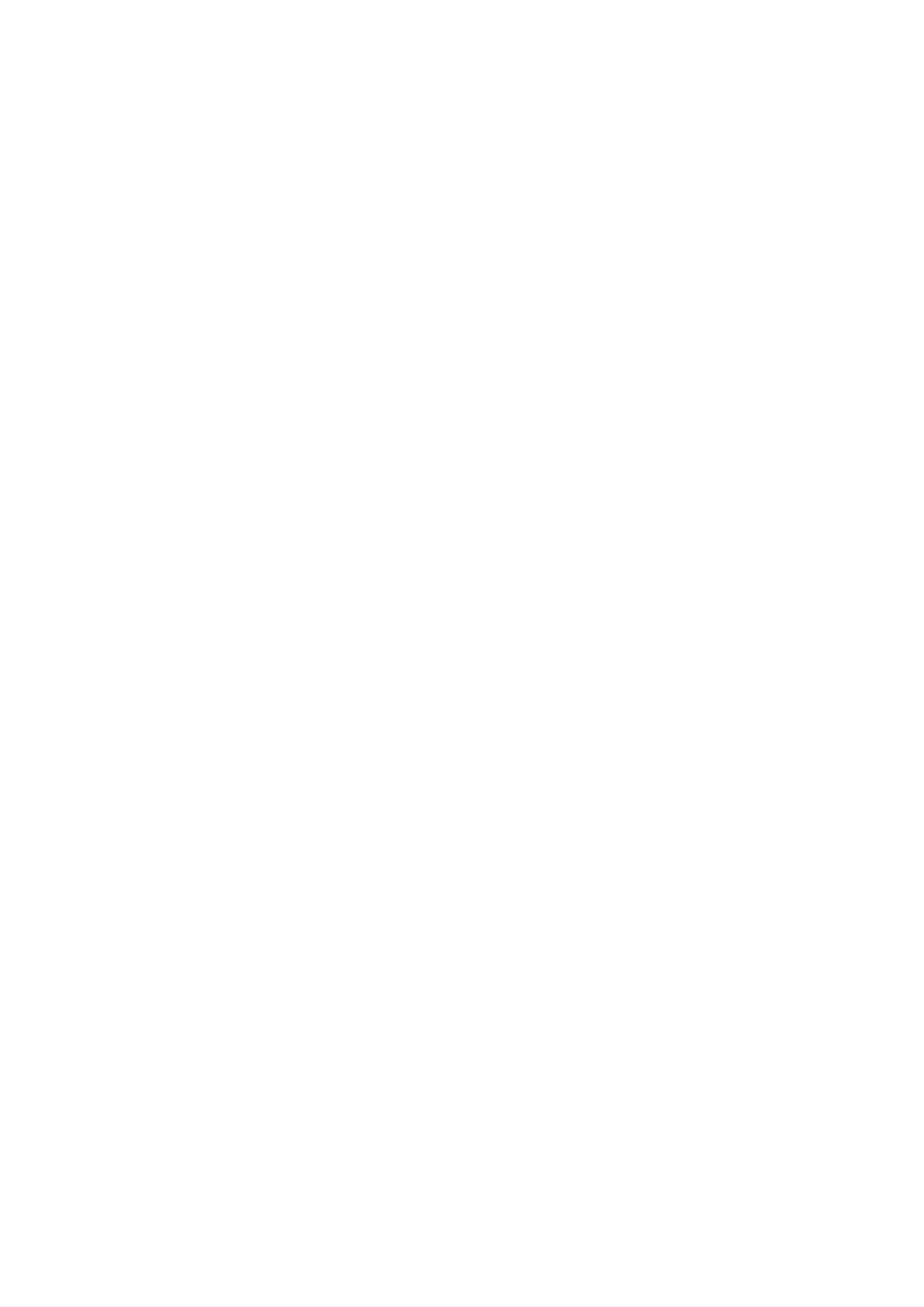# **Contents**

|                   |                                                                                                                                       | 3              |
|-------------------|---------------------------------------------------------------------------------------------------------------------------------------|----------------|
|                   |                                                                                                                                       | $\overline{7}$ |
|                   |                                                                                                                                       | 11             |
|                   | Part 3. Guidance to persons authorized by competent authorities to conduct<br>medical examinations and to issue medical certificates  | 17             |
| <b>Appendices</b> |                                                                                                                                       |                |
|                   |                                                                                                                                       | 23             |
|                   |                                                                                                                                       | 25             |
| C.                |                                                                                                                                       | 26             |
| D.                |                                                                                                                                       | 29             |
|                   | E. Fitness criteria for common medical conditions                                                                                     | 31             |
| F.                | Suggested format for recording medical examinations of seafarers                                                                      | 48             |
|                   |                                                                                                                                       | 53             |
|                   | H. Extract from the Maritime Labour Convention, 2006                                                                                  | 54             |
| L                 | Extract from the International Convention on Standards of Training,<br>Certification and Watchkeeping for Seafarers, 1978, as amended | 60             |
| J.                | Extract from the Seafarers' Training, Certification                                                                                   | 61             |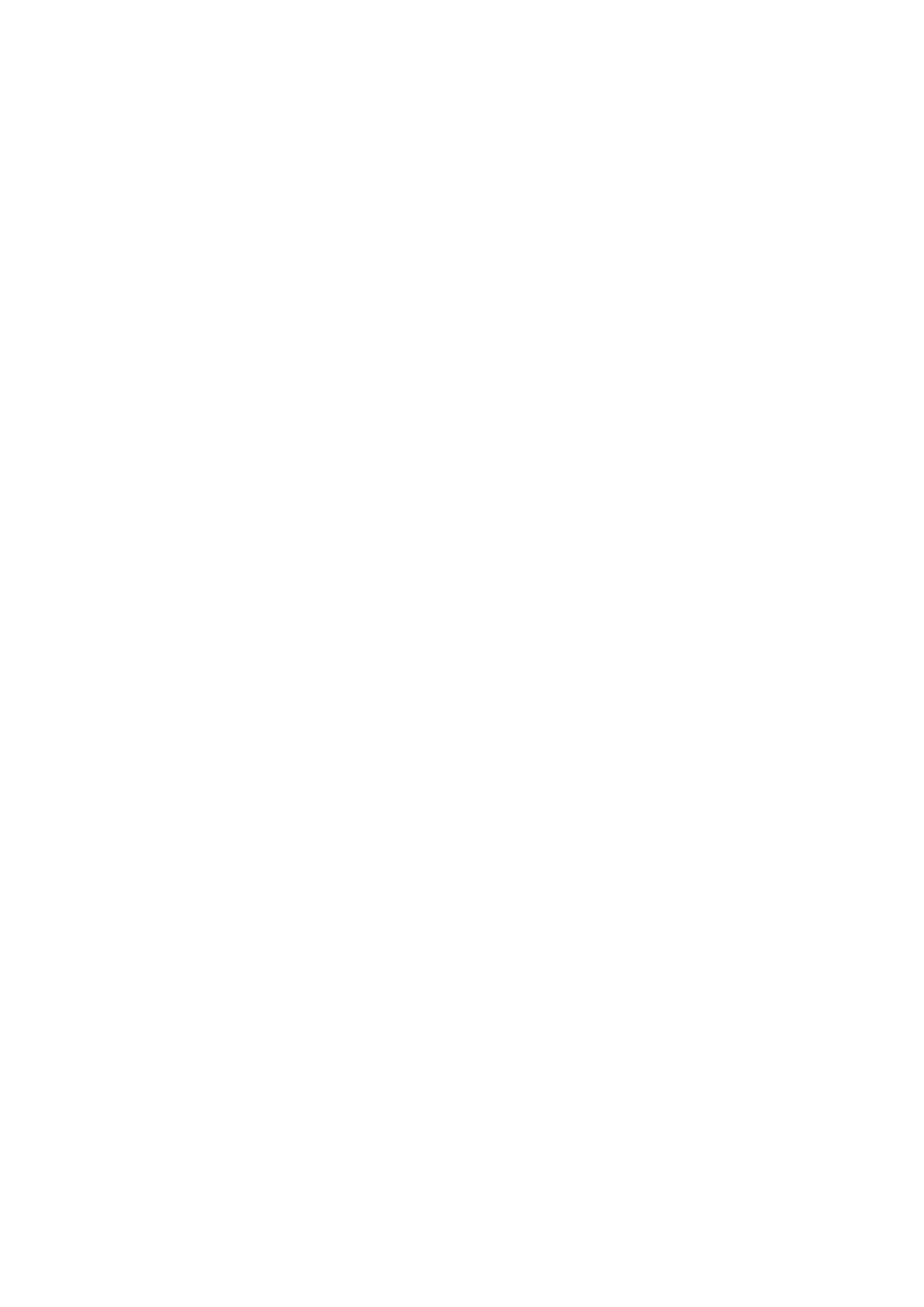# **Part 1. Introduction**

### **I. Purpose and scope of the Guidelines**

Seafarers are required to undergo medical examinations to reduce risks to other crew members and for the safe operation of the ship, as well as to safeguard their personal health and safety.

The MLC, 2006, and the STCW Convention, 1978, as amended, require a seafarer to hold a medical certificate, detail the information to be recorded and indicate certain specific aspects of fitness that need to be assessed.

These Guidelines apply to seafarers in accordance with the requirements of the MLC, 2006, and the STCW Convention, 1978, as amended. They revise and replace the Guidelines for Conducting Pre-sea and Periodic Medical Fitness Examinations for Seafarers, published by the ILO and WHO in 1997.

When implementing and utilizing these Guidelines, it is essential to ensure that:

- (i) the fundamental rights, protections, principles, and employment and social rights outlined in Articles III and IV of the MLC, 2006, are respected;
- (ii) from the point of view of safety of life and property at sea and the protection of the marine environment, seafarers on board ships are qualified and fit for their duties; and
- (iii) medical certificates genuinely reflect seafarers' state of health, in light of the duties they are to perform, the competent authority shall, after consultation with the shipowners' and seafarers' organizations concerned, in giving due consideration to applicable international guidelines referred to in Guideline B.1.2 of the MLC, 2006, prescribe the nature of the medical examination and certificate, as outlined in Standard A.1.2.2 of the MLC, 2006.

These Guidelines are intended to provide maritime administrations with an internationally recognized set of criteria for use by competent authorities either directly or as the basis for framing national medical examination standards that will be compatible with international requirements. Valid and consistent guidelines should assist medical practitioners, shipowners, seafarers' representatives, seafarers and other relevant persons with the conduct of medical fitness examinations of serving seafarers and seafarer candidates. Their purpose is to help administrations establish criteria that will lead to equitable decisions about who can safely and effectively perform their routine and emergency duties at sea, provided these are compatible with their individual health-related capabilities.

These Guidelines have been developed in order to reduce the differences in the application of medical requirements and examination procedures and to ensure that the medical certificates which are issued to seafarers are a valid indicator of their medical fitness for the duties they will perform. Ultimately, the aim of the Guidelines is to contribute to health and safety at sea.

A medical certificate issued in accordance with the requirements of the STCW Convention, 1978, as amended, also meets the requirements of the MLC, 2006.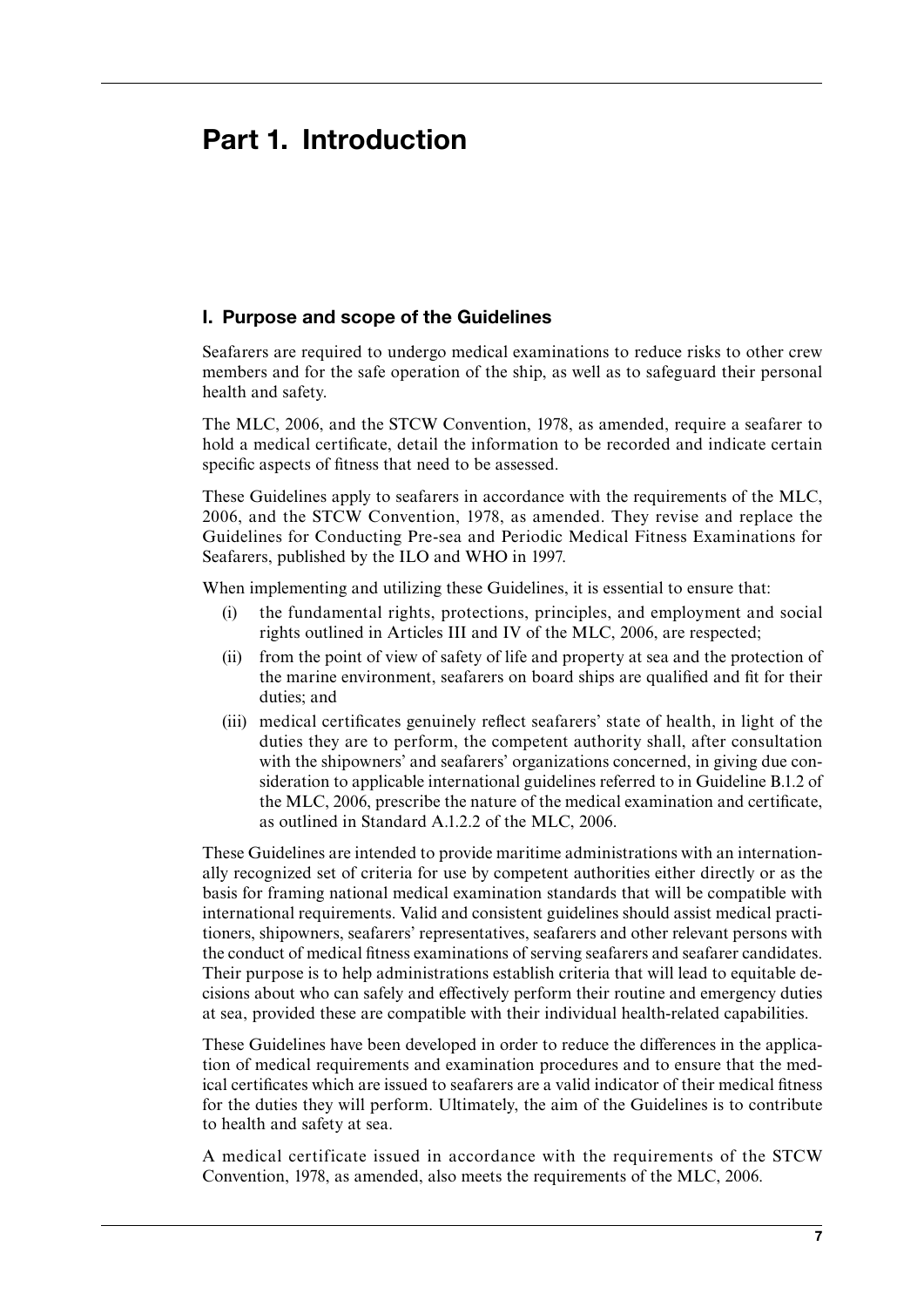### **II. Contents and use of the Guidelines**

The Guidelines are arranged in the following manner:

Part 1 summarizes the purpose and scope of the Guidelines, their contents and the background to their preparation, and identifies the main features of a framework for medical examinations and the issue of a medical certificate to a seafarer.

Part 2 provides information relevant to competent authorities to assist with the framing of national regulations that will be compatible with relevant international instruments on the health and fitness of seafarers.

Part 3 provides information relevant to those who are carrying out seafarer medical assessments. This may be used directly or may form the basis for national guidelines for medical practitioners.

Part 4 includes a series of appendices on standards for different types of impairing conditions, recordkeeping and the contents of the medical certificate.

Some parts of the Guidelines are more appropriate for competent authorities than for individual medical practitioners, and vice versa. Nevertheless, it is suggested that the whole of the Guidelines be taken into consideration to ensure that all topics and information are taken into account. The Guidelines are designed as a tool to enhance medical examinations and make them more consistent; they cannot and are not intended to replace the professional skill and judgement of recognized medical practitioners.

### **III. Background to the preparation of the Guidelines**

In 1997, the ILO and WHO published the first international guidelines concerning the medical examinations of seafarers. This has been an invaluable document for maritime authorities, the social partners in the shipping industry and the medical practitioners who conduct medical examinations of seafarers. Since 1997 there have been important changes in the diagnosis, treatment and prognosis of many of the medical conditions that need to be taken into account. The 1997 Guidelines provided detailed information on the conduct of seafarer medical examinations but they did not, with the exception of vision, assist by proposing the appropriate criteria to be used when deciding whether a medical certificate could be issued for other conditions.

The need for revision was recognized by a number of maritime authorities, by the social partners and by doctors undertaking seafarer medical examinations. This led to a resolution being adopted by the 94th (Maritime) Session of the International Labour Conference in 2006 recommending that the need for revision should be considered. The IMO, in its comprehensive review of the 1978 STCW Convention and Code, also recognized the need to include medical fitness criteria that were relevant to maritime safety, and concluded that the present Guidelines required revision.

The ILO and the IMO subsequently agreed to create a joint working group to develop revised Guidelines.

### **IV. Seafarer medical fitness examinations**

The aim of the medical examination is to ensure that the seafarer being examined is medically fit to perform his or her routine and emergency duties at sea and is not suffering from any medical condition likely to be aggravated by service at sea, to render him or her unfit for service or to endanger the health of other persons on board. Wherever possible, any conditions found should be treated prior to returning to work at sea so that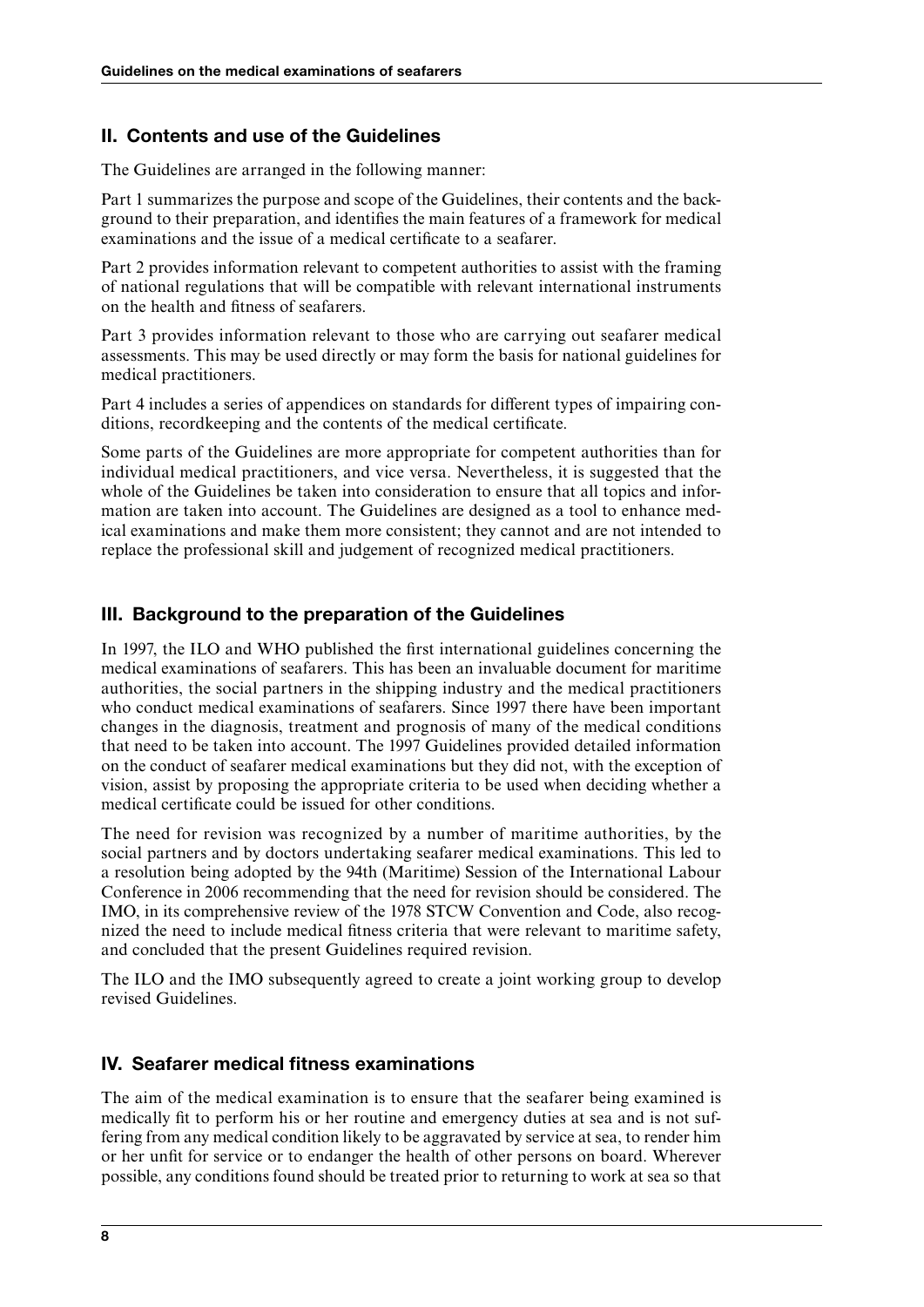the full range of routine and emergency duties can be undertaken. If this is not possible, the abilities of the seafarer should be assessed in relation to his or her routine and emergency duties and recommendations made on what the seafarer is able to do and whether any reasonable adjustments could enable him or her to work effectively. In some cases, problems will be identified that are incompatible with duties at sea and cannot be remedied. Appendices A–E provide information on the disabilities and medical conditions which are not likely to prevent all routine and emergency duties being performed, those which require adaptation or limitation to routine and emergency duties, and those which result in either short-term or longer term unfitness to work at sea.

Medical examination findings are used to decide whether to issue a medical certificate to a seafarer. Consistent decision-making needs to be based on the application of criteria for fitness that are applied in a uniform way, both nationally and, because of the global nature of seafaring and marine transport, internationally. These Guidelines provide the basis for establishing national arrangements which are compliant with the relevant international Conventions.

The medical certificate is neither a certificate of general health nor a certification of the absence of illness. It is a confirmation that the seafarer is expected to be able to meet the minimum requirements for performing the routine and emergency duties specific to their post at sea safely and effectively during the period of validity of the medical certificate. Hence, the routine and emergency duties must be known to the examining medical practitioner, who will have to establish, using clinical skills, whether the seafarer meets the standards for all anticipated routine and emergency duties specific to their individual post and whether any routine or emergency duties need to be modified to enable them to be performed safely and effectively.

The ability to safely and effectively perform routine and emergency duties depends on both a person's current degree of fitness and on the likelihood that they will develop an impairing condition during the validity period of the medical certificate. Criteria for performing routine and emergency duties safely will be higher where the person has critical safety duties, either as part of their routine or in emergencies. Other safety consequences also need to be considered, for instance whether a seafarer is suffering from any medical condition likely to be aggravated by service at sea, to render the seafarer unfit for such service, or to endanger the health and safety of other persons on board.

The examining medical practitioner should base the decision to issue a medical certificate on whether criteria for minimum performance requirements, as listed in the appendices to this document, are met in the following areas:

- (i) vision (Appendix A), hearing (Appendix B) and physical capabilities (Appendix C);
- (ii) impairment from the use of medication (Appendix D);
- (iii) presence or recent history of an illness or condition (Appendix E).

The consequences of impairment or illness will depend on the routine and emergency duties and, in some cases, on the distance from shore-based medical facilities.

Thus, the examining medical practitioner needs the skills to assess individual fitness in all these areas and the knowledge to relate their findings to the requirements of the individual's routine and emergency duties at sea whenever any limitations in fitness are identified.

Competent authorities may, without prejudice to the safety of the seafarers or the ship, differentiate between those persons seeking to start a career at sea and those seafarers already serving at sea and between different functions on board, bearing in mind the different duties of seafarers.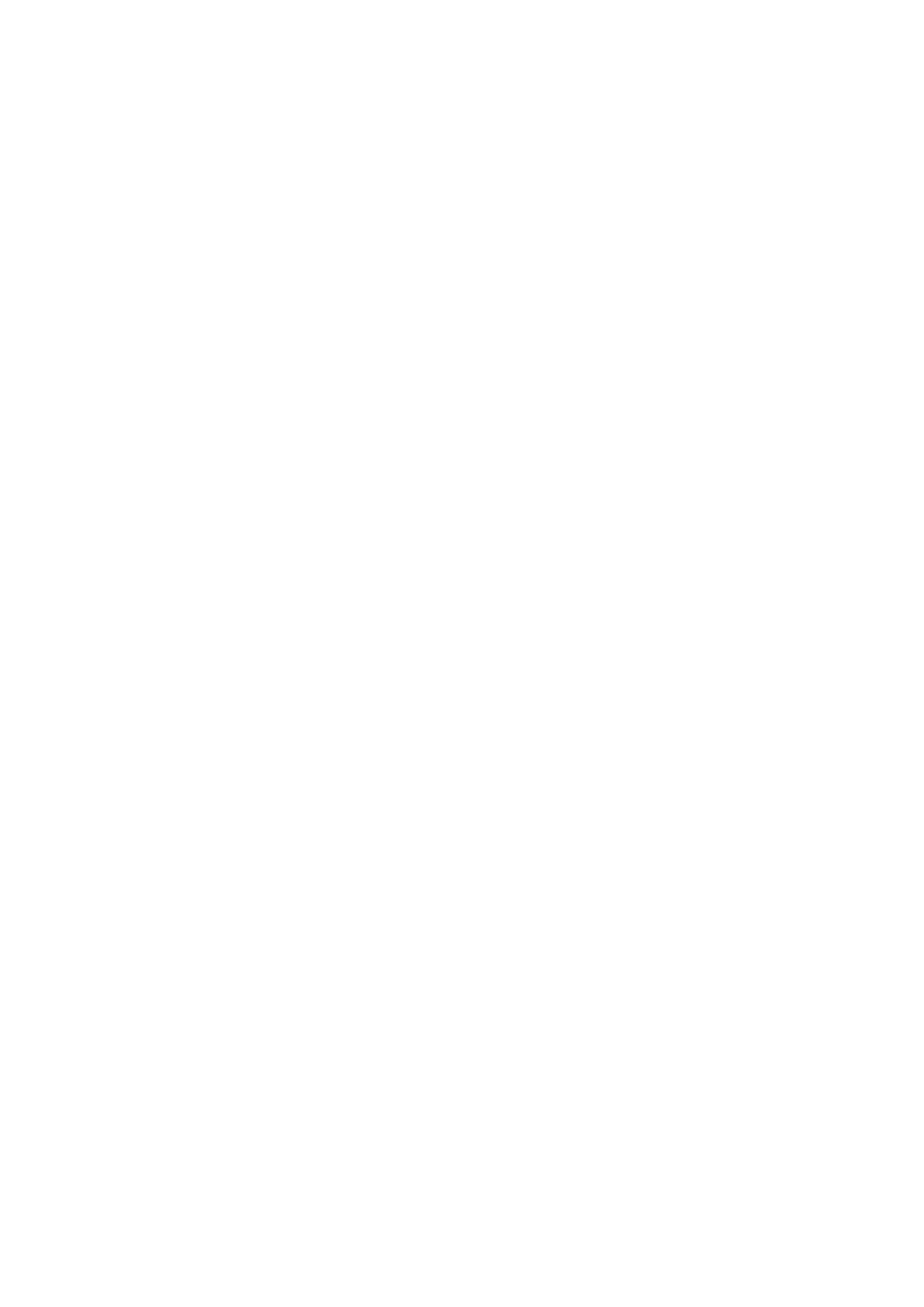# **Part 2. Guidance for competent authorities**

### **V. Relevant standards of and guidance from the International Labour Organization, the International Maritime Organization and the World Health Organization**

The Guidelines have taken into account the appropriate Conventions, Recommendations and other instruments of the ILO, the IMO and WHO. Competent authorities should ensure that medical practitioners are provided with information on other relevant standards which may have been formulated after the date of adoption of these Guidelines.

#### *ILO instruments concerning the medical examination and health of seafarers*

Several earlier Conventions on seafarer working conditions have been consolidated in the MLC, 2006, including requirements for the issue of medical certificates (Regulation 1.2 and associated standards and guidelines) and for medical care on board ship and ashore (Regulation 4.1 and associated standards and guidelines).

An important objective of the MLC, 2006, is to safeguard the health and welfare of seafarers. The MLC, 2006, applies to all seafarers except where expressly provided otherwise in the Convention (Article II, paragraph 2).

#### *IMO instruments concerning medical examination requirements for seafarers*

The IMO STCW Convention, 1978, as amended, includes requirements for medical examinations and the issue of medical certificates.

Earlier versions of the STCW Convention included criteria for vision and physical capability but not for other aspects of medical assessment.

Every seafarer holding a certificate issued under the provisions of the STCW Convention who is serving at sea must also hold a valid medical certificate issued in accordance with the provisions of STCW Convention regulation I/9 and of section A-I/9 of the STCW Code.

### *WHO measures concerning seafarers' health and medical services and medical examinations of seafarers*

The WHO Executive Board and World Health Assembly have adopted resolutions on the health of seafarers (WHA14.51, EB29.R10, WHA15.21, EB37.R25, EB43.R23), requesting to assist nations to improve the health of seafarers, ameliorate the medical records of seafarers, and make available to seafarers services in each port where the necessary specialized medical care can be provided. Furthermore, in May 1996, a resolution of the 49th World Health Assembly (WHA49.12) on the WHO Global Strategy for Occupational Health for All and in May 2007, a resolution of the 60th World Health Assembly (WHA60.26), the Global Plan of Action on Workers Health urge countries to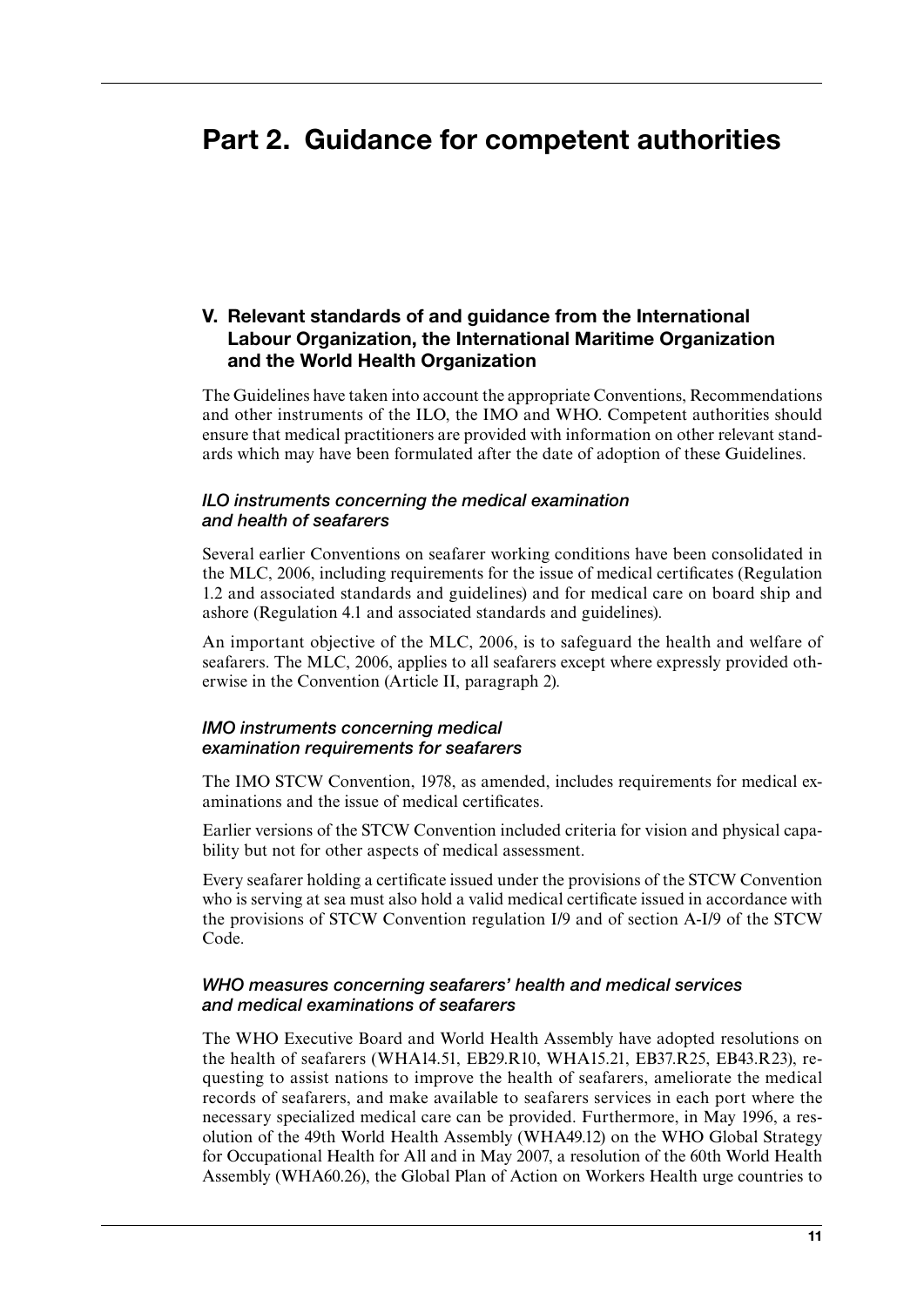give special attention to full occupational health services for the working population, including groups at high risk, such as seafarers. In addition, the following guidelines approved by the WHO Guidelines Review Committee since 2007 include references to medical examinations: the "Guidelines for treatment of tuberculosis" (fourth edition); the "WHO policy on TB infection control in health-care facilities, congregate settings and households"; the "Guidelines for using HIV testing technologies in surveillance: selection, evaluation and implementation" (2009 update); and the "mhGAP Intervention Guide for mental, neurological and substance use disorders in non-specialized health settings".

### **VI. Purpose and contents of the medical certificate**

The MLC, 2006, (Standard A1.2) and the STCW Convention, 1978, as amended, (section A-I/9, paragraph 7) specify the information that should be included as a minimum on the medical certificate. The detailed content of these Guidelines aligns with these requirements and the other more detailed provisions of the relevant international Conventions, which should be consulted when developing national procedures. The aim of the Guidelines is, wherever possible, to avoid subjectivity and to give objective criteria for decision-making.

The period of validity of the medical certificate is indicated in the MLC, 2006, (Standard A1.2, paragraph 7) and the STCW Convention, 1978, as amended, (regulation I/9). Both Conventions specify that the medical certificate will remain in force for a maximum period of two years from the date on which it is granted, unless the seafarer is under the age of 18, in which case the maximum period of validity is one year. Medical certificates issued in accordance with the STCW Convention, 1978, as amended, which expire during the course of a voyage will continue to be in force until the next port of call where the seafarer can obtain a medical certificate from a medical practitioner recognized by the party, provided that the period does not exceed three months. In urgent cases, the administration may permit a seafarer to work without a valid medical certificate until the next port of call where a medical practitioner recognized by the party is available, provided that the period of such permission does not exceed three months and the seafarer concerned is in possession of an expired medical certificate of recent date. In so far as a medical certificate relates to colour vision, it will remain in force for a period not exceeding six years from the date it is granted.

Two years is the period over which fitness should normally be assessed. However, if the examining medical practitioner considers that more frequent surveillance of a condition that may affect health or performance at sea is indicated, a medical certificate of shorter duration should be issued and arrangements made for reassessment. The examining medical practitioner should only issue a medical certificate with a duration of less than two years if they can justify their reasons in a particular case.

The medical practitioner should indicate on the medical certificate whether the person is fit for all duties worldwide within their department (deck/engine/catering/other), as indicated on their medical certificate; whether they can undertake all routine and emergency duties but are only able to work in specified waters, or whether adaptation of some routine and emergency duties is required. Safety-critical visual capabilities such as lookout duties should be specifically indicated.

If the seafarer cannot perform routine and emergency duties safely and effectively and adaptation of duties is not possible, the seafarer should be notified that they are "not fit for duty". If adaptation is possible then they should be notified that they are "fit for duty with limitations". The notification must be accompanied by an explanation of the seafarer's right to appeal as provided in section IX.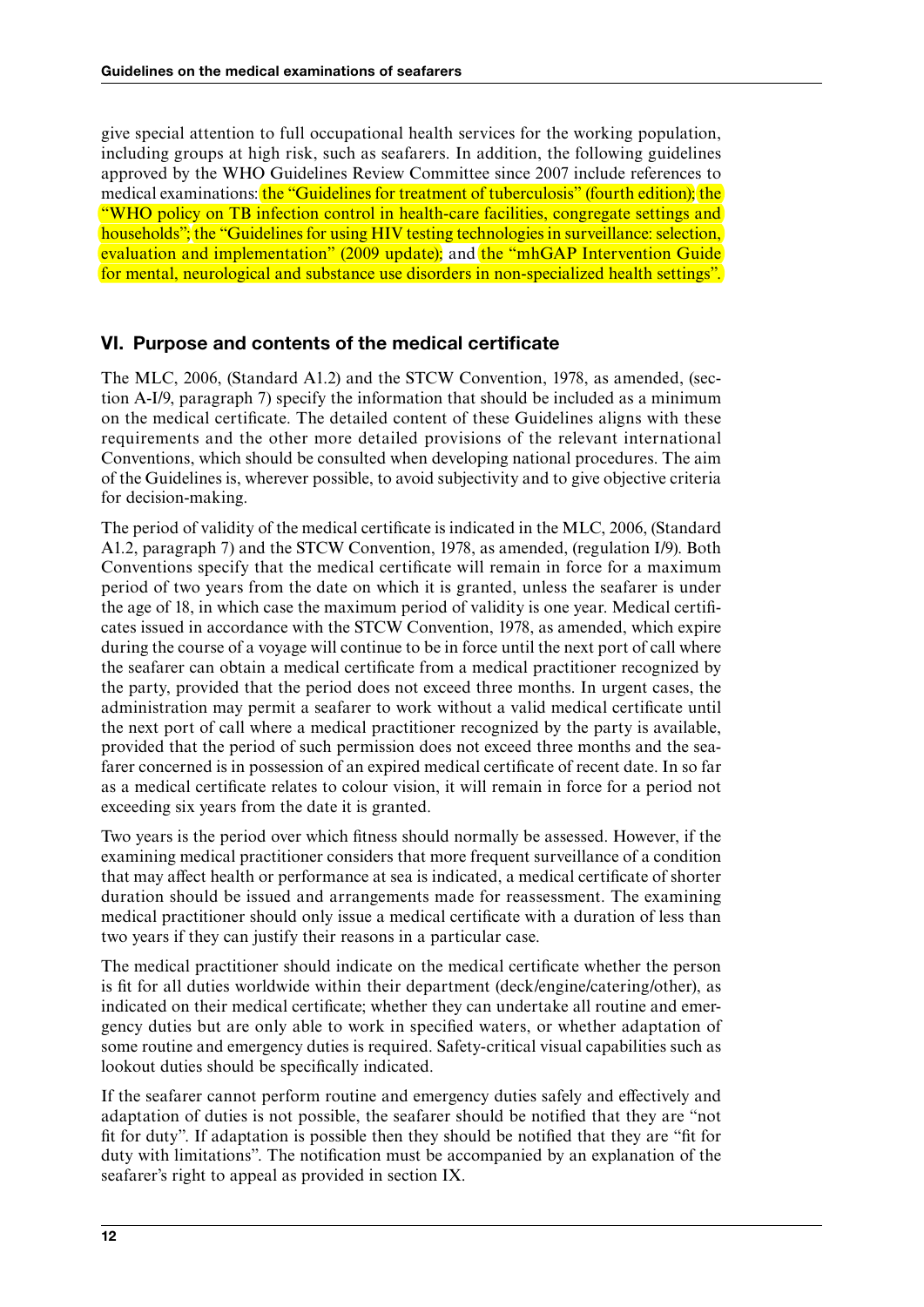Where illnesses and injuries may impair the ability of a seafarer with a valid medical certificate to perform routine and emergency duties safely, their current fitness may need to be assessed. Such examinations may be considered in various circumstances such as more than 30 days incapacitation, disembarkation for medical reasons, hospital admission or requirement for new medication. Their current medical certificate may be revised accordingly.

Before training commences, it is advantageous for any person who intends to subsequently work at sea to be medically examined to confirm that they meet the required medical fitness standards.

### **VII. Right to privacy**

All persons involved in the conduct of medical examinations, including those who come into contact with medical examination forms, laboratory results and other medical information, should ensure the right to privacy of the examinee. Medical examination reports should be marked as confidential and so treated, and all medical data collected from a seafarer should be protected. Medical records should only be used for determining the fitness of the seafarer for work and for enhancing health care; they should not be disclosed to others without prior written informed consent from the seafarer. Personal medical information should not be included on medical certificates or other documents made available to others following the medical examination. The seafarer should have the right of access to and receipt of a copy of his/her personal medical data.

#### **VIII. Recognition of medical practitioners**

The competent authority should maintain a list of recognized medical practitioners to conduct medical examinations of seafarers and issue medical certificates. The competent authority should consider the need for medical practitioners to be personally interviewed and for clinic facilities to be inspected before authorization to conduct medical examinations of seafarers is given. A list of medical practitioners recognized by the competent authority should be made available to competent authorities in other countries, companies and seafarers' organizations on request.

The competent authority, when developing guidance for the conduct of medical fitness examinations, should take into consideration that general medical practitioners may need more detailed guidance than medical practitioners with competence in maritime health.

In addition, the provision of an expert helpline can aid decision-making on novel or complex problems and can be a source of information that may be used to improve the quality of assessments.

The names of any medical practitioners whose recognition has been withdrawn during the previous 24 months should continue to be included, with a note to the effect that they are no longer recognized by the competent authority to conduct seafarers' medical examinations.

A medical practitioner so recognized by the competent authority:

- (i) should be a qualified medical practitioner currently accredited by the medical registration authority for the place where they are working;
- (ii) should be experienced in general and occupational medicine or maritime occupational medicine;
- (iii) should have knowledge of the living and working conditions on board ships and the job demands on seafarers in so far as they relate to the effects of health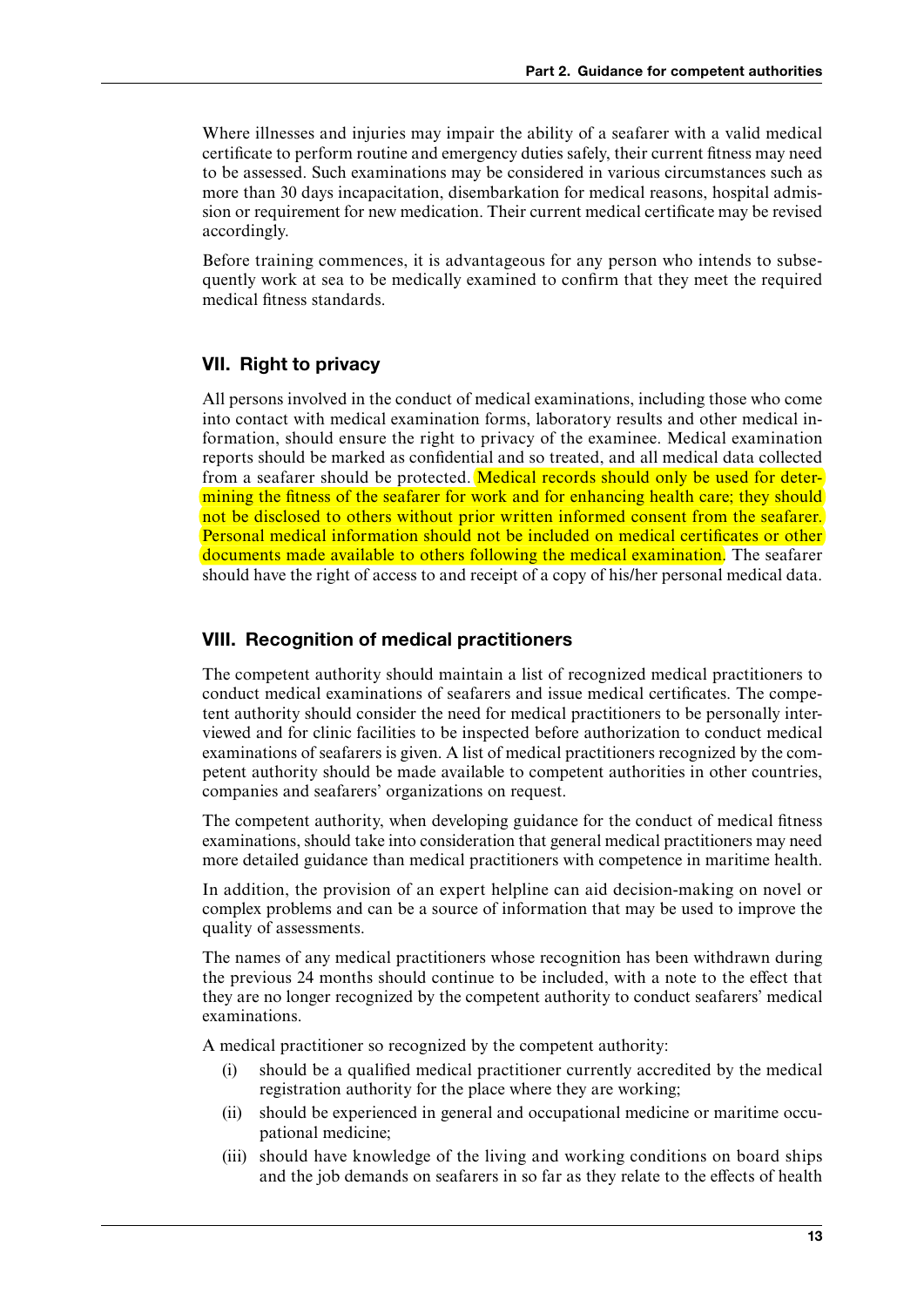problems on fitness for work, gained wherever possible through special instruction and through knowledge based on personal experience of seafaring;

- (iv) should have facilities for the conduct of examinations that are conveniently situated for access by seafarers and enable all the requirements of the medical fitness examination to be met and conducted with respect for confidentiality, modesty and cleanliness;
- (v) should be provided with written guidance on the procedures for the conduct of medical examinations of seafarers, including information on appeals procedures for persons denied a medical certificate as a result of an examination;
- (vi) should understand their ethical position as examining medical practitioners acting on behalf of the competent authority, ensuring that any conflicts with this are recognized and resolved;
- (vii) should refer any medical problems found, when appropriate, for further investigation and treatment, whether or not a seafarer is issued with a medical certificate; and
- (viii) should enjoy professional independence from shipowners, seafarers, and their representatives in exercising their medical judgement in terms of the medical examination procedures. Those employed by, or contracted to, a maritime employer or crewing agency should have terms of engagement which ensure that an assessment is based on statutory standards.

It is further recommended that such medical practitioners:

- (i) should be provided with information on the standard of competence for seafarers designated to take charge of medical care on board ships in relevant national laws and regulations; and
- (ii) should be familiar with the latest edition of the *International Medical Guide for Ships*, or an equivalent medical guide for use on ships.

In the case of a certificate solely concerned with a seafarer's sight and/or hearing, the competent authority may authorize a person other than a recognized medical practitioner to test the seafarer and issue such a certificate. In such cases, the qualifications for such authorized persons should be clearly established by the competent authority and such persons should receive information on the appeals procedure described in section IX of these Guidelines.

The competent authority should have in place quality assurance procedures to ensure that medical examinations meet the required standards. These should include publicized arrangements for:

- (i) the investigation of complaints from shipowners, seafarers, and their representatives concerning the medical examination procedures and the authorized medical practitioners;
- (ii) collection and analysis of anonymized information from medical practitioners about the numbers of examinations undertaken and their outcomes; and
- (iii) the introduction, where practical, of a nationally agreed review and audit programme for examining medical practitioners' practices and recordkeeping undertaken by, or on behalf of, the competent authority. Alternatively, they could endorse appropriate external clinical accreditation arrangements for those undertaking seafarers' medical examinations, the results of which would be made available to the authority.

Recognized medical practitioners who are found by the competent authority as a result of an appeal, complaint, audit procedure, or other reasons to no longer meet the requirements for recognition should have their authorization to conduct seafarers' medical examinations withdrawn.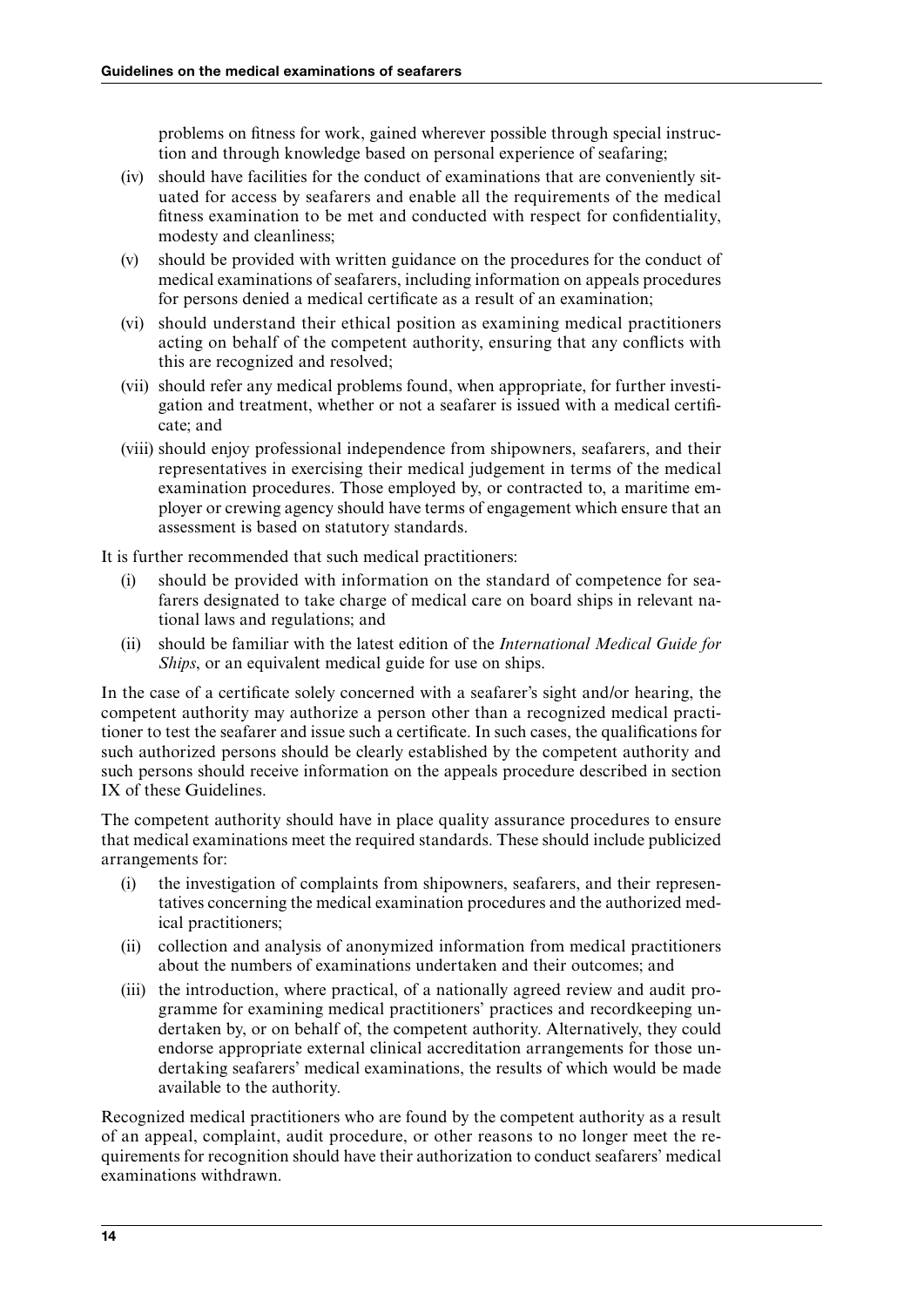# **IX. Appeals procedures**

The MLC, 2006 (Standard A1.2, paragraph 5) provides that seafarers that have been refused a medical certificate or have had a limitation imposed on their ability to work must be given the opportunity to have a further examination by another independent medical practitioner or by an independent medical referee. The STCW Code, in section A-I/9, paragraph 6, requires parties to the Convention to establish processes and procedures to enable seafarers who do not meet fitness standards or who have had a limitation imposed on them to have their case reviewed in line with that party's provisions for appeal.

The competent authority may delegate the arrangements for appeals, or part of them, to an organization or authority exercising similar functions in respect of seafarers generally.

The appeals procedure may include the following elements:

- (i) the medical practitioner or referee undertaking the review should have at least the same qualifications as the medical practitioner who conducted the initial examination;
- (ii) the medical practitioner or referee undertaking the review process should be provided access to other medical experts;
- (iii) the appeals procedure should not result in unnecessary delays for the seafarer or shipowner;
- (iv) the same principles of confidentiality called for in the handling of medical records should apply to the appeals procedure; and
- (v) quality assurance and review procedures should be in place to confirm the consistency and appropriateness of decisions taken at appeal.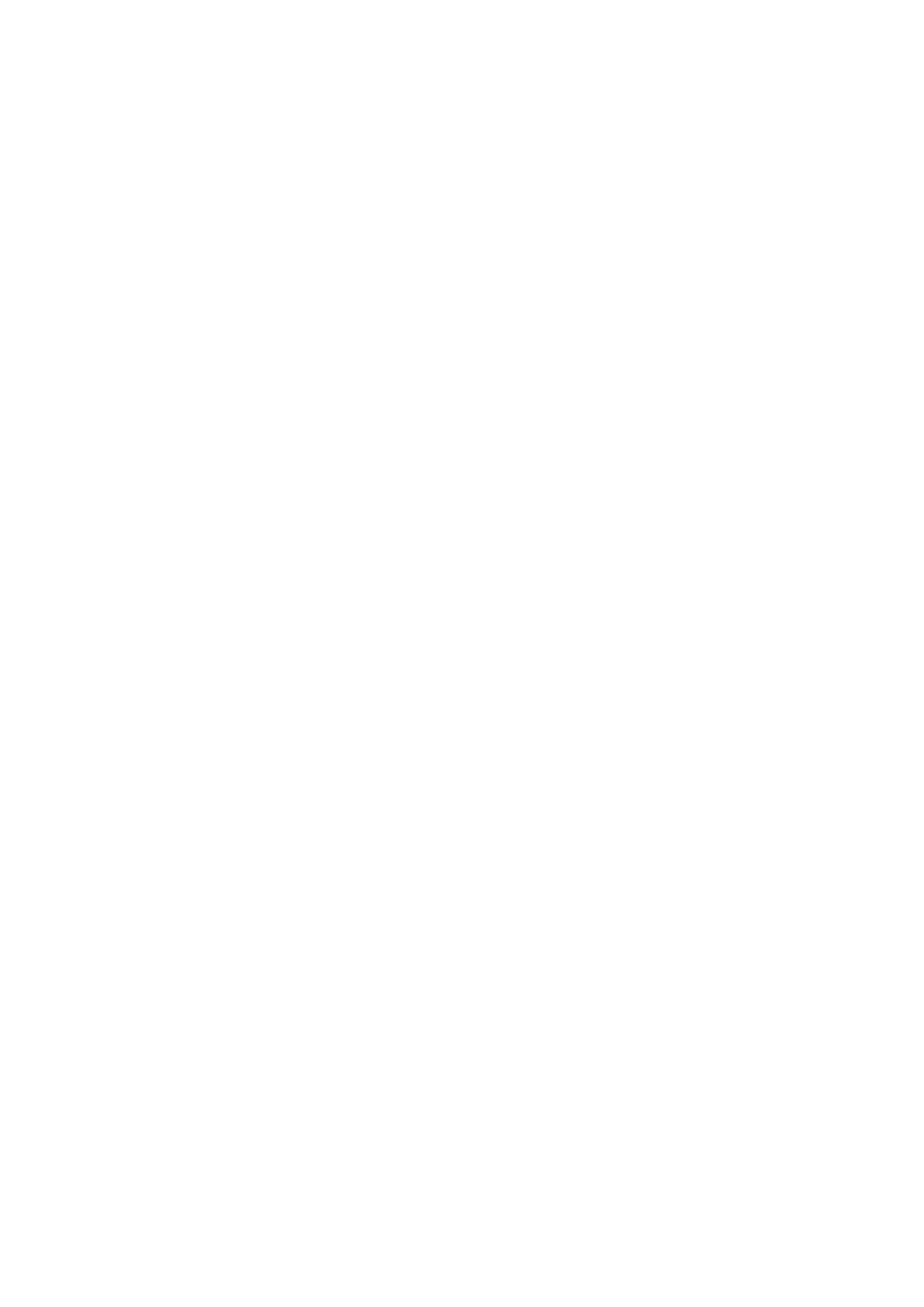# **Part 3. Guidance to persons authorized by competent authorities to conduct medical examinations and to issue medical certificates**

# **X. Role of the medical examination in shipboard safety and health**

The medical practitioner should be aware of the role of the medical examination in the enhancement of safety and health at sea and in assessing the ability of seafarers to perform their routine and emergency duties and to live on board:

- (i) The consequences of impairment from illness while working at sea will depend on the routine and emergency duties of the seafarer and on the distance of the ship from shore-based medical care. Such impairments may adversely affect ship operations, as both the individual and those who provide care will not be available for normal duties. Illness at sea can also put the individual at risk because of the limited care available, as ships' officers only receive basic first-aid and other medical training, and ships are only equipped with basic medical supplies. Medication used by seafarers needs to be carefully assessed as it can lead to impairment from side effects that cannot be readily managed at sea. Where medication is essential to control a potentially life-threatening condition, inability to take it may lead to serious consequences.
- (ii) Infectious diseases may be transmitted to others on board. This is particularly relevant to food-borne infections in those who prepare or handle food or drinks. Screening for relevant infections may be undertaken at the medical examination or at other times.
- (iii) Limitations to physical capability may affect ability to perform routine and emergency duties (e.g. using breathing apparatus). Such limitations may also make rescue in the event of injury or illness difficult.
- (iv) The medical examination can be used to provide an opportunity to identify early disease or risk factors for subsequent illness. The seafarer can be advised on preventive measures or referred for further investigation or treatment in order to maximize their opportunities for continuing their career at sea. However, the seafarer should be made aware that it does not replace the need for other clinical contacts or necessarily provide the main focus for advice on health maintenance.
- (v) If a medical condition is identified, any adverse consequences may be reduced by increasing the frequency of surveillance, limiting duties to those where the medical condition is not relevant or limiting the pattern of voyages to ensure that health care is readily available.
- (vi) Seafarers need to be able to adjust to living and working conditions on board ships, including the requirement to keep watches at varying times of the day and night, the motion of the vessel in bad weather, the need to live and work within the limited spaces of a ship, to climb and lift weights and to work under a wide variety of weather conditions (see Appendix C, table B-I/9, for examples of relevant physical abilities).
- (vii) Seafarers should be able to live and work closely with the same people for long periods of time and under occasionally stressful conditions. They should be capable of dealing effectively with isolation from family and friends and, in some cases, from persons of their own cultural background.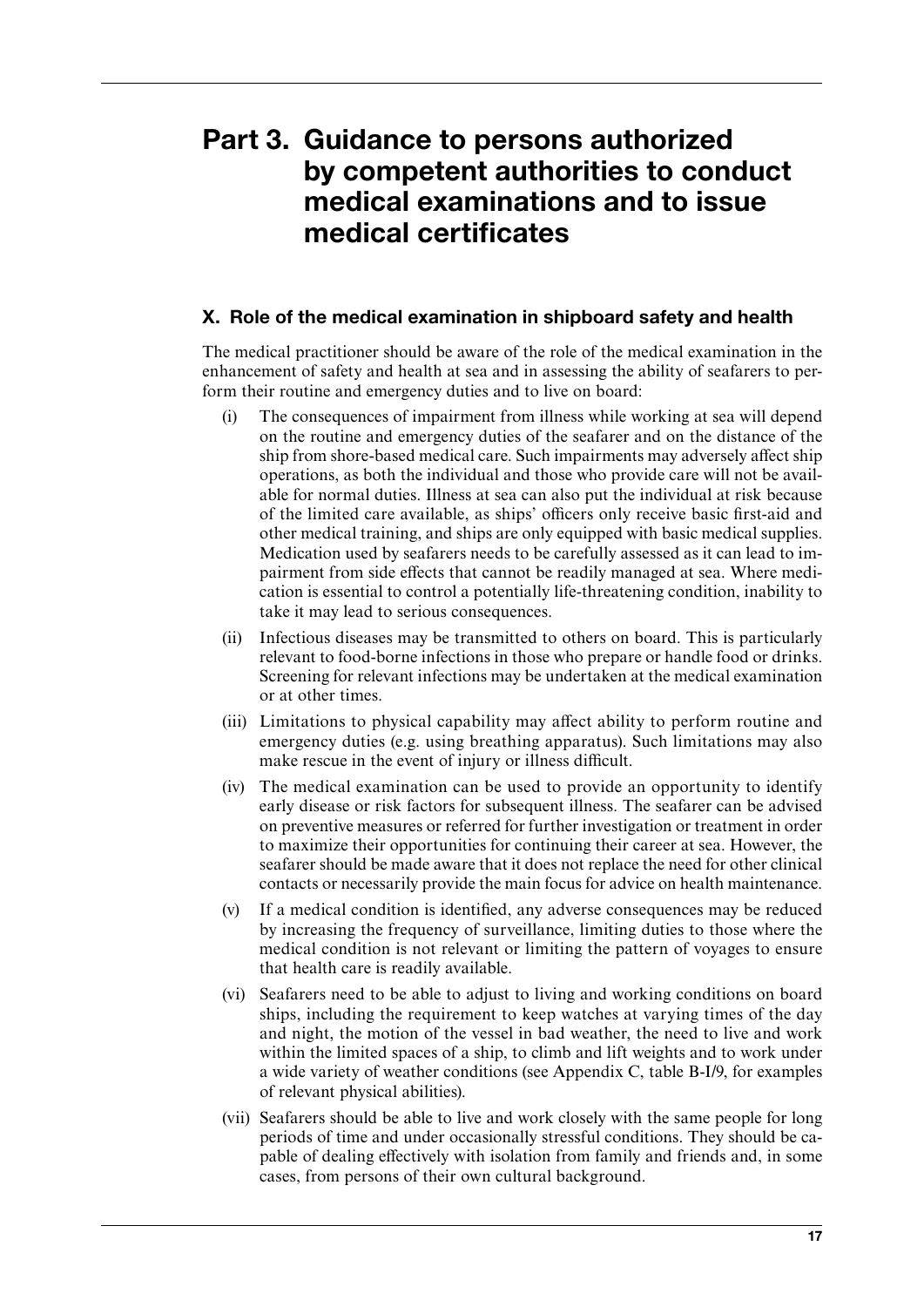Shipping operations and shipboard duties vary substantially. For a fuller understanding of the physical demands of particular categories of work on board ships, medical practitioners should acquire knowledge of the STCW Convention, 1978, as amended, and appropriate national requirements and should consult the relevant national authority, shipping company and trade union representatives and otherwise endeavour to learn as much as possible about seafaring life.

### **XI. Type and frequency of medical examinations**

For most medical conditions, the same criteria are appropriate for medical examinations undertaken at all stages of a seafaring career. However, where a condition is present that is likely to worsen in the future and thus limit a cadet's or trainee's ability to undertake the range of duties and assignments that are essential for complete training, there may be less flexibility in the application of fitness standards than for serving seafarers, in order to ensure that all training requirements can be met.

Examinations are normally performed every two years. Where there is a health condition that requires more frequent surveillance, they may be performed at shorter intervals. It is important to recognize that the requirement for more frequent examinations may limit the ability of a seafarer to obtain employment and lead to additional costs for the seafarer or their employer. If examinations are at intervals of less than two years, they may solely concern the condition under surveillance and, in this case, any reissued medical certificate should not be valid for more than two years from the previous full examination.

Any examination requirements of employers or insurers should be distinguished from statutory fitness examinations; the seafarer should be informed if both are being assessed at the same time and should consent to this. A medical certificate should be issued if statutory standards are met, irrespective of compliance with any additional employer requirements.

Seafarer medical examinations may also provide an opportunity to take measures to correct or mitigate medical conditions which could adversely affect the health of seafarers and should include measures of a preventive character. Tests necessary to evaluate the occupational exposure at work on board ship may, when appropriate, be performed at the same time as the periodic examinations.

### **XII. Conduct of medical examinations**

The following suggested procedures do not aim to replace in any way the judgement or experience of the medical practitioner. They will, however, serve as a tool to assist in the conduct of examinations of seafarers. A model medical examination form has been provided in Appendix F.

- (i) The medical practitioner should determine whether there is any special purpose for the examination (e.g. return after illness or follow-up for continuing health problem) and, if so, should conduct the examination accordingly.
- (ii) The identity of the seafarer to be examined should be verified. The number of his or her seafarer's book, passport or other relevant identity document should be entered on the examination form.
- (iii) The examinee's intended position on board ship and, as far as practicable, the physical and mental demands of this work and the anticipated voyage pattern should be established. This may give insights that enable work to continue but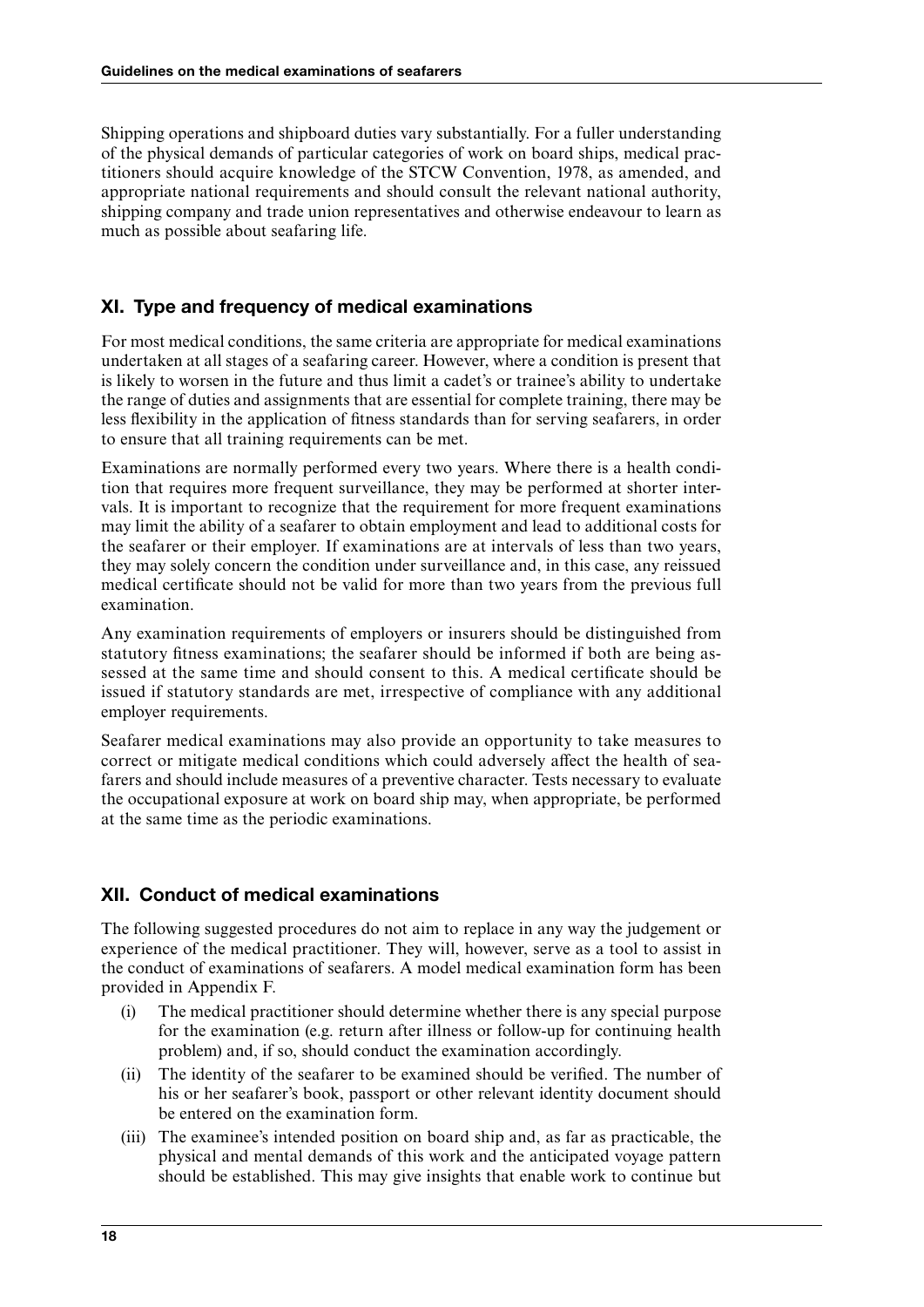with limitations based on the nature of the voyage (for example, fit for coastal or harbour service only) and the job to be held.

- (iv) Information should be collected from the examinee on his or her previous medical history. Point-by-point questions on the details of previous diseases and injuries should be asked and the results recorded. Details of other diseases or injuries not covered should also be recorded. After the information is collected, the examinee should sign the form to certify that to the best of his/her knowledge it is a true statement. An individual should not, however, bear the burden of proof concerning the consequences of illness, past or present, on his or her fitness for work.
- (v) The examinee's previous medical records, where appropriate and available, should be reviewed.
- (vi) The physical examination and the necessary additional examinations should be checked and recorded according to set procedures (see Appendix F).
- (vii) Hearing, eyesight and colour vision, if necessary, should be checked and recorded. Eyesight should be in compliance with the international eyesight standards for seafarers set out in section A-I/9 of the STCW Code (see Appendix A for vision standards and Appendix B for hearing standards). In examinations, appropriate equipment should be used in the assessment of hearing capacity, visual acuity, colour vision and night blindness, particularly regarding those examinees who will be engaged in lookout duties.
- (viii) Physical capability should be assessed where the medical examination identifies that it may be limited by an impairment or medical condition (see Appendix C).
- (ix) Testing for the presence of alcohol and drugs in the course of a medical examination does not form part of these international Guidelines. Where it is performed, as a requirement of national authorities or employers, the procedures used should follow national, if available, or international good practice guidelines. These should provide adequate procedural and ethical safeguards for the seafarer. Consideration should be given to the Guiding Principles on Drug and Alcohol Testing Procedures for Worldwide Application in the Maritime Industry, adopted by the Joint ILO–WHO Committee on the Health of Seafarers (Geneva, 10–14 May 1993), and any subsequent revisions.
- $(x)$  The application of multiple biochemistry or haematology tests or the use of imaging techniques applied to all seafarers is not recommended, other than where indicated in Appendices A–E. Such tests should only be used where there is a clinical indication. The validity of any test used for the identification of a relevant medical condition will depend on the frequency with which the condition occurs. Use is a matter for national or local judgement, based on disease incidence and test validity. In addition, decisions about fitness based solely on the results of single or multiple screening tests in the absence of a specific diagnosis or impairment are of limited predictive value. Unless tests have very high validity, use will result in inappropriate certification of a proportion of those tested.
- (xi) The medical practitioner should be aware that there are no well-validated tests for the assessment of mental aspects of working ability that are suitable for inclusion in the medical examinations of seafarers.
- (xii) The results of the examination should be recorded and assessed to determine if the seafarer is fit for the work which will be undertaken. Appendices A–E contain guidance on medical criteria used to consider whether a seafarer is fit or currently unfit for work at sea. The age and experience of the seafarer to be examined, the nature of the duties to be performed and the type of shipping operation and cargo should be taken into account.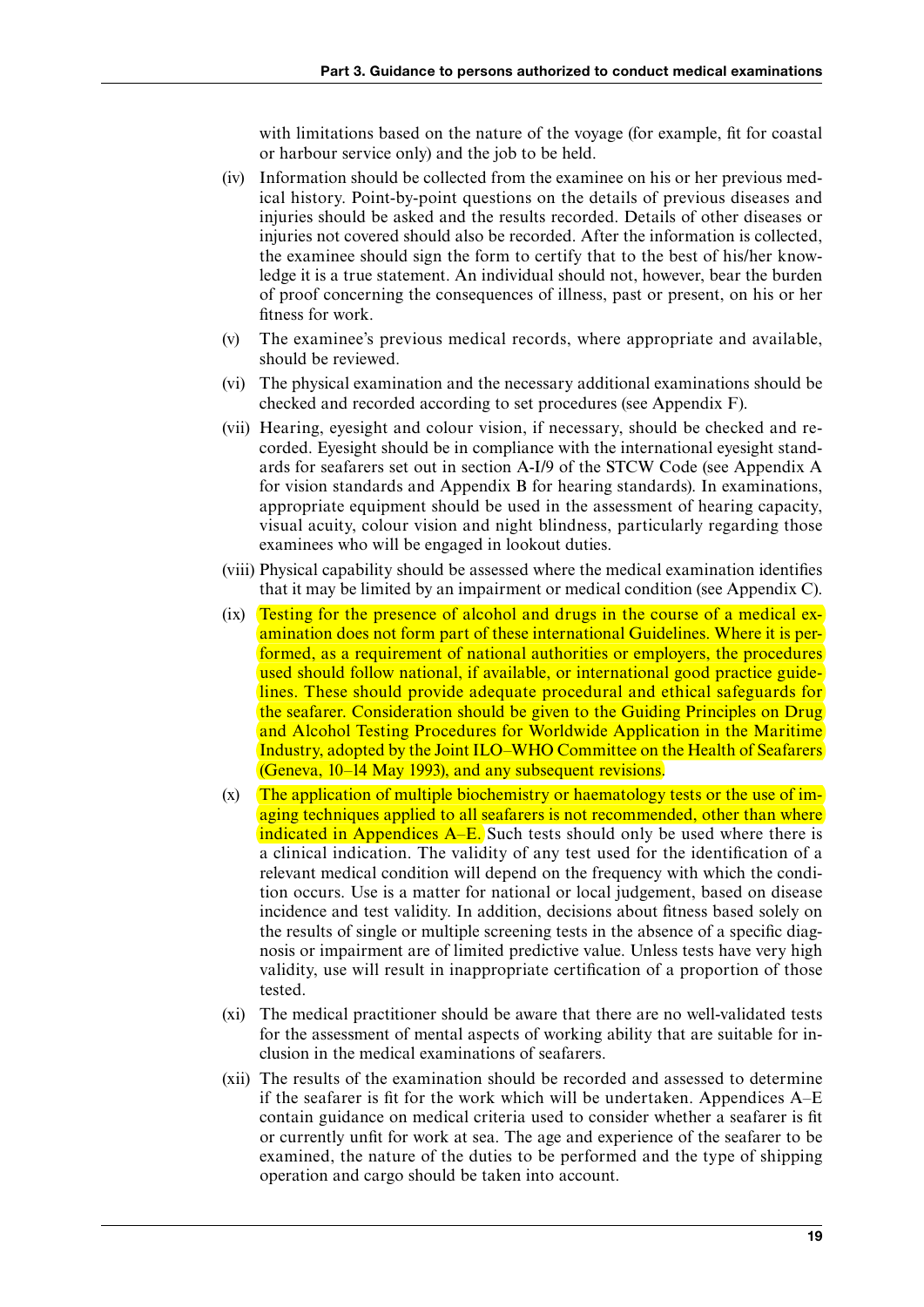There are defined numerical criteria for some aspects of vision (Appendix A) and hearing (Appendix B). Here, decisions on fitness will depend on achieving the levels of perception that are listed, taking note of the explanatory information in the appendices. For other conditions, where such numerical criteria do not exist, the criteria have been classified in three categories, depending on the likelihood of recurrence at different stages and the severity of each condition.

Case-by-case assessment is recommended in the appendices where a specialist view on prognosis is needed or where there is considerable diversity in capability or likelihood of recurrence or progression.

#### (A) **Incompatible with the reliable performance of routine and emergency duties safely or effectively:**

- (i) expected to be temporary  $(T)$ , i.e. less than two years;
- (ii) expected to be permanent (P), i.e. more than two years.

For seafarers who are determined by the medical practitioner to have a medical condition where such a finding has been made, a medical certificate would not normally be issued.

This category means that the medical condition is such that the seafarer may cause a danger to the safety of the vessel or to other persons on board; they may not be able to perform their routine and emergency duties on board; or their health or life may be put at greater risk than would be the case if they were on shore. The category may be used temporarily until a condition has been treated, returns to normal, or a period without further episodes indicates that the likelihood of recurrence is no longer increased. It may be used on a permanent basis where the seafarer has a condition that can be expected to render them unable to meet the standards in the future.

(B) **Able to perform some but not all routine and emergency duties or to work in some but not all waters (R): a restricted medical certificate would normally be issued.** 

**Increased surveillance needed** (L): a medical certificate of limited duration would normally be issued.

This category may mean that the seafarer has a condition that requires more frequent medical assessment than the two-year normal interval between medical certificates – i.e. a time-limited medical certificate (L).

Alternatively, they may be capable of performing the routine and emergency duties required of all seafarers but need some of their own duties to be adapted because they are expected not to be able to perform some of the duties specific to the work they normally undertake. They may also be more likely to suffer serious adverse effects from working in certain climates or beyond a certain distance from onshore medical care. In these cases, the job adaptations needed are specified and the medical certificate is restricted (R).

Use of this category can enable seafarers to remain working despite the presence of certain health-related impairments. However, it should be used only when clearly indicated as it may lead to the possibility that an employer will choose not to engage a seafarer even for duties that are within their capabilities or where duties can readily be adjusted.

(C) **Able to perform all duties worldwide within designated department:** an unrestricted medical certificate of full duration would normally be issued.

This category means that the seafarer can be expected to be fit for all duties within their department on board and can fully discharge all routine and emergency duties for the duration of the medical certificate.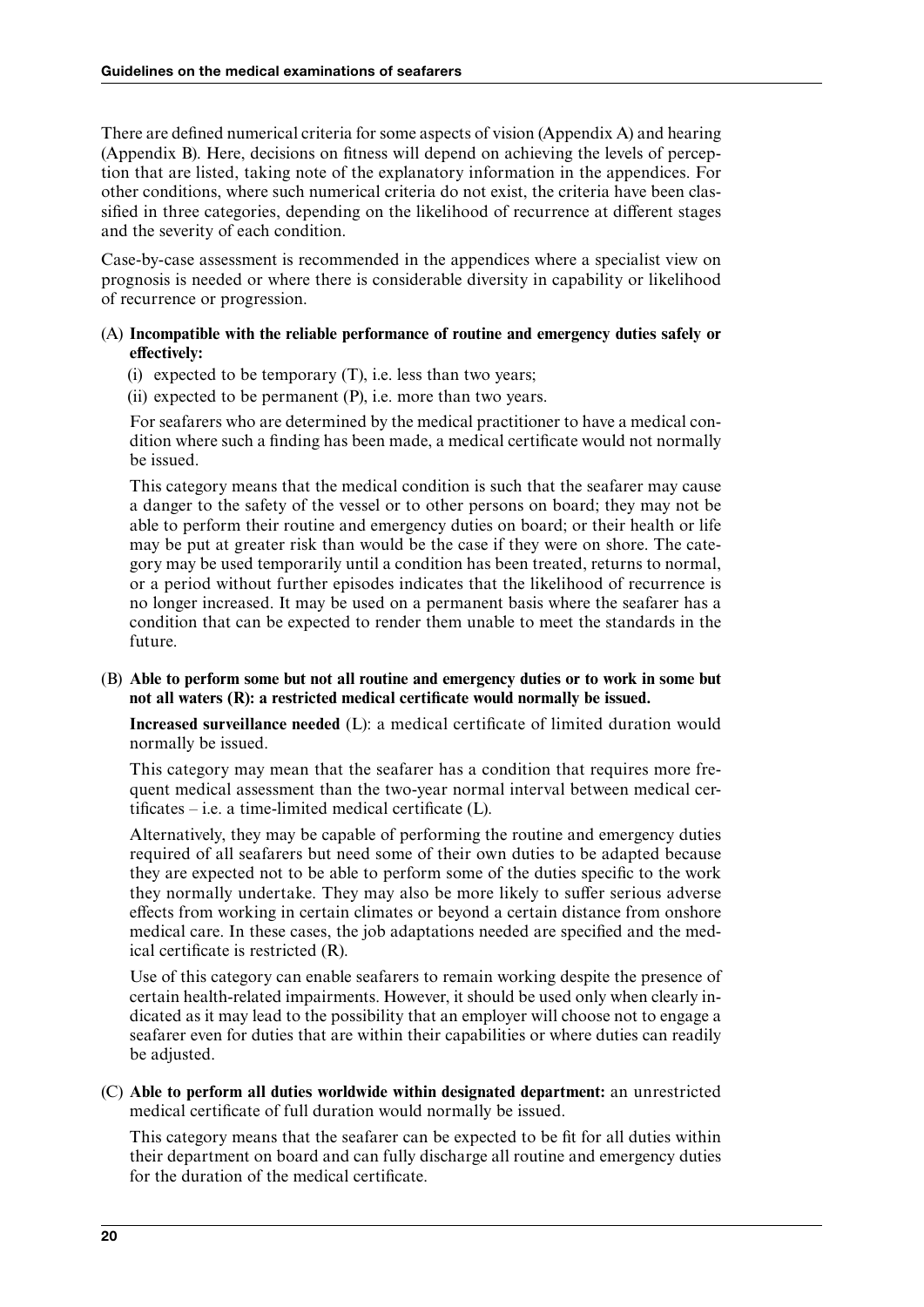If the seafarer is found fit for the work to be performed, the medical certificate should be issued. Any restrictions concerning work (i.e. the job the seafarer will perform, the trade area, the time limit or other considerations) should be reflected on the medical certificate in the description of the work he or she is fit to undertake. Further information on the medical certificate is provided in Appendix G.

If the seafarer is found temporarily or permanently unfit for service or has limitations placed on their duties, he or she should be given an explanation of the reasons and should be advised of the right to appeal and on how to make an appeal. Additional guidance on appeals procedures is provided in section IX of these Guidelines. If "temporarily unfit", advice should be given on the need to undergo additional tests, to obtain opinions from specialists or to complete dental or other treatment, rehabilitation and/or appropriate medical care. The seafarer should be informed when to return for another examination.

As appropriate, the seafarer should be counselled on lifestyle (limiting alcohol intake, stopping smoking, modifying diet, losing weight, etc.) and on the dangers of and methods of prevention of malaria, hepatitis, HIV/AIDS and other communicable diseases. Printed health educational materials on drug and alcohol abuse prevention, smoking cessation, diet, communicable diseases prevention, etc., should also be provided, if available.

The medical examination records should be clearly marked as confidential and retained, according to national regulations, in the custody of the health establishment where the medical certificate was issued. The file should be kept confidential and should not be used for any purpose other than facilitating the treatment of seafarers and should be made available only to persons duly authorized in accordance with national data protection laws.

Relevant information on his/her health should be given to the seafarer on request and the seafarer should be advised to take it to the next medical examination or when he or she is treated for an illness or injury. If possible, a card indicating blood type, any serious allergies and other vital information should also be given to the seafarer to facilitate emergency treatment.

A copy of the medical certificate should be kept in the files of the health institution in which it was issued.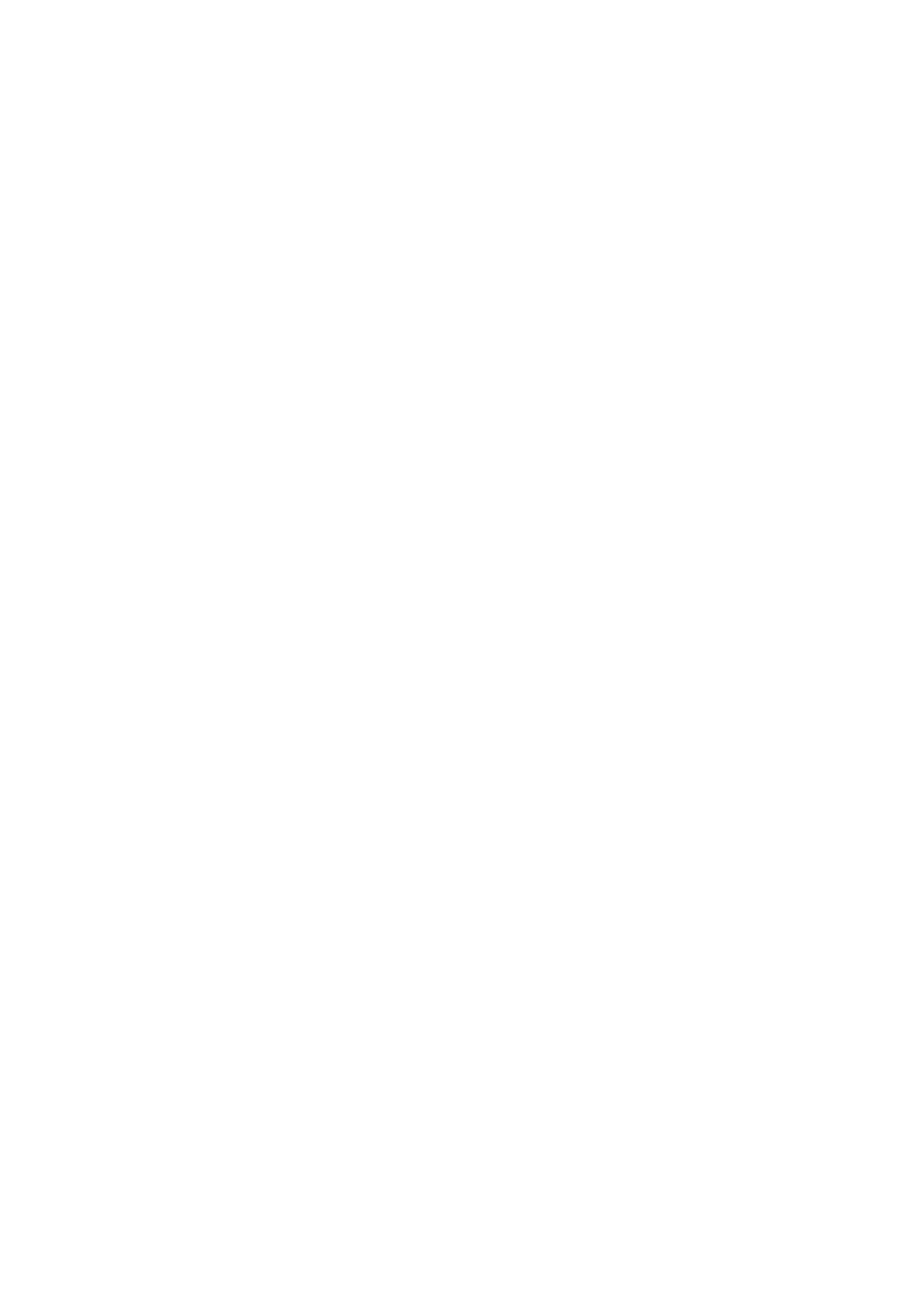# **Appendix A Vision standards**

### *Testing*

All tests needed to determine the visual fitness of a seafarer are to be reliably performed by a competent person and use procedures recognized by the relevant national authority. Quality assurance of vision-testing procedures at a person's first seafarer examination is particularly important to avoid inappropriate career decisions; competent authorities may wish to specify this in detail:

- Distance vision should be tested using Snellen test type or equivalent.
- Near vision should be tested with reading test type.
- Colour vision should be tested by colour confusion plates (Ishihara or equivalent). Supplementary investigations such as lantern tests may be used when appropriate (see the International Recommendations for Colour Vision Requirements for Transport of the International Commission on Illumination (CIE-143-2001, including any subsequent versions)). The use of colour-correcting lenses will invalidate test results and should not be permitted.
- Visual fields may initially be assessed using confrontation tests (Donders, etc.) and any indication of limitation or the presence of a medical condition where visual field loss can occur should lead to more detailed investigation.
- Limitations to night vision may be secondary to specific eye diseases or may follow ophthalmological procedures. They may also be noted during other tests or found as a result of limitations to low-contrast vision testing. Specialist assessment should be undertaken if reduced night vision is suspected.

### *Visual correction*

Medical practitioners should advise persons required to use spectacles or contact lenses to perform duties that they should have a spare pair or pairs, as required, conveniently available on board the ship.

### *Additional guidance*

If laser refractive surgery has been undertaken, recovery should be complete and the quality of visual performance, including contrast, glare sensitivity and the quality of night vision, should have been checked by a specialist in ophthalmology.

All seafarers should achieve the minimum eyesight standard of 0.1 unaided in each eye (STCW Code, section B-I/9, paragraph 10). This standard may also be relevant to other seafarers to ensure visual capability under emergency conditions when visual correction may be lost or damaged.

Seafarers not covered by the STCW Convention's eyesight standards should have vision sufficient to perform their routine and emergency duties safely and effectively.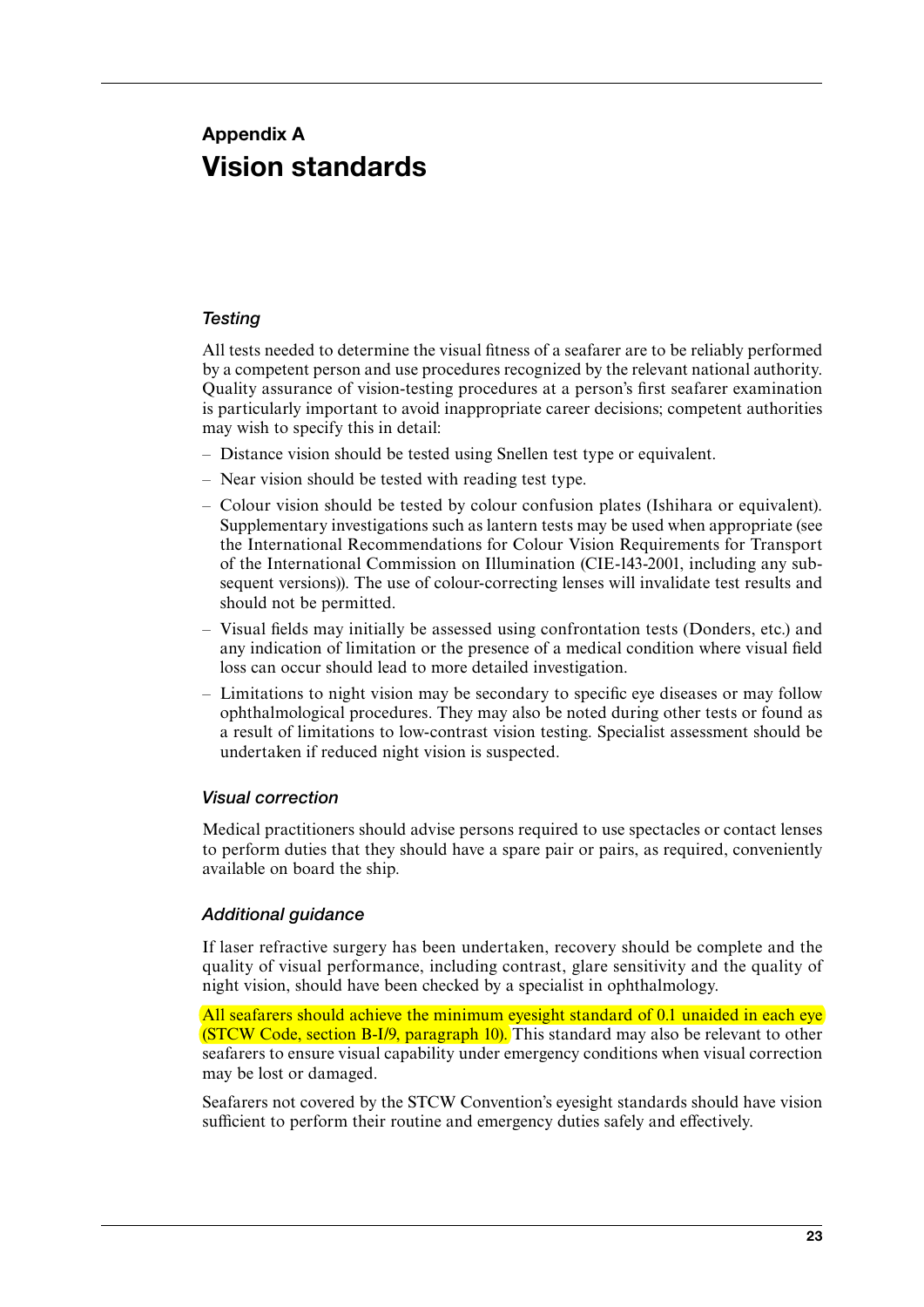| <b>STCW</b><br>Convention                                                    | Category<br>of seafarer                                                                                                                                     | <b>Distance</b>   | vision aided <sup>1</sup> | Near/intermediate<br>vision                                                                                                                                                                   | Colour<br>vision <sup>3</sup> | Visual<br>fields $4$           | Night<br>blindness <sup>4</sup>                                                               | Diplopia<br>(double                                   |
|------------------------------------------------------------------------------|-------------------------------------------------------------------------------------------------------------------------------------------------------------|-------------------|---------------------------|-----------------------------------------------------------------------------------------------------------------------------------------------------------------------------------------------|-------------------------------|--------------------------------|-----------------------------------------------------------------------------------------------|-------------------------------------------------------|
| regulation                                                                   |                                                                                                                                                             | <b>One</b><br>eye | <b>Other</b><br>eye       | Both eyes together,<br>aided or unaided                                                                                                                                                       |                               |                                |                                                                                               | $vision)^4$                                           |
| 1/11<br>II/1<br>II/2<br>II/3<br>II/4<br>II/5<br>VII/2                        | Masters, deck<br>officers and ratings<br>required to undertake<br>look-out duties                                                                           | $0.5^2$           | 0.5                       | Vision required for ship's<br>navigation (e.g. chart and<br>nautical publication reference,<br>use of bridge instrumentation<br>and equipment, and identifi-<br>cation of aids to navigation) | See<br>Note 6                 | Normal<br>visual<br>fields     | Vision required<br>to perform all<br>necessary functions<br>in darkness without<br>compromise | No significant<br>condition<br>evident                |
| 1/11<br>III/1<br>III/2<br>III/3<br>III/4<br>III/5<br>III/6<br>III/7<br>VII/2 | All engineer officers,<br>electro-technical<br>officers, electro-tech-<br>nical ratings and<br>ratings or others<br>forming part of an<br>engine-room watch | 0.4 <sup>5</sup>  | 0.4 <sup>5</sup>          | Vision required to read in-<br>struments in close proximity,<br>to operate equipment, and to<br>identify systems/components<br>as necessary                                                   | See<br>Note 7                 | Sufficient<br>visual<br>fields | Vision required<br>to perform all<br>necessary functions<br>in darkness without<br>compromise | No significant<br>condition<br>evident                |
| 1/11<br>IV/2                                                                 | <b>GMDSS</b> radio<br>operators                                                                                                                             | 0.4               | 0.4                       | Vision required to read in-<br>struments in close proximity,<br>to operate equipment, and to<br>identify systems/components<br>as necessary                                                   | See<br>Note 7                 | Sufficient<br>visual<br>fields | Vision required<br>to perform all<br>necessary functions<br>in darkness without<br>compromise | N <sub>0</sub><br>significant<br>condition<br>evident |

| STCW Code table A-I/9: Minimum in-service eyesight standards for seafarers |  |  |
|----------------------------------------------------------------------------|--|--|
|----------------------------------------------------------------------------|--|--|

Notes:

<sup>1</sup> Values given in Snellen decimal notation.

<sup>2</sup> A value of at least 0.7 in one eye is recommended to reduce the risk of undetected underlying eye disease.

<sup>3</sup> As defined in the *International Recommendations for Colour Vision Requirements for Transport* by the Commission Internationale de l'Eclairage (CIE-143-2001, including any subsequent versions).

<sup>4</sup> Subject to assessment by a clinical vision specialist where indicated by initial examination findings.

<sup>5</sup> Engine department personnel shall have a combined eyesight vision of at least 0.4.

<sup>6</sup> CIE colour vision standard 1 or 2.

<sup>7</sup> CIE colour vision standard 1, 2 or 3.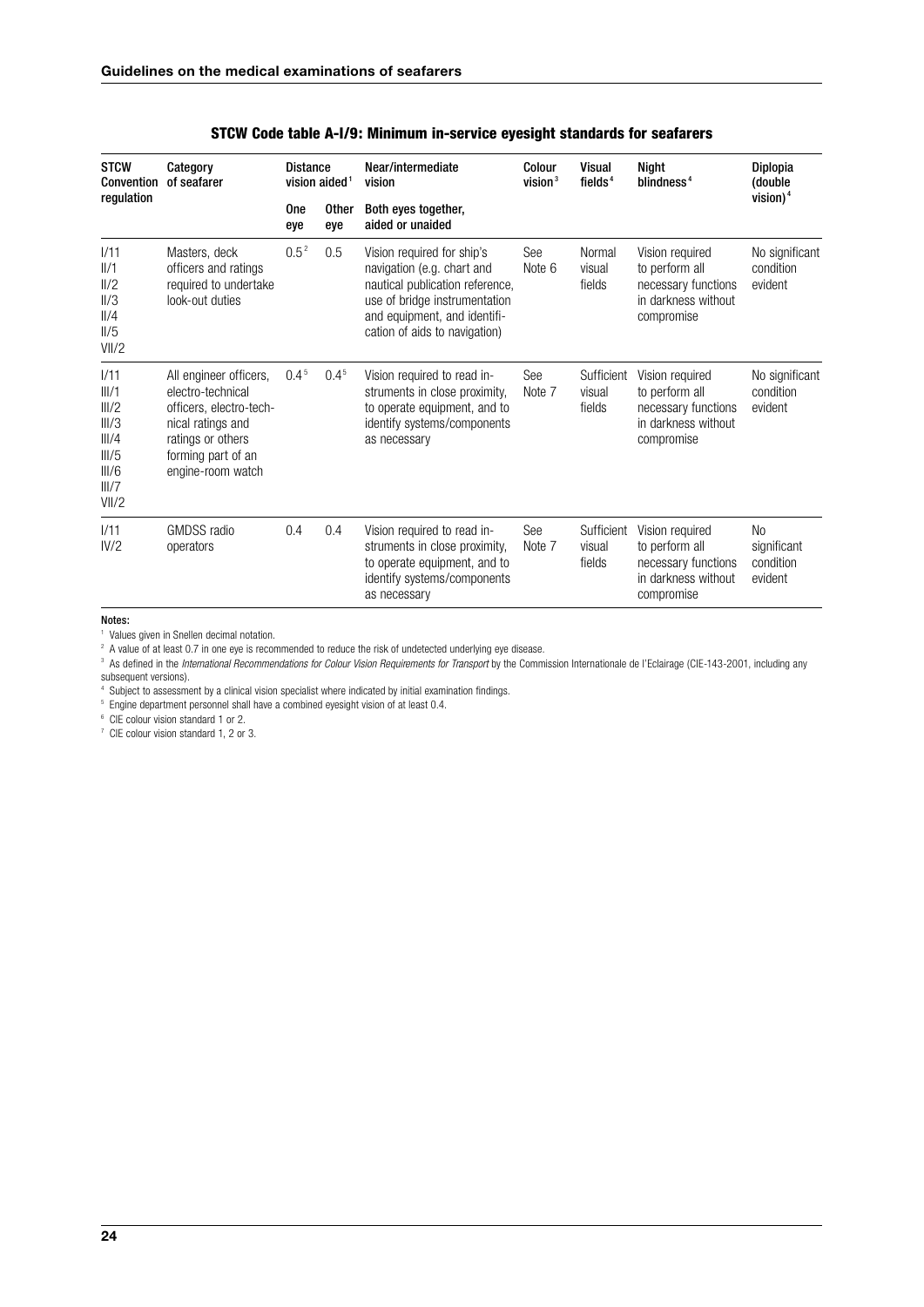# **Appendix B Hearing standards**

#### *Testing*

Hearing capacity for seafarers apart from those identified below should be an average of at least 30 dB (unaided) in the better ear and an average of 40 dB (unaided) in the less good ear within the frequencies 500, 1,000, 2,000 and 3,000 Hz (approximately equivalent to speech-hearing distances of 3 metres and 2 metres, respectively).

It is recommended that hearing examinations should be made by a pure tone audiometer. Alternative assessment methods using validated and standardized tests that measure impairment to speech recognition are also acceptable. Speech and whisper testing may be useful for rapid practical assessments. It is recommended that those undertaking deck/ bridge duties are able to hear whispered speech at a distance of 3 metres.

Hearing aids are only acceptable in serving seafarers where it has been confirmed that the individual will be capable of safely and effectively performing the specific routine and emergency duties required of them on the vessel that they serve on throughout the period of their medical certificate. This may well require access to a back-up hearing aid and sufficient batteries and other consumables. Arrangements need to be in place to ensure that they will be reliably aroused from sleep in the event of an emergency alarm.

If noise-induced hearing loss is being assessed as part of a health surveillance programme, different criteria and test methods will be required.

It is recommended that national authorities indicate which tests for hearing are to be used, based on national audiological practices, using the above thresholds as criteria. Procedures should include the methods to be adopted in deciding if the use of a hearing aid is acceptable.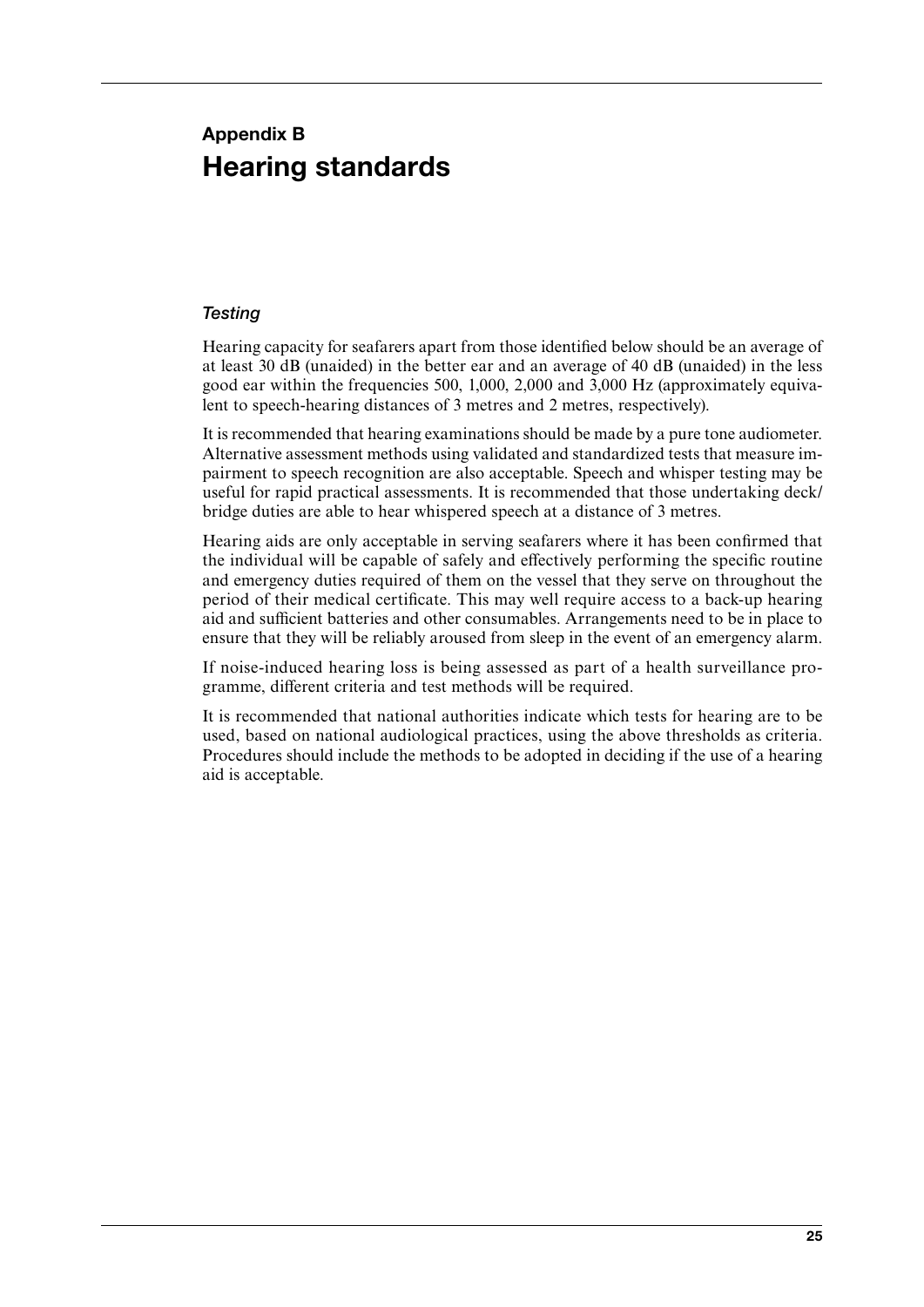# **Appendix C Physical capability requirements**

### *Introduction*

The physical capability requirements for work at sea vary widely and have to take account of both routine and emergency duties. The functions that may require assessment include:

- strength;
- stamina;
- flexibility;
- balance and coordination;
- size compatible with entry into confined areas;
- exercise capacity heart and respiratory reserve; and
- fitness for specific tasks wearing breathing apparatus.

### *Medical conditions and physical capability*

Limitations may arise from a range of conditions, such as:

- high or low body mass/obesity;
- severely reduced muscle mass;
- musculoskeletal disease, pain or limitations to movement;
- a condition following an injury or surgery;
- lung disease;
- heart and blood vessel disease; and
- some neurological diseases.

### *Physical capability assessment*

Physical capability testing should be undertaken when there is an indication for it, for instance because of the presence of one of the above conditions or because of other concerns about a seafarer's physical capabilities. The aspects that are tested will depend on the reasons for doing it. Table B-I/9 gives recommendations for physical abilities to be assessed for those seafarers covered by the STCW Convention, 1978, as amended, based on the tasks undertaken at sea.

The following approaches may be used to assess whether the requirements in Table B-I/9 are met:

- Observed ability to do routine and emergency duties in a safe and effective way.
- Tasks that simulate normal and emergency duties.
- Assessment of cardio-respiratory reserve, including spirometry and ergometric tests. This will predict maximum exercise capacity and hence the seafarer's ability to perform physically demanding work. A large reserve will also indicate that heart and lung performance is less likely to be compromised in the next few years. The benchmark test is maximum oxygen uptake (VO2 max). This requires dedicated equipment.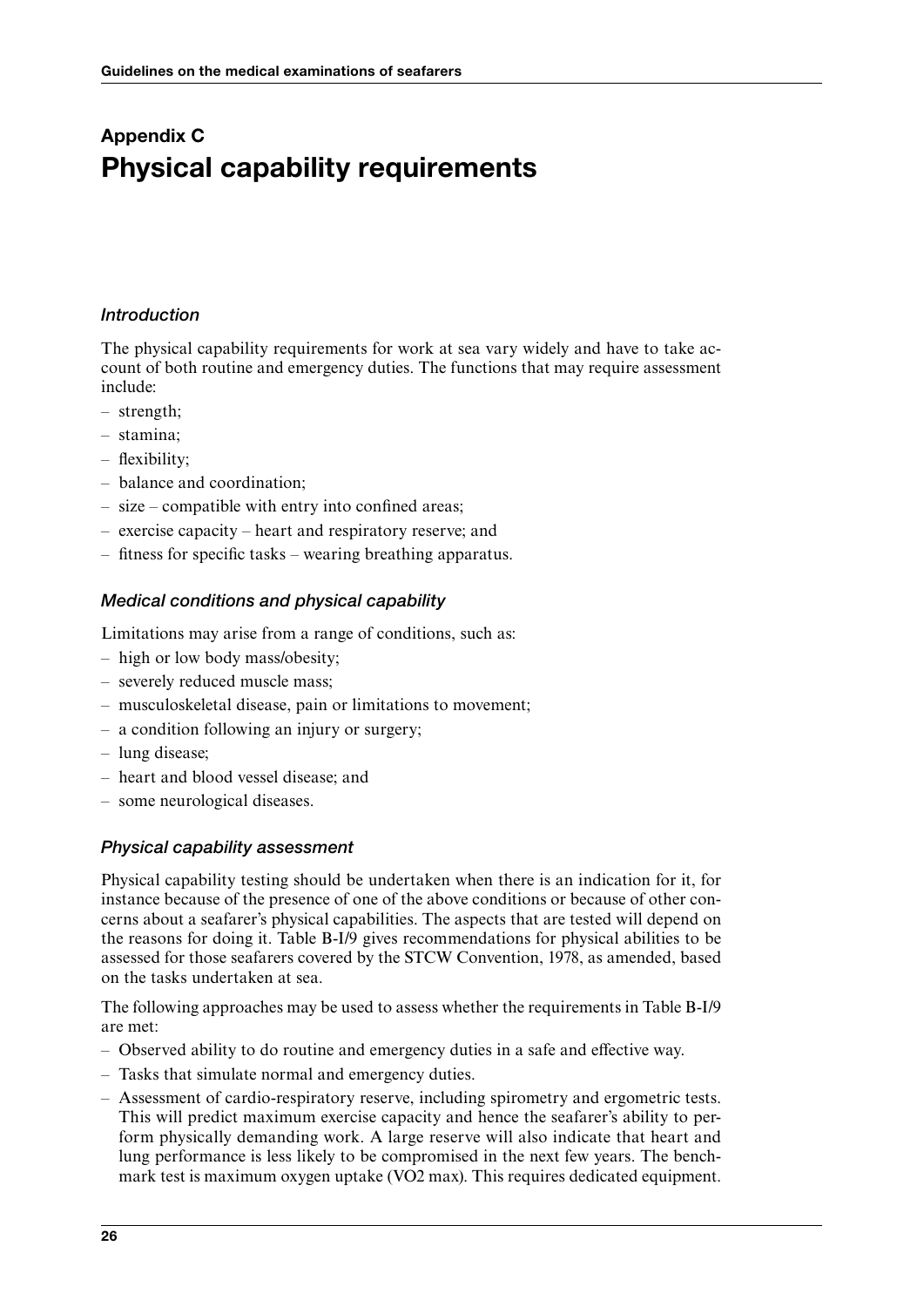Step tests such as the Chester or the Harvard, are simpler alternatives, which may be used for screening. If step tests are abnormal, they should be further validated (e.g. VO2 max or treadmill stress tests).

- Informal testing of reserve, for instance climbing three to six flights of stairs and assessing any distress, plus the speed of pulse rate decline on stopping. This is not readily reproducible but can be used for repeat assessment at the same location by the same medical practitioner.
- Clinical assessment of strength, mobility, coordination, etc.

Additional information may come from activities recently or regularly undertaken, as described by the seafarer, such as:

- physically demanding duties on the vessel, e.g. carrying weights or handling mooring equipment:
- attendance at a physically demanding course within the last two years, e.g. firefighting, helicopter escape or STCW basic training; and
- a confirmed personal pattern of regular strenuous exercise.

#### *Interpretation of results*

- (1) Is there any evidence that the seafarer is not able to perform their routine and emergency duties effectively?
- (2) Are there any observed limitations to strength, flexibility, stamina or coordination?
- (3) What is the outcome of any test for cardio-respiratory reserve?
	- (i) Test performance limited by shortness of breath, musculoskeletal or other pain, or exhaustion. Causes need to be investigated and taken into account in determining fitness.
	- (ii) Unable to complete test.
	- (iii) Completed but stressed or with poor recovery after stopping.
	- (iv) Completed to good or average standard.
- (4) Discuss subjective feelings during the test with the subject and also go over experiences of fitness and capability when doing normal tasks and emergency drills. Obtain corroboration from others if performance at work uncertain.

#### *Decision-making*

Information from a range of sources may be required and many of these are not easily accessed in the course of a medical examination:

- (1) Is there any indication that physical capability may be limited (e.g. stiffness, obesity or history of heart disease)?
	- $(i)$  No do not test.
	- (ii) Yes consider what tests or observations will enable the seafarer's capability to perform their routine and emergency duties to be determined. Go to (2).
- (2) Do the test results indicate that capabilities may be limited?
	- (i) No provided there are no underlying conditions that affect conduct of assessment. Able to perform all duties worldwide within designated department.
	- (ii) Yes but duties can be modified to enable safe working, without putting excess responsibilities on others. Able to perform some but not all duties (R).
	- (iii) Yes but cause of limitation can be remedied. Incompatible with reliable performance of essential duties safely or effectively (T).
	- (iv) Yes but cause of limitation cannot be remedied. Incompatible with reliable performance of essential duties safely or effectively (P).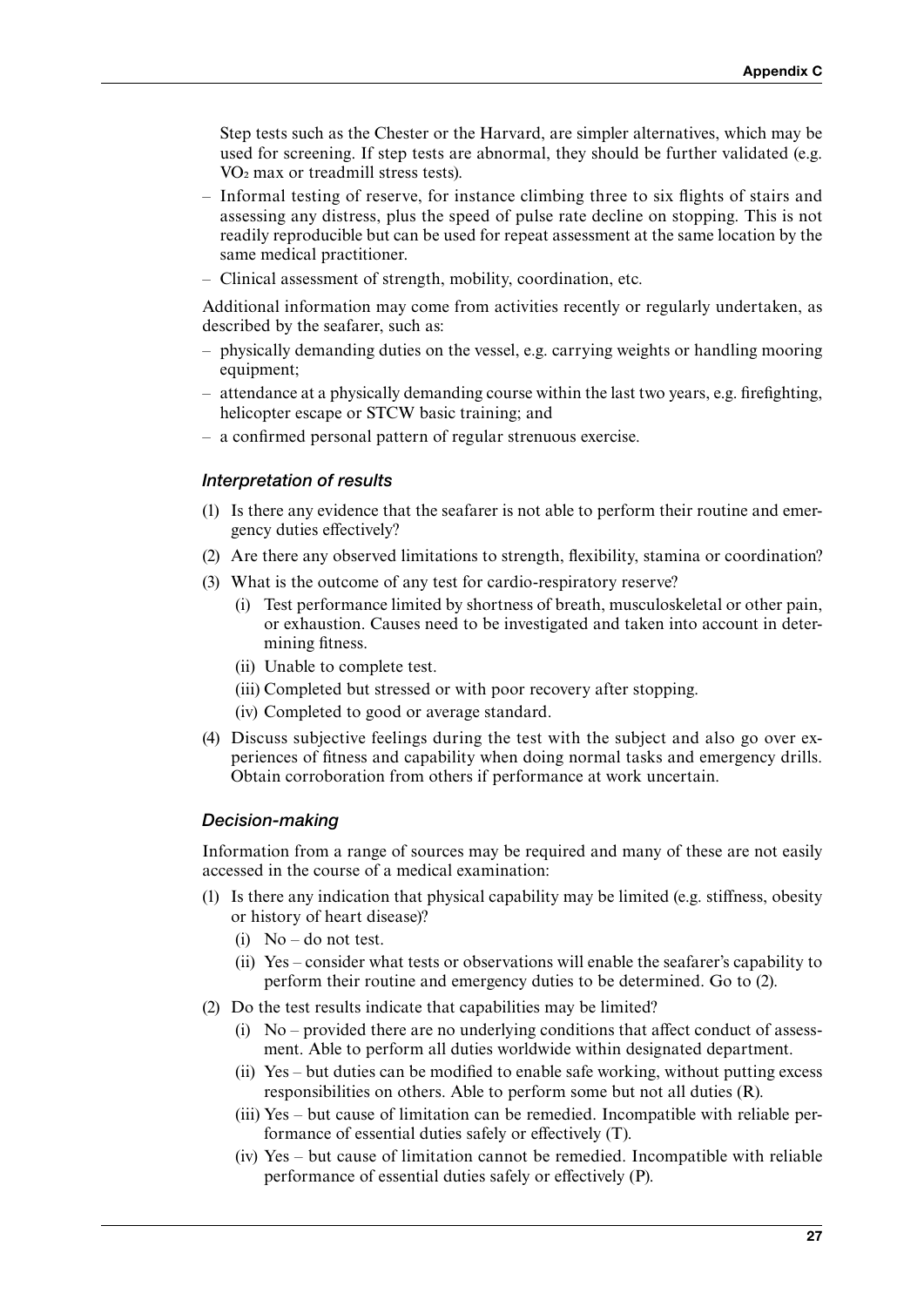| Shipboard task, function,<br>event or condition <sup>3</sup>                                                                                                                                                                                                                                          | <b>Related physical ability</b>                                                                                                                                                                                                                                                                                                                                                                                                                                                                                                                                          | A medical examiner should be<br>satisfied that the candidate: <sup>4</sup>                                                                                                                                                                                                                                                                                                                                                                                                             |
|-------------------------------------------------------------------------------------------------------------------------------------------------------------------------------------------------------------------------------------------------------------------------------------------------------|--------------------------------------------------------------------------------------------------------------------------------------------------------------------------------------------------------------------------------------------------------------------------------------------------------------------------------------------------------------------------------------------------------------------------------------------------------------------------------------------------------------------------------------------------------------------------|----------------------------------------------------------------------------------------------------------------------------------------------------------------------------------------------------------------------------------------------------------------------------------------------------------------------------------------------------------------------------------------------------------------------------------------------------------------------------------------|
| Routine movement around vessel:<br>- on moving deck<br>- between levels<br>- between compartments<br>Note 1 applies to this row                                                                                                                                                                       | • Maintain balance and move with agility<br>• Climb up and down vertical ladders and stairways<br>• Step over coamings (e.g. Load Line Convention<br>requires coamings to be 600 mm high)<br>• Open and close watertight doors                                                                                                                                                                                                                                                                                                                                           | • Has no disturbance in sense of balance<br>• Does not have any impairment or disease that<br>prevents relevant movements and physical<br>activities<br>$\bullet$ Is, without assistance, $5$ able to:<br>- climb vertical ladders and stairways<br>- step over high sills<br>- manipulate door closing systems                                                                                                                                                                        |
| Routine tasks on board:<br>- use of hand tools<br>- movement of ship's stores<br>- overhead work<br>- valve operation<br>- standing a four-hour watch<br>- working in confined spaces<br>- responding to alarms,<br>warnings and instructions<br>- verbal communication<br>Note 1 applies to this row | • Strength, dexterity and stamina to manipulate<br>mechanical devices<br>• Lift, pull and carry a load (e.g. 18 kg)<br>• Reach upwards<br>• Stand, walk and remain alert for an extended period<br>• Work in constricted spaces and move through<br>restricted openings (e.g. SOLAS regulation 11-I/3-<br>6.5.1 requires openings in cargo spaces and emer-<br>gency escapes to have the minimum dimensions of<br>600 mm $\times$ 600 mm)<br>• Visually distinguish objects, shapes and signals<br>• Hear warnings and instructions<br>• Give a clear spoken description | • Does not have a defined impairment or diag-<br>nosed medical condition that reduces ability<br>to perform routine duties essential to the safe<br>operation of the vessel<br>• Has ability to:<br>- work with arms raised<br>- stand and walk for an extended period<br>- enter confined space<br>- fulfil eyesight standards (table A-I/9)<br>- fulfil hearing standards set by competent<br>authority or take account of international<br>guidelines<br>- hold normal conversation |
| Emergency duties <sup>6</sup> on board:<br>- escape<br>- firefighting<br>- evacuation<br>Note 2 applies to this row                                                                                                                                                                                   | • Don a lifejacket or immersion suit<br>• Escape from smoke-filled spaces<br>• Take part in fire-fighting duties, including use of<br>breathing apparatus<br>• Take part in vessel evacuation procedures                                                                                                                                                                                                                                                                                                                                                                 | • Does not have a defined impairment or diag-<br>nosed medical condition that reduces ability to<br>perform emergency duties essential to the safe<br>operation of the vessel<br>• Has ability to:<br>- don lifejacket or immersion suit<br>$-$ crawl<br>- feel for differences in temperature<br>- handle fire-fighting equipment<br>- wear breathing apparatus<br>(where required as part of duties)                                                                                 |

#### *Note 2 applies to this row*

Notes:

<sup>1</sup> Rows 1 and 2 of the above table describe: (a) ordinary shipboard tasks, functions, events and conditions; (b) the corresponding physical abilities which may be considered necessary for the safety of a seafarer, other crew members and the ship; and (c) high-level criteria for use by medical practitioners assessing medical fitness, bearing in mind the different duties of seafarers and the nature of shipboard work for which they will be employed.

<sup>2</sup> Row 3 of the above table describes: (a) emergency shipboard tasks, functions, events and conditions; (b) the corresponding physical abilities which should be considered necessary for the safety of a seafarer, other crew members and the ship; and (c) high-level criteria for use by medical practitioners assessing medical fitness, bearing in mind the different duties of seafarers and the nature of shipboard work for which they will be employed.

<sup>3</sup> This table is not intended to address all possible shipboard conditions or potentially disqualifying medical conditions. Parties should specify physical abilities applicable to the category of seafarers (such as "deck officer" and "engine rating"). The special circumstances of individuals and for those who have specialized or limited duties should receive due consideration.

<sup>4</sup> If in doubt, the medical practitioner should quantify the degree or severity of any relevant impairment by means of objective tests, whenever appropriate tests are available, or by referring the candidate for further assessment.

 $5\overline{}$ . The term "assistance" means the use of another person to accomplish the task.

<sup>6</sup> The term "emergency duties" is used to cover all standard emergency response situations such as abandon ship or firefighting as well as the procedures to be followed by each seafarer to secure personal survival.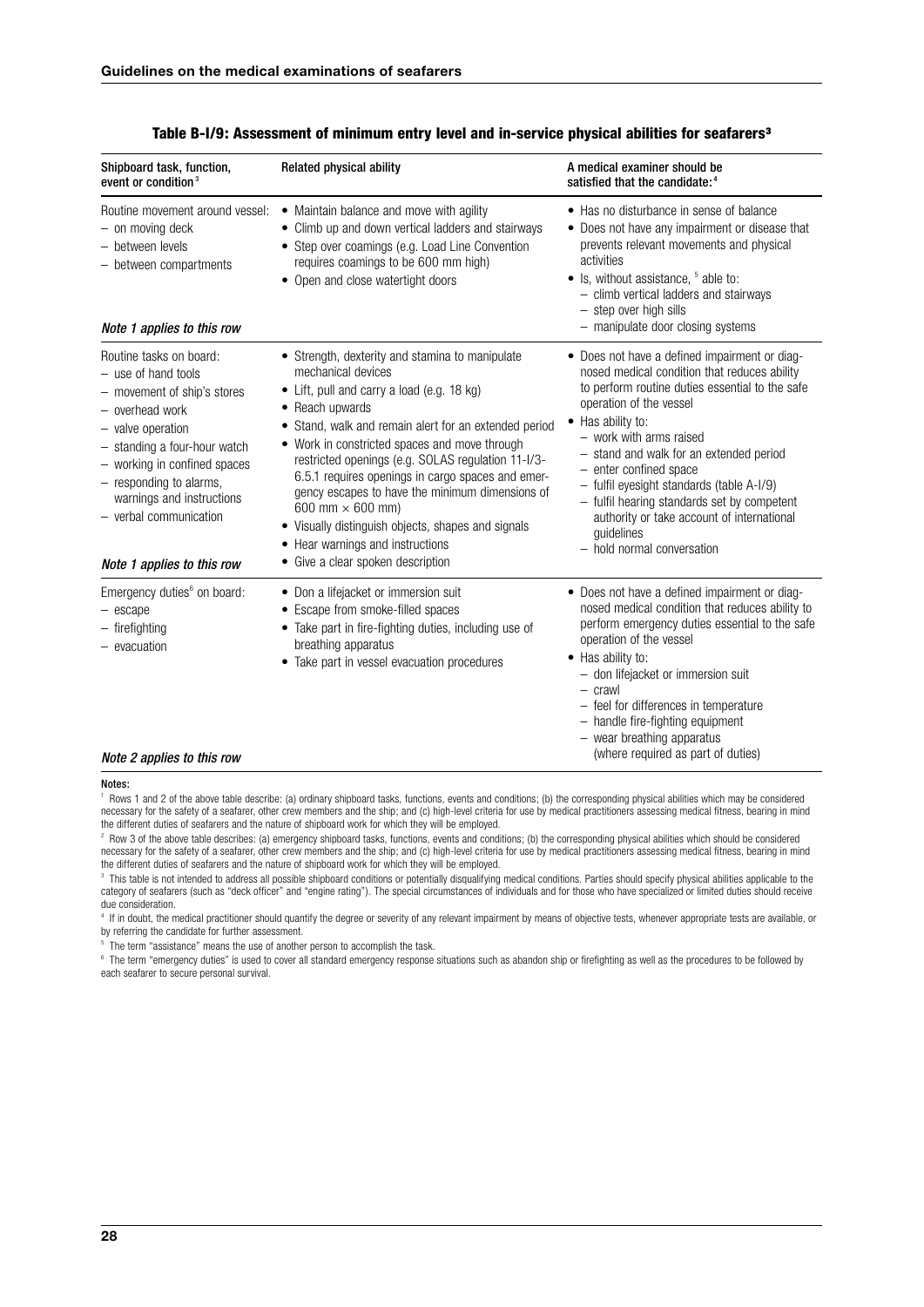# **Appendix D Fitness criteria for medication use**

#### *Introduction*

Medication can play an important part in enabling seafarers to continue to work at sea. Some have side effects that can affect safe and effective performance of duties and some have other complications that will increase the likelihood of illness at sea.

This appendix is only concerned with continuing prescribed medication use that is identified at the medical examination. Ship operators need policies in place to reduce the impairing effects from short-term use of prescribed medication or the use of over-thecounter preparations.

The use of oral medication at sea may be prevented by nausea and vomiting, and illness may arise if an oral medication is used to suppress the harmful effects of a condition (e.g. epilepsy) or if it is used to replace essential body chemicals (e.g. hormones).

The examining medical practitioner will need to assess the known adverse effects of each medication used and the individual's reaction to it.

The use of specific medication for some conditions listed in Appendix E is noted with the condition.

If medication is clinically essential for the effective control of a condition, e.g. insulin, anticoagulants and medication for mental health conditions, it is dangerous to stop it in an attempt to be fit for work at sea.

The medical practitioner should be alert to the need for the seafarer to have written documentation for the use of their medications. This should be in a form that can be shown to any official who may question the presence of the medication on board. This is particularly important for those medications that are legally prescribed controlled drugs or those drugs which may be abused.

#### *Medications that can impair routine and emergency duties*

- (1) Medication affecting the central nervous system functions (e.g. sleeping tablets, antipsychotics, some analgesics, some anti-anxiety and anti-depression treatments and some antihistamines).
- (2) Agents that increase the likelihood of sudden incapacitation (e.g. insulin, some of the older anti-hypertensives and medications predisposing to seizures).
- (3) Medication impairing vision (e.g. hyoscine and atropine).

#### *Medications that can have serious adverse consequences for the user while at sea*

(1) Bleeding from injury or spontaneously (e.g. warfarin); individual assessment of likelihood needed. Anticoagulants such as warfarin or dicoumarin normally have a likelihood of complications that is incompatible with work at sea but, if coagulation values are stable and closely monitored, work that is near to onshore medical facilities and that does not carry an increased likelihood of injury may be considered.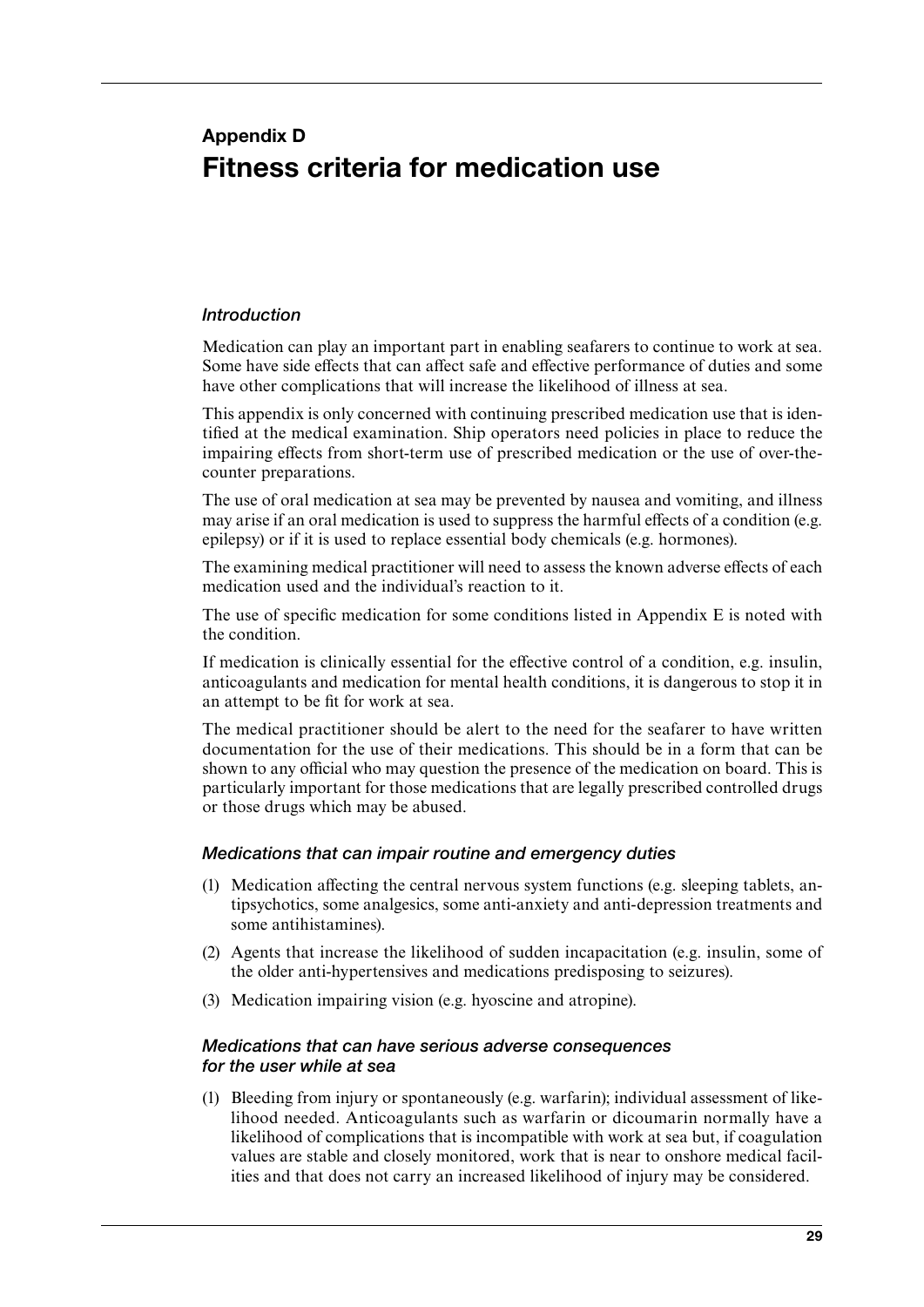- (2) Dangers from cessation of medication use (e.g. metabolic replacement hormones including insulin, anti-epileptics, anti-hypertensives and oral anti-diabetics).
- (3) Antibiotics and other anti-infection agents.
- (4) Anti-metabolites and cancer treatments.
- (5) Medications supplied for use at individual discretion (asthma treatments and antibiotics for recurrent infections).

#### *Medications that require limitation of period at sea because of surveillance requirements*

A wide range of agents, such as anti-diabetics, anti-hypertensives and endocrine replacements.

#### *Issue of medical certificates*

#### **Incompatible with the reliable performance of routine and emergency duties safely or effectively:**

- on the recommendation of the examining medical practitioner, based on reliable information about severe impairing side effects;
- oral medication where there are life-threatening consequences if doses are missed because of sickness;
- evidence indicating the likelihood of cognitive impairment when taken as prescribed;
- established evidence of severe adverse effects likely to be dangerous at sea, e.g. anticoagulants.

#### **Able to perform some but not all duties or to work in some but not all waters:**

(R): medication can cause adverse effects but these only develop slowly, hence work in coastal waters will allow access to medical care.

(L): surveillance of medication effectiveness or side effects needed more frequently that full duration of medical certificate (see guidelines on individual conditions in Appendix E).

#### **Able to perform all duties worldwide within designated department:**

No impairing side effects; no requirements for regular surveillance of treatment.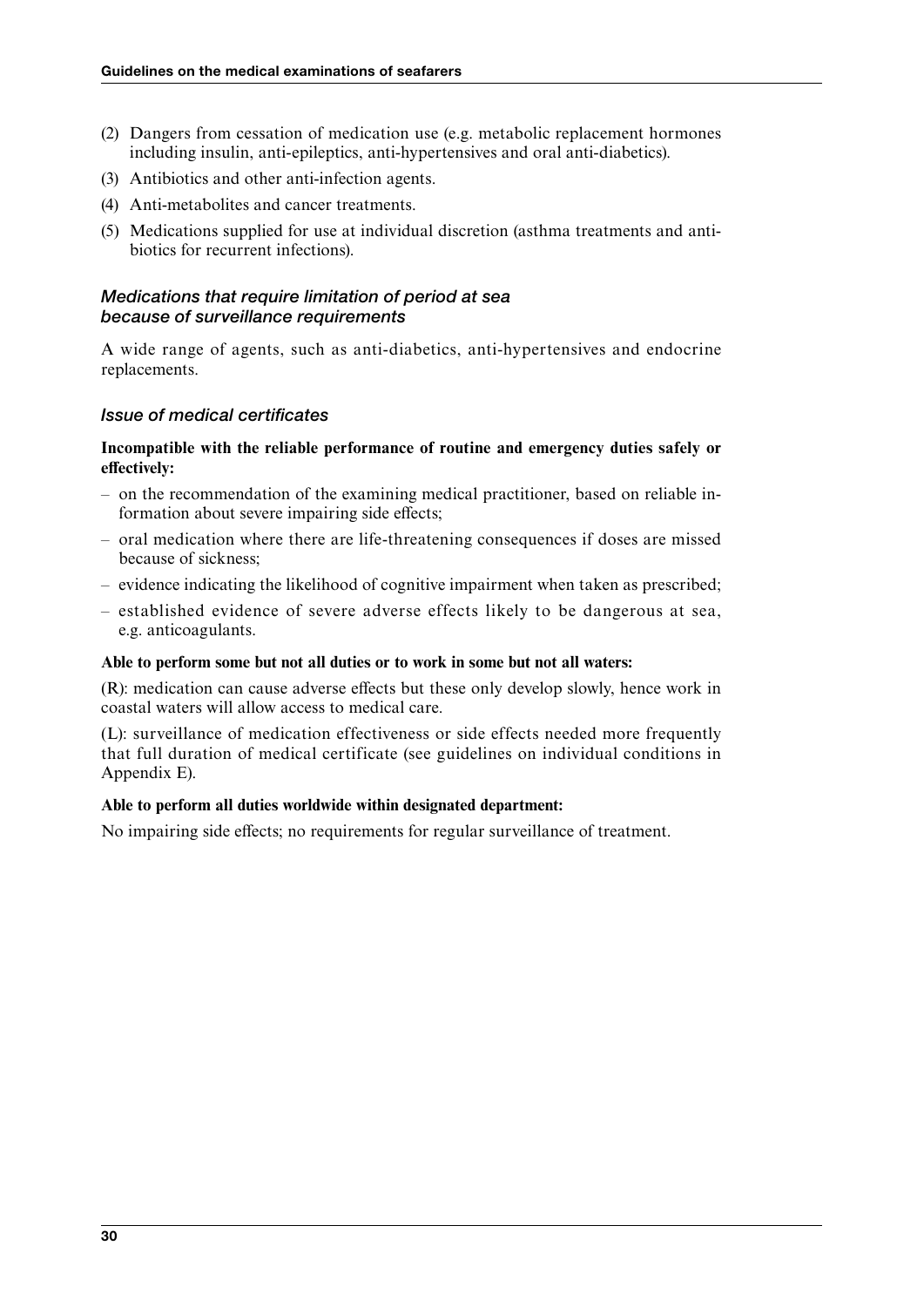### **Appendix E**

# **Fitness criteria for common medical conditions**

#### *Introduction*

The medical practitioner should bear in mind that it is not possible to develop a comprehensive list of fitness criteria covering all possible conditions and the variations in their presentation and prognosis. The principles underlying the approach adopted in the table below may often be extrapolated to conditions not covered by it. Decisions on fitness when a medical condition is present depend on careful clinical assessment and analysis and the following points need to be considered whenever a decision on fitness is taken:

- The recommendations in this appendix are intended to allow some flexibility of interpretation while being compatible with consistent decision-making that aims to maintain safety at sea.
- The medical conditions listed are common examples of those that may render seafarers unfit. The list can also be used to determine appropriate limitations to fitness. The criteria given can only provide guidance for physicians and should not replace sound medical judgement.
- The implications for working and living at sea vary widely, depending on the natural history of each condition and the scope for treatment. Knowledge about the condition and an assessment of its features in the individual being examined should be used to reach a decision on fitness.

The table in this appendix is laid out as follows:

- Column 1: WHO International Classification of Diseases, 10th revision (ICD-10). Codes are listed as an aid to analysis and, in particular, international compilation of data.
- Column 2: The common name of the condition or group of conditions, with a brief statement on its relevance to work at sea.
- Column 3: The guideline recommending when work at sea is unlikely to be indicated, either temporarily or permanently. This column should be consulted first when the table is being used to aid decisions about fitness.
- Column 4: The guideline recommending when work at sea may be appropriate but when restriction of duties or monitoring at intervals of less than two years is likely to be appropriate. This column should be consulted if the seafarer does not fit the criteria in column 3.
- Column 5: The guideline recommending when work at sea within a seafarer's designated department is likely to be appropriate. This column should be consulted if the seafarer does not fit the criteria in columns 3 or 4.

For some conditions, one or more columns are either not relevant or are not an appropriate certification category. These are identified by the term "Not applicable".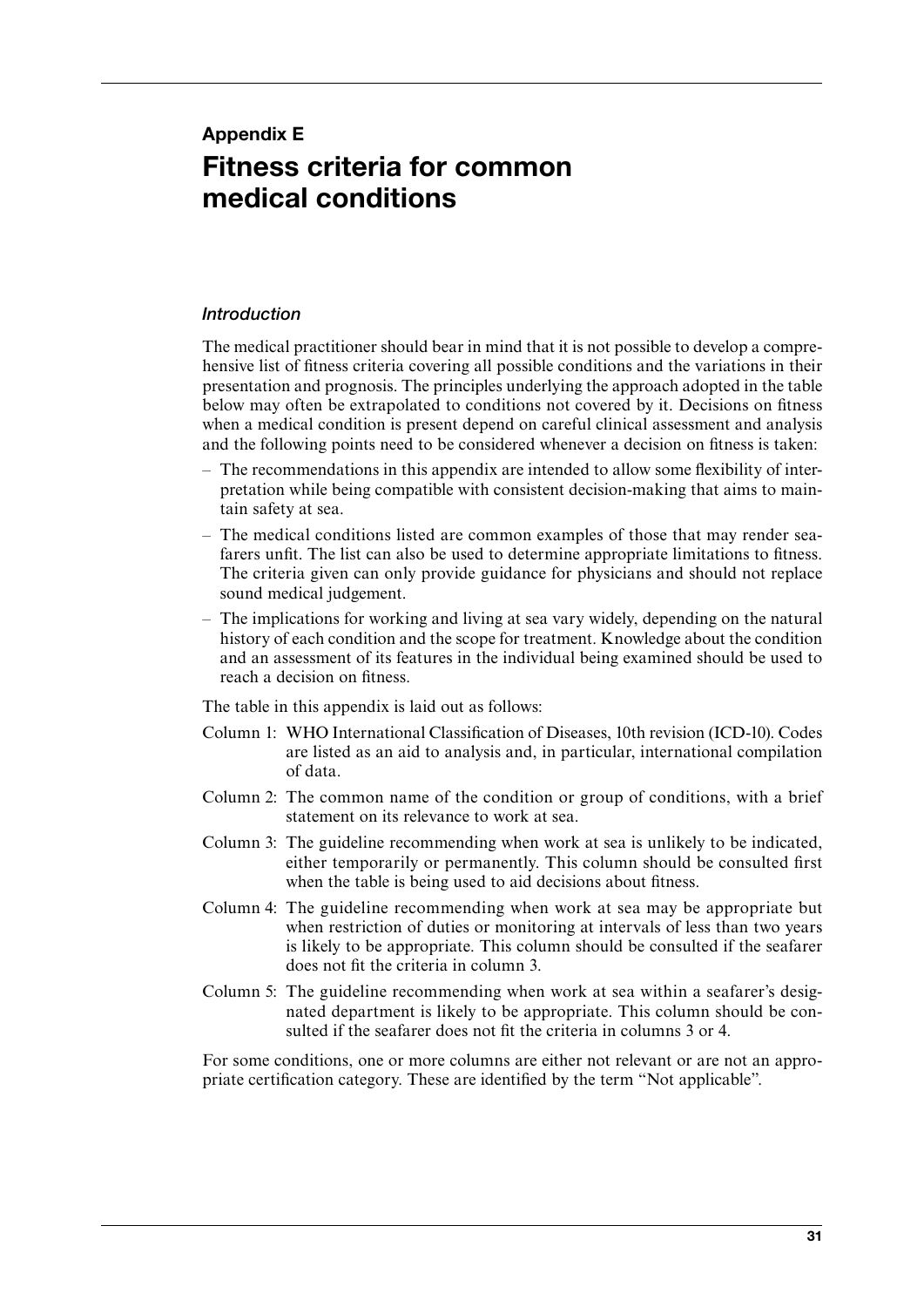| (diagnostic<br>$0 - 10$<br>codes)       | (justification for criteria)<br>Condition                                                                                                              | reliable performance of routine<br>and emergency duties safely or effectively<br>permanent (P)<br>temporary (T)<br>Incompatible with<br>- expected to be<br>- expected to be                                                                       | Increased frequency of surveillance needed (L)<br>Able to perform some but not all duties or to<br>work in some but not all waters (R)                                                                | Able to perform all duties worldwide<br>within designated department                                                                                                                         |
|-----------------------------------------|--------------------------------------------------------------------------------------------------------------------------------------------------------|----------------------------------------------------------------------------------------------------------------------------------------------------------------------------------------------------------------------------------------------------|-------------------------------------------------------------------------------------------------------------------------------------------------------------------------------------------------------|----------------------------------------------------------------------------------------------------------------------------------------------------------------------------------------------|
| A00-B99                                 | Infections                                                                                                                                             |                                                                                                                                                                                                                                                    |                                                                                                                                                                                                       |                                                                                                                                                                                              |
| $A00 - 09$                              | Transmission to others, recurrence<br>Gastrointestinal infection                                                                                       | firmed carrier status until elimination demonstrated<br>or awaiting test results on carrier status); or con-<br>T - If detected while onshore (current symptoms                                                                                    | Not applicable                                                                                                                                                                                        | on medical advice – bacteriological clearance may<br>Catering department: Fitness decision to be based<br>Non-catering department: When satisfactorily<br>treated or resolved<br>be required |
| $A15 - 16$                              | Pulmonary TB Transmission to others,<br>recurrence                                                                                                     | T - Positive screening test or clinical history, until<br>If infected, until treatment stabilized and lack of<br>P - Relapse or severe residual damage<br>infectivity confirmed<br>investigated                                                    | Not applicable                                                                                                                                                                                        | Successful completion of a course of treatment in<br>accordance with WHO Treatment of Tuberculosis<br>guidelines                                                                             |
| A50-64                                  | Sexually transmissible infections<br>Acute impairment, recurrence                                                                                      | firmed, treatment initiated and impairing symptoms<br>ile onshore, until diagnosis con-<br>pairing late complications<br>P – Untreatable im<br>$T - If detected wh$<br>resolved                                                                    | R - Consider near coastal if oral treatment regime<br>in place and symptoms non-incapacitating                                                                                                        | On successful completion of treatment                                                                                                                                                        |
| B <sub>15</sub>                         | Hepatitis A Transmissible by food or<br>water contamination                                                                                            | resolved and liver function tests<br>returned to normal<br>T - Until jaundice                                                                                                                                                                      | Not applicable                                                                                                                                                                                        | On full recovery                                                                                                                                                                             |
| $B16 - 19$                              | contact with blood or other bodily fluids.<br>Hepatitis B, C, etc. Transmissible by<br>Possibility of permanent liver impair-<br>ment and liver cancer | resolved and liver function tests<br>impairment with symptoms<br>affecting safe work at sea or with likelihood of<br>returned to normal<br>P - Persistent liver<br>T-Until jaundice<br>complications                                               | R, L - Uncertainty about total recovery or lack of<br>infectivity. Case-by-case decision-making based<br>on duties and voyage patterns                                                                | On full recovery and confirmation of low level<br>of infectivity                                                                                                                             |
| B20-24                                  | blood or other bodily fluids. Progression<br>HIV+ Transmissible by contact with<br>to HIV-associated diseases or AIDS                                  | >350 or when treatment changed and tolerance of<br>on treatment with CD4 level of<br>impairing effects of medication<br>impairing HIV-associated dis-<br>new medication uncertain<br>T-Until stabilized<br>P - Non-reversible<br>eases. Continuing | and low likelihood of progression; on no treatment<br>or on stable medication without side effects, but<br>R, L - Time limited and/or near coastal: HIV+<br>requiring regular specialist surveillance | effects of treatment or requirements for frequent<br>$HIV+$ , no current impairment and very low*<br>likelihood of disease progression. No side<br>surveillance                              |
| $A00 - B99$<br>separately<br>Not listed | Other infections Personal impaiment,<br>infection of others                                                                                            | ile onshore: until free from risk of<br>P - If continuing likelihood of repeated impairing or<br>transmission and capable of performing duties<br>infectious recurrences<br>$T - H$ detected wh                                                    | Case-by-case decision based on nature of<br>infection                                                                                                                                                 | Full recovery and confirmation of low level<br>of infectivity                                                                                                                                |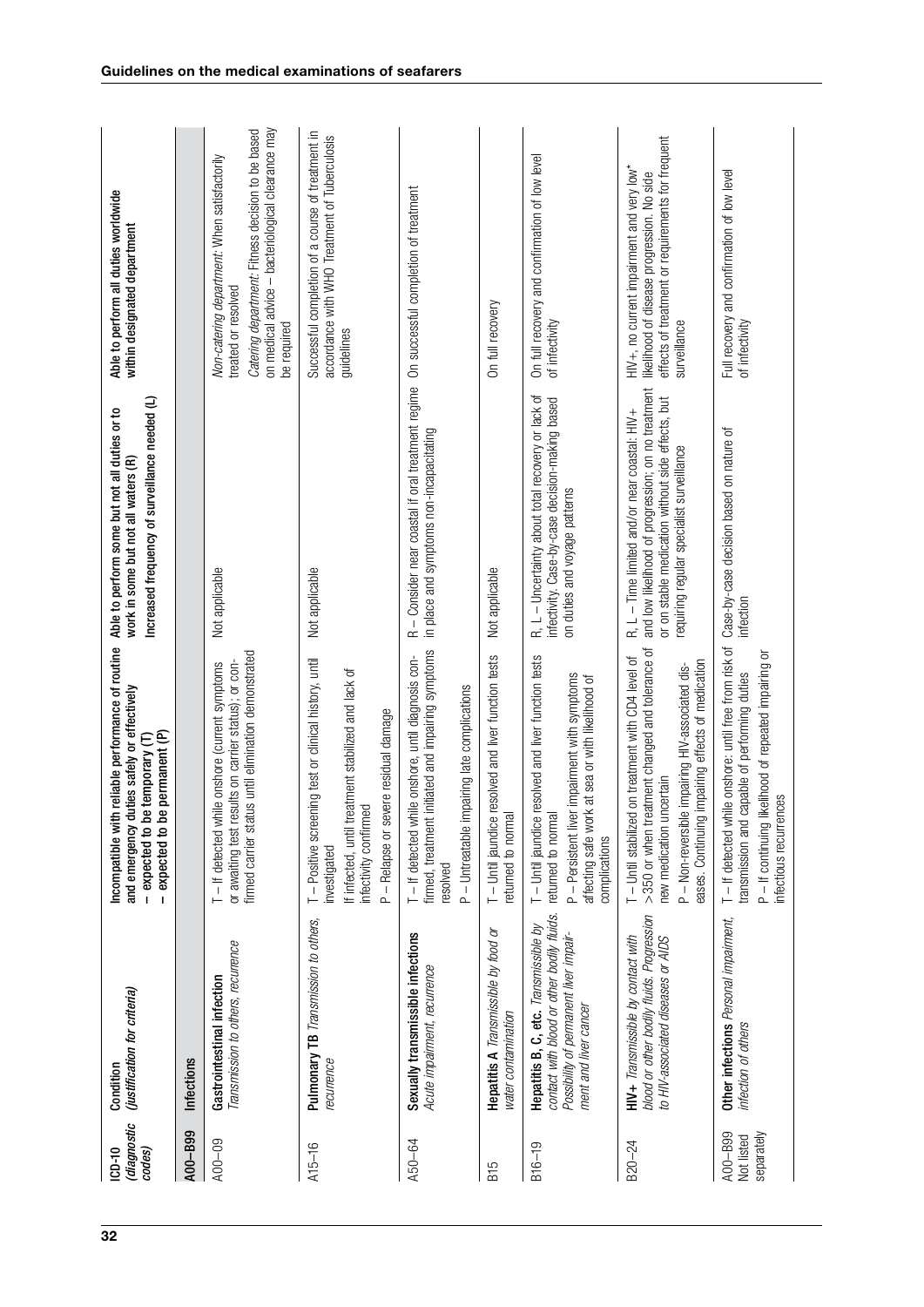| (diagnostic<br>$0 - 10$<br>codes)  | (justification for criteria)<br>Condition                                                                                                                                                         | reliable performance of routine<br>ties safely or effectively<br>- expected to be permanent (P)<br>$-$ expected to be temporary $(T)$<br>and emergency du<br>Incompatible with       | Increased frequency of surveillance needed (L)<br>Able to perform some but not all duties or to<br>work in some but not all waters (R)                                                                                                                                                                                                                                                                                                                                                                                                                                        | Able to perform all duties worldwide<br>within designated department                                                                                                                                                                                       |
|------------------------------------|---------------------------------------------------------------------------------------------------------------------------------------------------------------------------------------------------|--------------------------------------------------------------------------------------------------------------------------------------------------------------------------------------|-------------------------------------------------------------------------------------------------------------------------------------------------------------------------------------------------------------------------------------------------------------------------------------------------------------------------------------------------------------------------------------------------------------------------------------------------------------------------------------------------------------------------------------------------------------------------------|------------------------------------------------------------------------------------------------------------------------------------------------------------------------------------------------------------------------------------------------------------|
| $C00 - 48$                         | Cancers                                                                                                                                                                                           |                                                                                                                                                                                      |                                                                                                                                                                                                                                                                                                                                                                                                                                                                                                                                                                               |                                                                                                                                                                                                                                                            |
| $C00 - 48$                         | lymphoma, leukaemia and related con-<br>ditions Recurrence - especially acute<br>complications, e.g. harm to self from<br>bleeding and to others from seizures<br>Malignant neoplasms – including | at sea or with high likelihood of<br>T - Until investigated, treated and prognosis<br>P - Continuing impairment with symptoms<br>affecting safe work<br>recurrence<br>assessed       | of normal or emergency duties or living at sea;<br>there is no current impairment of performance<br>minimal risk of requirement for urgent medical<br>essential duties and any recurrence is unlikely to<br>L - Time limited to interval between specialist<br>continuing impairment does not interfere with<br>there is a low likelihood of recurrence and<br>R – Restricted to near coastal waters if any<br>$-$ cancer diagnosed $<$ 5 years ago; and<br>require emergency medical treatment<br>treatment<br>reviews if:<br><b>Pue</b><br>$\overline{1}$<br>$\overline{1}$ | To be confirmed by specialist report with evidence<br>current impairment or low continuing likelihood of<br>Cancer diagnosed more than 5 years ago, or<br>specialist reviews no longer required and no<br>impairment from recurrence<br>for opinion stated |
| D50-89                             | <b>Blood disorders</b>                                                                                                                                                                            |                                                                                                                                                                                      |                                                                                                                                                                                                                                                                                                                                                                                                                                                                                                                                                                               |                                                                                                                                                                                                                                                            |
| D50-59                             | Reduced exercise tolerance. Episodic<br>Anaemia/Haemoglobinopathies<br>red cell breakdown                                                                                                         | until haemoglobin normal and<br>impairing symptoms from red cell breakdown that<br>P - Severe recurrent or continuing anaemia or<br>T - Distant waters,<br>are untreatable<br>stable | R, L - Consider restriction to near coastal waters<br>and regular surveillance if reduced haemoglobin<br>level but asymptomatic                                                                                                                                                                                                                                                                                                                                                                                                                                               | Normal levels of haemoglobin                                                                                                                                                                                                                               |
| D73                                | Splenectomy (history of surgery)<br>Increased susceptibility to certain<br>infections                                                                                                             | T-Post surgery until fully recovered                                                                                                                                                 | R - Case-by-case assessment. Likely to be fit<br>for coastal and temperate work but may need<br>estriction on service in tropics                                                                                                                                                                                                                                                                                                                                                                                                                                              | Case-by-case assessment                                                                                                                                                                                                                                    |
| separately<br>Not listed<br>D50-89 | possibly reduced exercise tolerance or<br>blood-forming organs Varied recur-<br>rence of abnomnal bleeding and also<br>Other diseases of the blood and<br>low resistance to infections            | P - Chronic coagulation disorders<br>T - While under investigation                                                                                                                   | Case-by-case assessment for other conditions                                                                                                                                                                                                                                                                                                                                                                                                                                                                                                                                  | Case-by-case assessment                                                                                                                                                                                                                                    |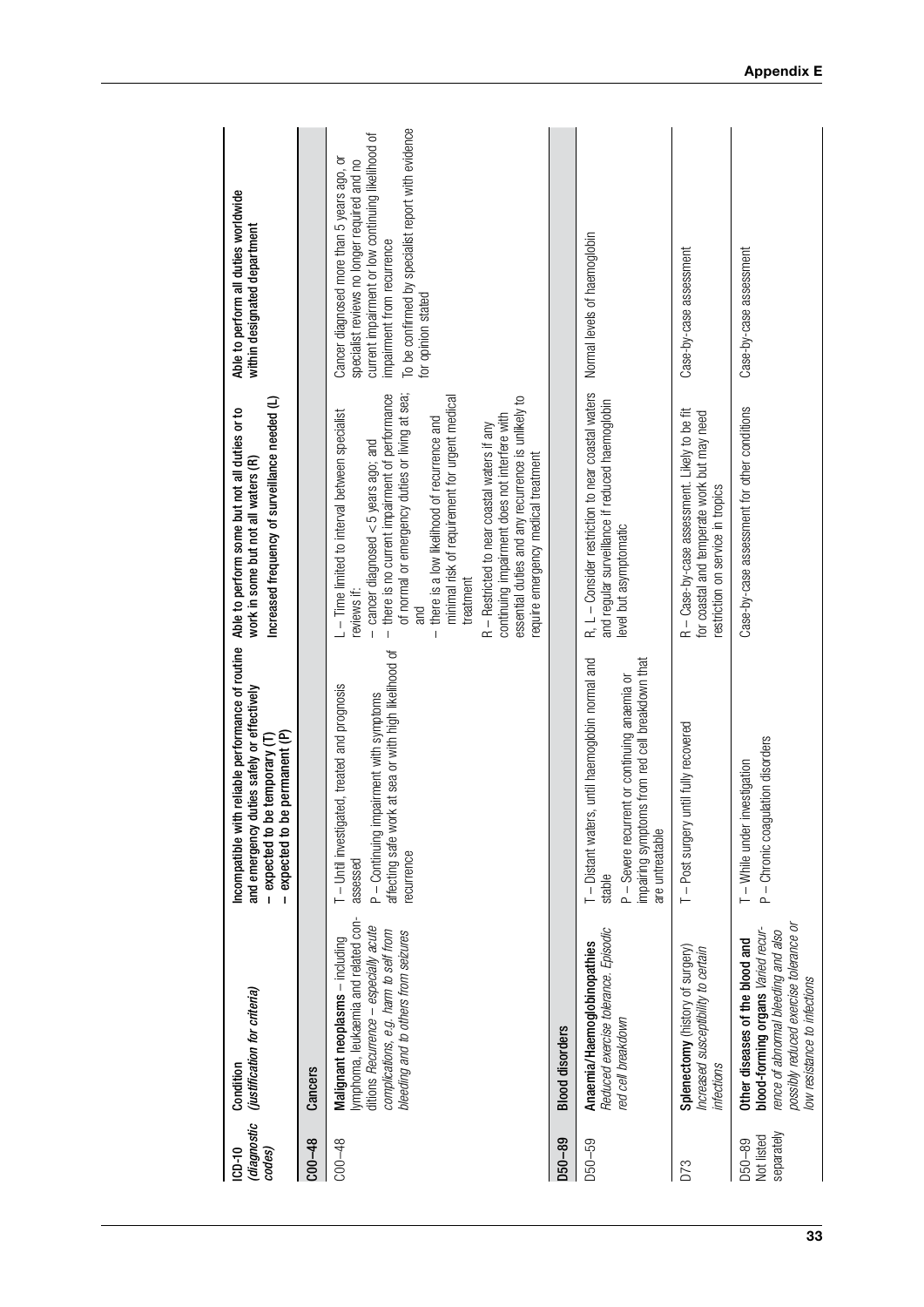| (diagnostic<br>$0 - 10$<br>codes) | (justification for criteria)<br>Condition                                                                                                                                                                               | and emergency duties safely or effectively<br>permanent (P)<br>- expected to be temporary (T)<br>expected to be<br>Incompatible with                                                                                                                                                                                                                                                                                                                                | Increased frequency of surveillance needed (L)<br>reliable performance of routine Able to perform some but not all duties or to<br>work in some but not all waters (R)                                                                                                                                                                           | Able to perform all duties worldwide<br>within designated department                                                         |
|-----------------------------------|-------------------------------------------------------------------------------------------------------------------------------------------------------------------------------------------------------------------------|---------------------------------------------------------------------------------------------------------------------------------------------------------------------------------------------------------------------------------------------------------------------------------------------------------------------------------------------------------------------------------------------------------------------------------------------------------------------|--------------------------------------------------------------------------------------------------------------------------------------------------------------------------------------------------------------------------------------------------------------------------------------------------------------------------------------------------|------------------------------------------------------------------------------------------------------------------------------|
| $E00 - 90$                        | Endocrine and metabolic                                                                                                                                                                                                 |                                                                                                                                                                                                                                                                                                                                                                                                                                                                     |                                                                                                                                                                                                                                                                                                                                                  |                                                                                                                              |
| E10                               | glucose control Increased likelihood<br>of visual, neurological and cardiac<br>Diabetes - Insulin using Acute<br>Complications from loss of blood<br>impairment from hypoglycaemia.<br>problems                         | hypoglycaemic awareness. Impairing complications<br>treatment. History of hypoglycaemia or loss of<br>P - If poorly controlled or not compliant with<br>T-From start of treatment until stabilized<br>of diabetes                                                                                                                                                                                                                                                   | keeping. Time limited until next specialist check-up.<br>compliance with treatment recommendations and<br>R, L - Subject to evidence of good control, full<br>Fit for near coastal duties without solo watch-<br>Must be under regular specialist surveillance<br>good hypoglycaemia awareness                                                   | Not applicable                                                                                                               |
| $E11 - 14$                        | other medication Progression to insulin<br>Diabetes - Non-insulin treated, on<br>neurological and cardiac problems<br>use, increased likelihood of visual,                                                              | and watchkeeping until<br>T - Distant waters<br>stabilized                                                                                                                                                                                                                                                                                                                                                                                                          | L - Time limited if compliance poor or medication<br>if minor side effects from medication. Especially<br>R - Near coastal waters and non-watchkeeping<br>R - Near coastal waters, no solo watchkeeping<br>needs frequent review. Check diet, weight and<br>when using sulphonylureas<br>vascular risk factor control<br>duties until stabilized | When stabilized, in the absence of impairing<br>complications                                                                |
|                                   | treated by diet alone Progression to in-<br>sulin use, increased likelihood of visual,<br>neurological and cardiac problems<br>Diabetes - Non-insulin treated                                                           | and watchkeeping until<br>T-Distant waters<br>stabilized                                                                                                                                                                                                                                                                                                                                                                                                            | poor. Check diet, weight and vascular risk factor<br>R - Near coastal waters and non-watchkeeping<br>L - Time limited when stabilized, if compliance<br>duties until stabilized<br>control                                                                                                                                                       | When stabilized, in the absence of impairing<br>complications                                                                |
| E65-68                            | or low Accident to self, reduced mobility<br>Obesity/abnormal body mass $-$ high<br>emergency duties. Increased likelihood<br>and exercise tolerance for routine and<br>of diabetes, arterial diseases and<br>arthritis | capability or exercise test performance is poor with<br>norms will vary. It should not form the sole basis<br>duties cannot be performed,<br>when additional assessment is needed. National<br>P - Safety-critical duties cannot be performed;<br>capability or exercise test (Appendix C) perfor-<br>Note: Body mass index is a useful indicator of<br>failure to achieve improvements<br>for decisions on capability<br>$I - If satety-critical$<br>mance is poor | emergency capabilities for assigned safety-critical<br>waters or to restricted duties if unable to perform<br>R, L - Time limited and restricted to near coastal<br>certain tasks but able to meet routine and<br>duties                                                                                                                         | performance average or better, weight steady or<br>Capability and exercise test (Appendix E)<br>reducing and no co-morbidity |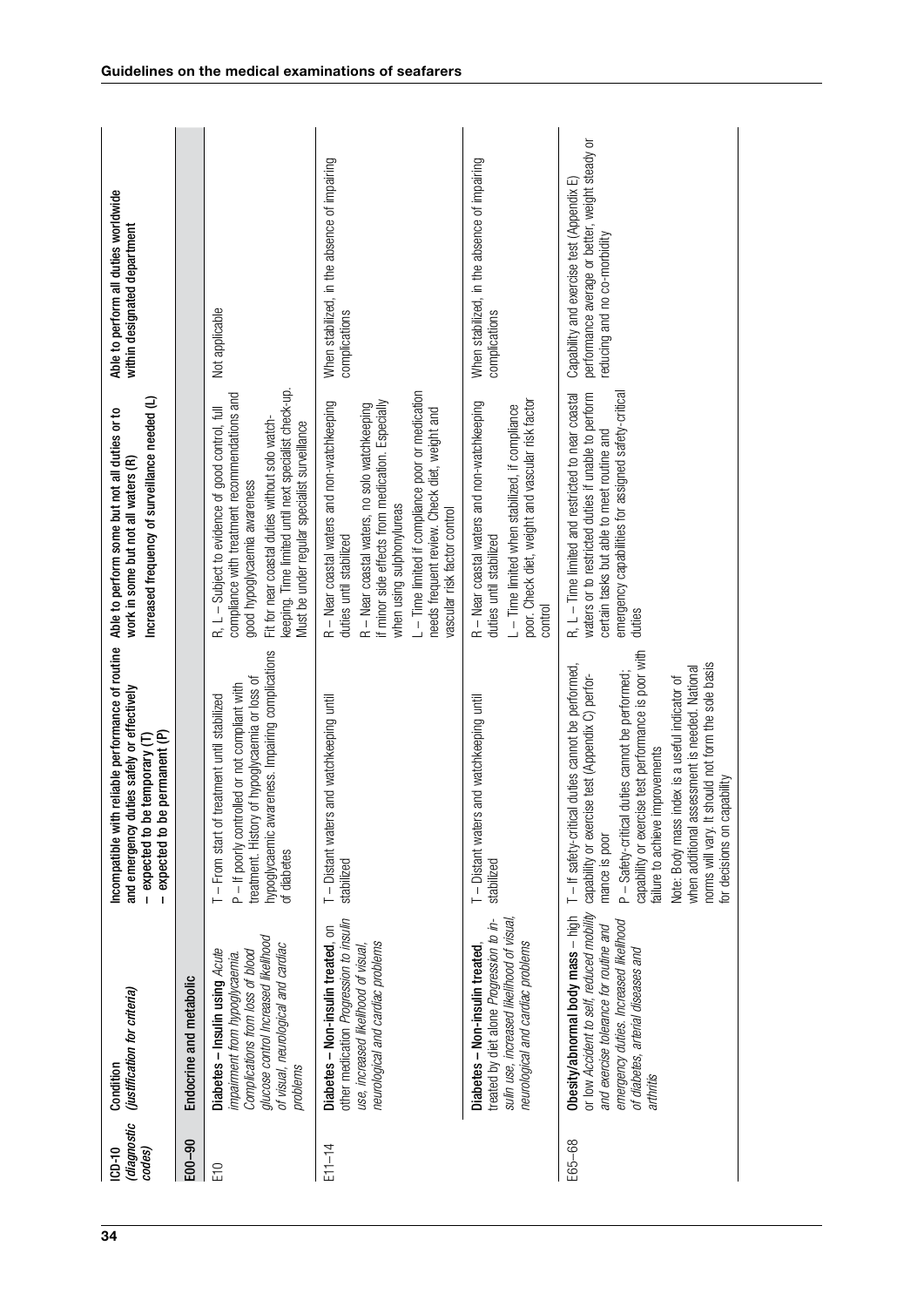| (diagnostic<br>$0 - 10$<br>codes)      | (justification for criteria)<br>Condition                                                                                                                                                     | reliable performance of routine<br>and emergency duties safely or effectively<br>- expected to be permanent (P)<br>- expected to be temporary (T<br>Incompatible with                                                                             | Increased frequency of surveillance needed (L)<br>Able to perform some but not all duties or to<br>work in some but not all waters (R)                                                                                                                                                                                                                                                                                                                                                                                   | Able to perform all duties worldwide<br>within designated department                                                                                                                                                                                                              |
|----------------------------------------|-----------------------------------------------------------------------------------------------------------------------------------------------------------------------------------------------|---------------------------------------------------------------------------------------------------------------------------------------------------------------------------------------------------------------------------------------------------|--------------------------------------------------------------------------------------------------------------------------------------------------------------------------------------------------------------------------------------------------------------------------------------------------------------------------------------------------------------------------------------------------------------------------------------------------------------------------------------------------------------------------|-----------------------------------------------------------------------------------------------------------------------------------------------------------------------------------------------------------------------------------------------------------------------------------|
| separately<br>Not listed<br>$E00 - 90$ | Addison's disease, pituitary, ovaries,<br>disease (thyroid, adrenal including<br>testes) Likelihood of recurrence or<br>Other endocrine and metabolic<br>complications                        | adjustment of medication or increased likelihood of<br>P - If continuing impairment, need for frequent<br>T - Until treatment established and stabilized<br>without adverse effects<br>$\overline{S}$<br>major complication                       | effects of treatment. Need to consider likelihood of<br>impairing complications from condition or its treat-<br>advice if any uncertainty about prognosis or side<br>ment, including problems taking medication, and<br>R, L - Case-by-case assessment with specialist<br>consequences of infection or injury while at sea                                                                                                                                                                                               | that an unrestricted certificate should not be issued<br>quent, no impairment and very low likelihood of<br>Addison's disease: The risks will usually be such<br>If medication stable with no problems in taking<br>at sea and surveillance of conditions infre-<br>complications |
| F00-99                                 | Mental, cognitive and behavioural disorders                                                                                                                                                   |                                                                                                                                                                                                                                                   |                                                                                                                                                                                                                                                                                                                                                                                                                                                                                                                          |                                                                                                                                                                                                                                                                                   |
| F <sub>10</sub>                        | Recurrence, accidents, erratic behav-<br>Alcohol abuse (dependency)<br>jour/safety pertormance                                                                                                | T - Until investigated and stabilized and criteria for<br>one year after initial diagnosis or<br>P - If persistent or there is co-morbidity likely to<br>while at sea<br>one year after any relapse<br>progress or recur-<br>fitness met. Until o | treating physician reports successful participation<br>charge of vessel or without close supervision and<br>R, L - Time limited, not to work as master in<br>continuing medical monitoring, provided that:<br>in rehabilitation programme; and there is an<br>improving trend in liver function tests                                                                                                                                                                                                                    | After three years from end of last episode without<br>relapse and without co-morbidity                                                                                                                                                                                            |
| $F11 - 19$                             | stance abuse, includes both illicit drug<br>Drug dependence/persistent sub-<br>erratic behaviour/safety performance<br>use and dependence on prescribed<br>medications Recurrence, accidents, | T - Until investigated and stabilized and criteria for<br>one year after initial diagnosis or<br>P – If persistent or there is co-morbidity likely to<br>while at sea<br>relapse<br>one year after any<br>fitness met. Until<br>progress or recur | charge of vessel or without close supervision and<br>treating physician reports successful partici-<br>random programme of drug screening for at<br>least three months with no positives and at<br>R, L - Time limited, not to work as master in<br>continuing medical monitoring, provided that:<br>continuing participation in drug screening<br>evidence of completion of unannounced/<br>pation in rehabilitation programme; and<br>least three negatives; and<br>programme<br>$\overline{1}$<br>$\overline{1}$<br>Ť | After three years from end of last episode without<br>relapse and without co-morbidity                                                                                                                                                                                            |

**Appendix E**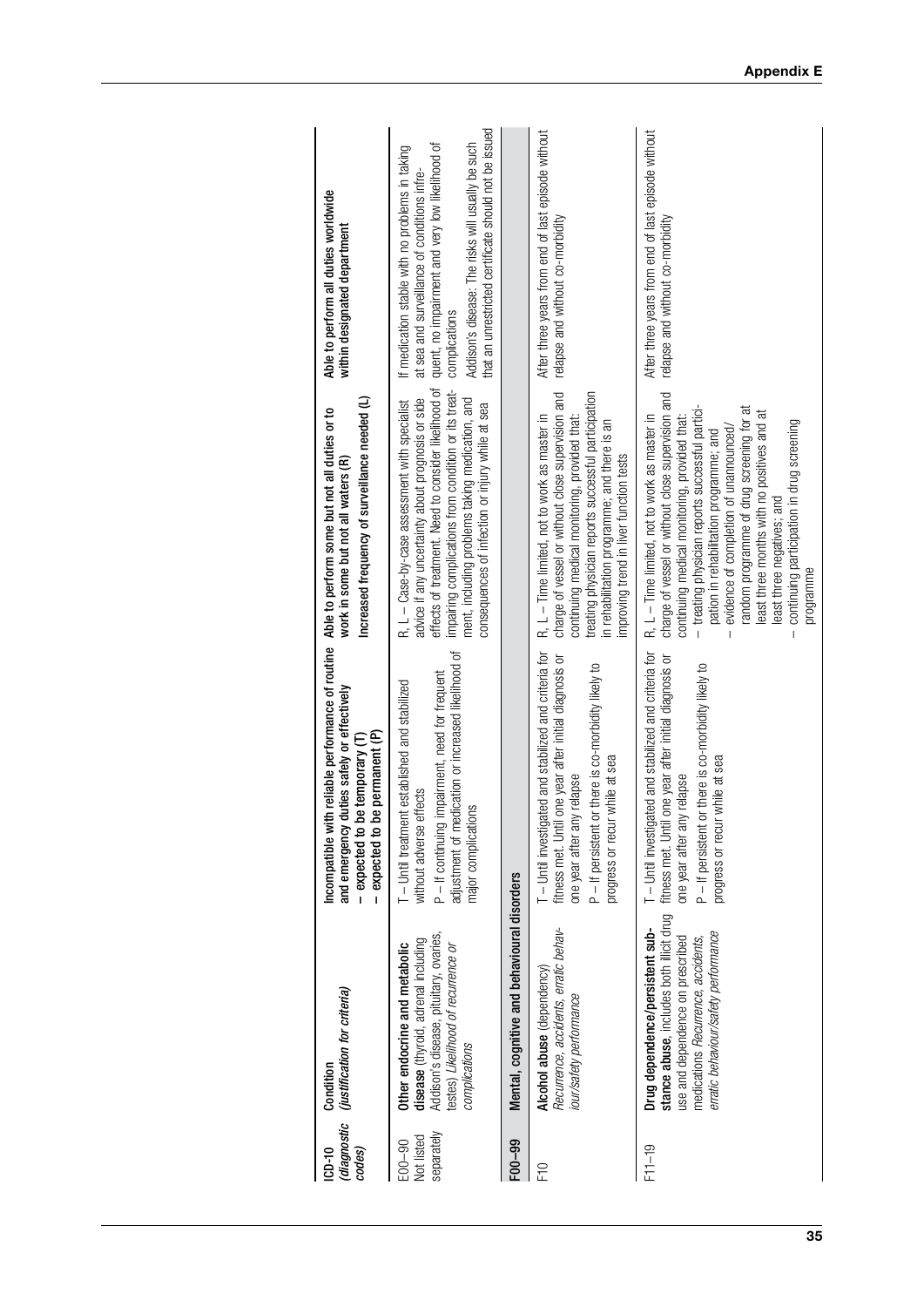| (diagnostic<br>$0 - 10$<br>codes)      | (justification for criteria)<br>Condition                                                                                                                                                                                                    | reliable performance of routine<br>and emergency duties safely or effectively<br>permanent (P)<br>temporary (T)<br>Incompatible with<br>- expected to be<br>- expected to be                                                                                                                                                                                                            | Increased frequency of surveillance needed (L)<br>Able to perform some but not all duties or to<br>work in some but not all waters (R)                                                                                                                                                                                                 | Able to perform all duties worldwide<br>within designated department                                                                                                                                       |
|----------------------------------------|----------------------------------------------------------------------------------------------------------------------------------------------------------------------------------------------------------------------------------------------|-----------------------------------------------------------------------------------------------------------------------------------------------------------------------------------------------------------------------------------------------------------------------------------------------------------------------------------------------------------------------------------------|----------------------------------------------------------------------------------------------------------------------------------------------------------------------------------------------------------------------------------------------------------------------------------------------------------------------------------------|------------------------------------------------------------------------------------------------------------------------------------------------------------------------------------------------------------|
| F20-31                                 | schizophrenic or other category listed in<br>the ICD. Bipolar (manic depressive dis-<br>orders) Recurrence leading to changes<br>Psychosis (acute) – whether organic,<br>to perception/cognition, accidents,<br>erratic and unsafe behaviour | least three months after episode<br>T - Until investigated and stabilized and conditions<br>Following single episode with provoking factors:<br>for fitness met. At                                                                                                                                                                                                                     | vessel or without close supervision and continuing<br>waters and not to work as master in charge of<br>R, L - Time limited, restricted to near coastal<br>has no adverse effects from medication<br>is compliant with treatment; and<br>medical monitoring, provided that:<br>seafarer has insight;<br>$\mathbf{I}$                    | Case-by-case assessment at least one year after<br>the episode, provided that provoking factors can<br>and will always be avoided                                                                          |
|                                        |                                                                                                                                                                                                                                              | or more than one episode with or without provoking<br>Following single episode without provoking factors<br>likelihood of recurrence. Criteria for fitness with or<br>tions for fitness met. At least two years since last<br>T - Until investigated and stabilized and condi-<br>P - More than three episodes or continuing<br>without restrictions are not met<br>episode<br>factors: | vessel or without close supervision and continuing<br>waters and not to work as master in charge of<br>R, L - Time limited, restricted to near coastal<br>has no impairing adverse effects from<br>is compliant with treatment; and<br>medical monitoring providing that:<br>- the seafarer has insight;<br>medication<br>$\mathbf{I}$ | recurrence at least five years since end of episode<br>if no further episodes; no residual symptoms; and<br>Case-by-case assessment to exclude likelihood of<br>no medication needed during last two years |
| F32-38                                 | anxiety state, depression, or any other<br>mental disorder likely to impair perfor-<br>mance Recurrence, reduced perfor-<br>Mood/affective disorders Severe<br>mance, especially in emergencies                                              | symptoms or side effects of medication present. At<br>T - While acute, under investigation or if impairing<br>P - Persistent or recurrent impairing symptoms<br>on stable medication<br>least three months                                                                                                                                                                              | to work as master in charge of ship, only when<br>R, L - Restrict to near coastal waters and not<br>is fully compliant with treatment, with no<br>a low* likelihood of recurrence<br>impairing side effects; and<br>good functional recovery;<br>seafarers have:<br>insight;<br>$\mathbf{I}$<br>$\mathbf{I}$                           | episodes and with no medication or on medication<br>Case-by-case assessment to exclude likelihood of<br>recurrence after at least two years with no further<br>with no impairing effects                   |
|                                        | sion Recurrence, reduced performance,<br>reactive symptoms of anxiety/depres-<br>Mood/affective disorders Minor or<br>especially in emergencies                                                                                              | stable dose and free from impairing adverse effects<br>free. If on medication to be on a<br>P - Persistent or recurrent impairing symptoms<br>T - Until symptom                                                                                                                                                                                                                         | restriction if on stable dose of medication and free<br>from impairing symptoms or impairing side effects<br>R, L – Time limited and consider geographical<br>from medication                                                                                                                                                          | end of episode if symptom free and off medica-<br>tion or on medication with no impairing effects<br>Case-by-case assessment after one year from                                                           |
| separately<br>Not listed<br>$F00 - 99$ | personality, attention (e.g. ADHD), de-<br>velopment (e.g. autism) Impairment of<br>performance and reliability and impact<br>Other disorders, e.g. disorders of<br>on relationships                                                         | P - If considered to have safety-critical<br>consequences                                                                                                                                                                                                                                                                                                                               | R - As appropriate if capable of only limited<br>duties                                                                                                                                                                                                                                                                                | incidents during previous periods of sea service<br>No anticipated adverse effects while at sea. No                                                                                                        |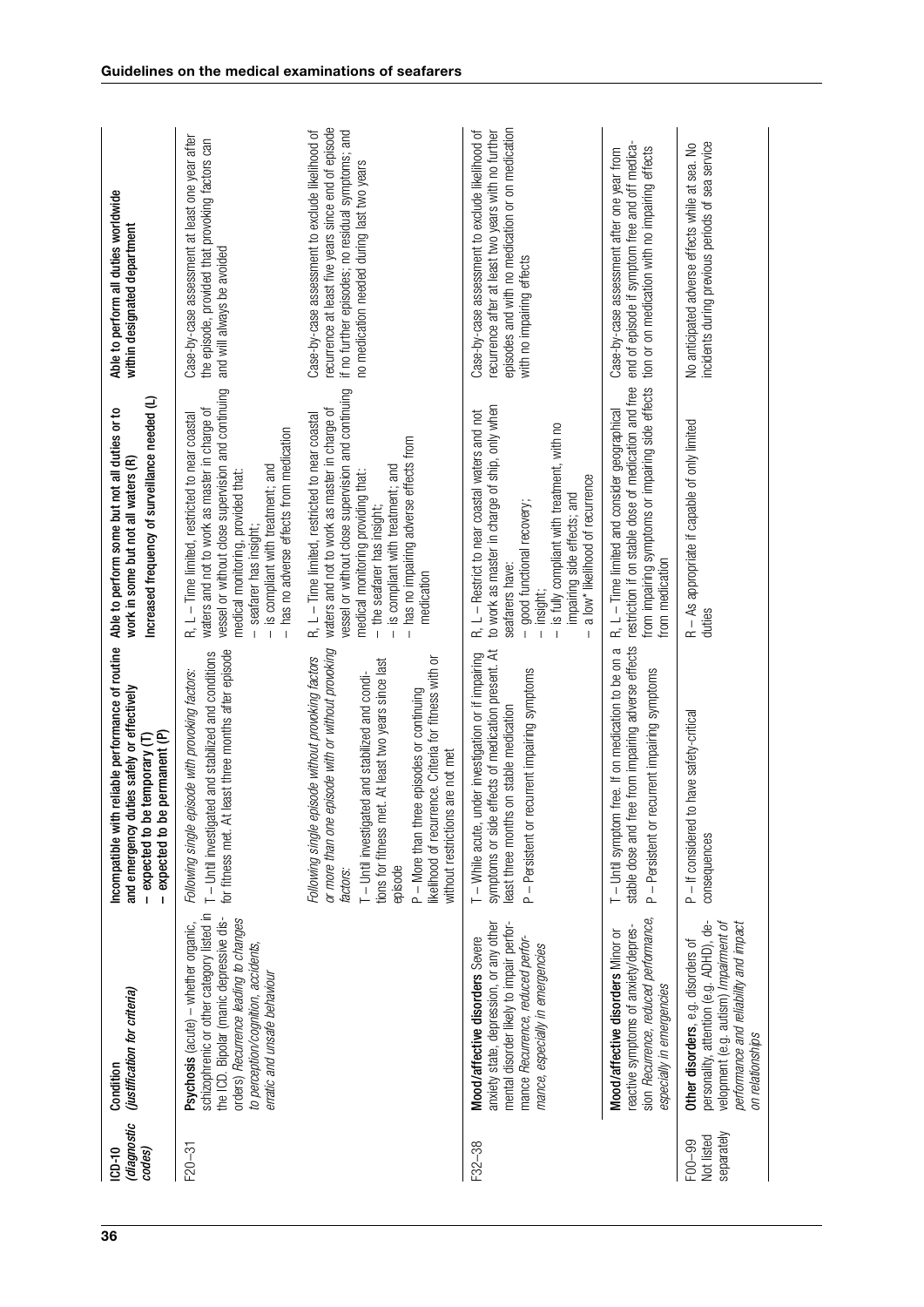| (diagnostic<br>$0 - 10$<br>codes)      | (justification for criteria)<br>Condition                                                                                                                                           | Incompatible with reliable performance of routine<br>duties safely or effectively<br>e permanent (P)<br>$-$ expected to be temporary $(T)$<br>expected to b<br>and emergency<br>$\mathbf{I}$ | Increased frequency of surveillance needed (L)<br>Able to perform some but not all duties or to<br>work in some but not all waters (R)                                                                                                                  | Able to perform all duties worldwide<br>within designated department                                                                                                                     |
|----------------------------------------|-------------------------------------------------------------------------------------------------------------------------------------------------------------------------------------|----------------------------------------------------------------------------------------------------------------------------------------------------------------------------------------------|---------------------------------------------------------------------------------------------------------------------------------------------------------------------------------------------------------------------------------------------------------|------------------------------------------------------------------------------------------------------------------------------------------------------------------------------------------|
| $G00 - 99$                             | Diseases of the nervous system                                                                                                                                                      |                                                                                                                                                                                              |                                                                                                                                                                                                                                                         |                                                                                                                                                                                          |
| $G40 - 41$                             | Single seizure Harm to ship, others<br>and self from seizures                                                                                                                       | investigation and for one year after<br>$T -$ While under<br>Single seizure<br>seizure                                                                                                       | cation. Non-watchkeeping duties in near coastal<br>R – One year after seizure and on stable medi-<br>waters                                                                                                                                             | One year after seizure and one year after end<br>of treatment. If provoked, there should be no<br>continuing exposure to the provoking agent                                             |
|                                        | (multiple seizures) Harm to ship, others<br>Epilepsy - No provoking factors<br>and self from seizures                                                                               | investigation and for two years<br>P - Recurrent seizures, not controlled by<br>after last seizure<br>$T -$ While under<br>medication                                                        | fitness, restricted to non-watchkeeping duties in<br>R - Off medication or on stable medication with<br>good compliance: case-by-case assessment of<br>near coastal waters                                                                              | not taken anti-epilepsy drugs during that ten-year<br>period and does not have a continuing likelihood<br>Seizure-free for at least the last ten years, has<br>of seizures               |
|                                        | seizures) Harm to ship, others and self<br>medication, head injury (multiple<br>Epilepsy – provoked by alcohol,<br>from seizures                                                    | investigation and for two years<br>P - Recurrent fits, not controlled by medication<br>after last seizure<br>$T -$ While under                                                               | seizure-free and either off medication or on stable<br>non-watchkeeping duties in near coastal waters<br>medication with good compliance; restricted to<br>R - Case-by-case assessment after two years'<br>abstention from any known provoking factors, | not taken anti-epilepsy drugs during that five-year<br>period, provided there is not continuing exposure<br>Seizure-free for at least the last five years, has<br>to the provoking agent |
| G43                                    | Migraine (frequent attacks causing<br>incapacity) Likelihood of disabling<br>recurrences                                                                                            | P - Frequent attacks leading to incapacity                                                                                                                                                   | R - As appropriate. If only capable of limited<br>duties                                                                                                                                                                                                | while at sea. No incidents during previous periods<br>No anticipated incapacitating adverse effects<br>of sea service                                                                    |
| G47                                    | Sleep apnoea Fatigue and episodes of<br>sleep while working                                                                                                                         | T - Until treatment started and successful for three<br>P - Treatment unsuccessful or not being complied<br>months<br>with                                                                   | machine use confirmed. Six-monthly assessments<br>effectively for three months, including compliance<br>of compliance based on CPAP machine recording<br>with CPAP (continuous positive airway pressure)<br>L - Once treatment demonstrably working     | emergency requirements, informed by specialist<br>Case-by-case assessment based on job and<br>advice                                                                                     |
|                                        | Narcolepsy Fatigue and episodes of<br>sleep while working                                                                                                                           | asuccessful or not being complied<br>T - Until controlled by treatment for at least two<br>P - Treatment un<br>years<br>with                                                                 | R, L - Near coastal waters and no watchkeeping<br>duties, if specialist confirms full control of treat-<br>ment for at least two years<br>Annual review                                                                                                 | Not applicable                                                                                                                                                                           |
| separately<br>Not listed<br>$G00 - 99$ | Limitations on muscular power, bal-<br>e.g. multiple sclerosis, Parkinson's<br>Other organic nervous disease,<br>disease Recurrence/progression.<br>ance, coordination and mobility | meet physical capability requirements (Appendix C)<br>affect safe working or unable to<br>T-Until diagnosed and stable<br>$P - If$ limitations                                               | job and emergency requirements, informed by<br>R, L - Case-by-case assessment based on<br>specialist advice                                                                                                                                             | emergency requirements, informed by specialist<br>Case-by-case assessment based on job and<br>advice                                                                                     |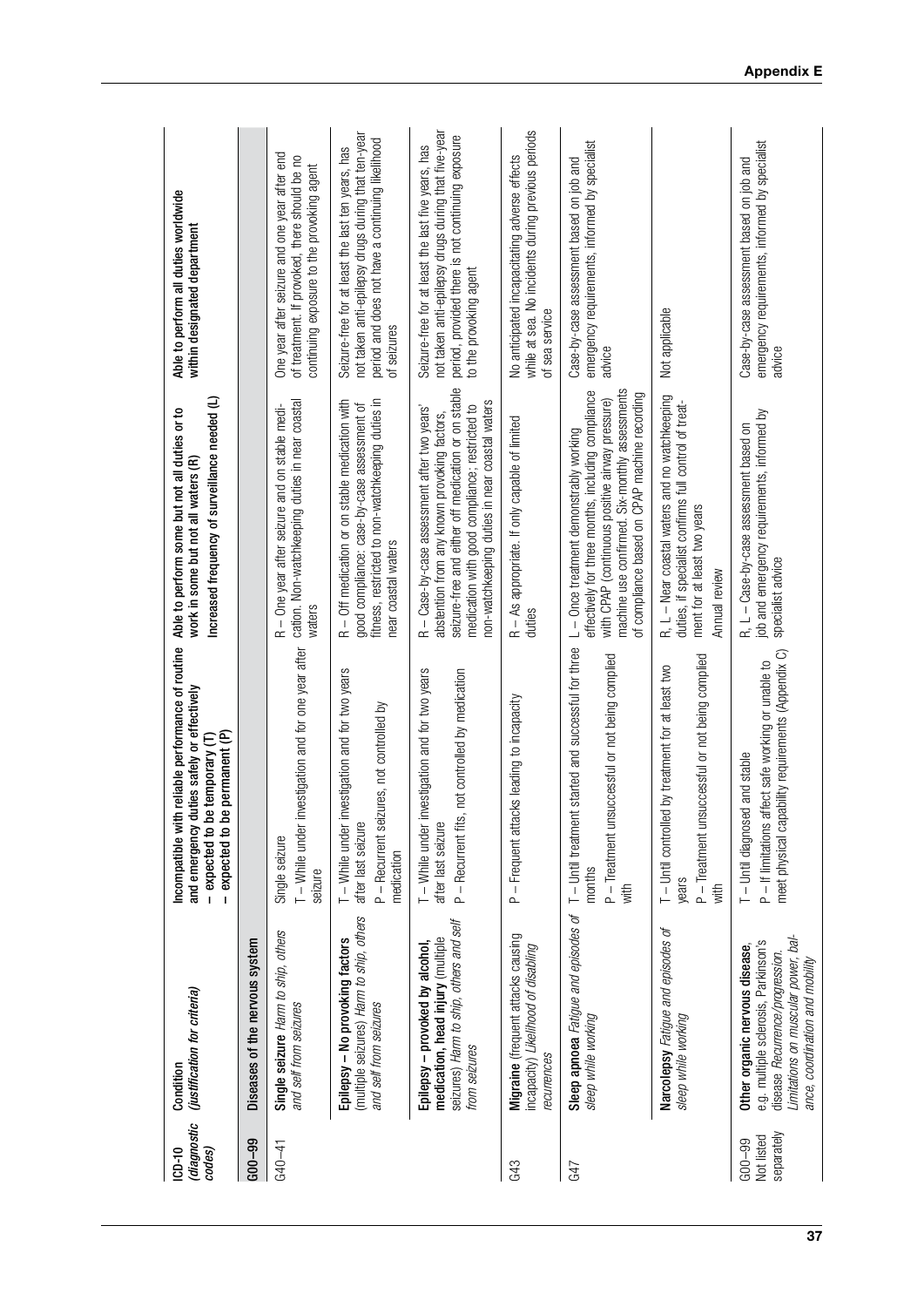| (diagnostic<br>$0 - 10$<br>codes) | (justification for criteria)<br>Condition                                                                                                                                                                                                                                                     | reliable performance of routine<br>and emergency duties safely or effectively<br>permanent (P)<br>$-$ expected to be temporary $(T)$<br>Incompatible with<br>- expected to be                                                                                                                                                                                      | Increased frequency of surveillance needed (L)<br>Able to perform some but not all duties or to<br>work in some but not all waters (R)                                                                                                                                         | Able to perform all duties worldwide<br>within designated department                                                                                                                                                                           |
|-----------------------------------|-----------------------------------------------------------------------------------------------------------------------------------------------------------------------------------------------------------------------------------------------------------------------------------------------|--------------------------------------------------------------------------------------------------------------------------------------------------------------------------------------------------------------------------------------------------------------------------------------------------------------------------------------------------------------------|--------------------------------------------------------------------------------------------------------------------------------------------------------------------------------------------------------------------------------------------------------------------------------|------------------------------------------------------------------------------------------------------------------------------------------------------------------------------------------------------------------------------------------------|
| R <sub>55</sub>                   | Syncope and other disturbances of<br>consciousness Recurrence causing<br>injury or loss of control                                                                                                                                                                                            | not recurrent and without any detected underlying<br>T - Until investigated to determine cause and to<br>demonstrate control of any underlying condition<br>(b) not a simple faint; unexplained disturbance,<br>or neurological cause<br>cardiac, metabolic<br>T - Four weeks<br>(a) simple faint;<br>Event is:                                                    | R, L - Case-by-case decision, near coastal with<br>no lone watchkeeping                                                                                                                                                                                                        | Simple faint; if no incapacitating recurrences<br>Three months after event if no recurrences                                                                                                                                                   |
|                                   |                                                                                                                                                                                                                                                                                               | identified or treatable; for six months after event if<br>for one month after successful<br>(c) Disturbance; recurrent or with possible under-<br>underlying cause that is not<br>lying cardiac, metabolic or neurological cause<br>underlying cause or cause<br>found and treated;<br>$I - W$ ith possible<br>$T - W$ ith possible<br>no recurrences<br>treatment | R, L - Case-by-case decision, near coastal with<br>no lone watchkeeping                                                                                                                                                                                                        | With possible underlying cause found and treated;<br>With possible underlying cause but no treat-<br>able cause found; one year after event if no<br>three months after successful treatment<br>recurrences                                    |
|                                   |                                                                                                                                                                                                                                                                                               | despite full investigation and appropriate treatment<br>P - For all of above if recurrent incidents persist<br>consciousness with features<br>indicating a seizure. Go to G40-41<br>(d) Disturbance of                                                                                                                                                             |                                                                                                                                                                                                                                                                                | With seizure markers - not applicable                                                                                                                                                                                                          |
| <b>DG1</b>                        | Intracranial surgery/injury, including<br>serious head injury with brain damage<br>or motor function. Recurrence or com-<br>seizures. Defects in cognitive, sensory<br>treatment of vascular anomalies or<br>Harm to ship, others and self from<br>plication of underlying condition          | pairment from underlying condi-<br>T - For one year or longer until seizure likelihood<br>low,* based on advice from specialist<br>tion or injury or recurrent seizures<br>P - Continuing im                                                                                                                                                                       | R - After at least one year, near coastal, no lone<br>watchkeeping if seizure likelihoods low* and no<br>impairment from underlying condition or injury<br>Conditional on continued compliance with any<br>treatment and on periodic review, as recom-<br>mended by specialist | injury, not on anti-epilepsy medications. Seizure<br>Conditional on continued compliance with any<br>treatment and on periodic review, as recom-<br>No impairment from underlying condition or<br>mended by specialist<br>likelihood very low* |
| H <sub>00</sub> -99               | Diseases of the eyes and ears                                                                                                                                                                                                                                                                 |                                                                                                                                                                                                                                                                                                                                                                    |                                                                                                                                                                                                                                                                                |                                                                                                                                                                                                                                                |
| H <sub>0</sub> 0-59               | rent (e.g. glaucoma, maculopathy, dia-<br>keratoconus, diplopia, blepharospasm<br>betic retinopathy, retinitis pigmentosa,<br>Eye disorders: Progressive or recur-<br>uveitis, corneal ulceration and retinal<br>detachment) Future inability to meet<br>vision standards, risk of recurrence | sequent deterioration or impairing recurrence once<br>standards (Appendix A) and low likelihood of sub-<br>(Appendix A) or, if treated, increased likelihood of<br>subsequent deterioration or impairing recurrence<br>T - Temporary inability to meet relevant vision<br>P - Inability to meet relevant vision standards<br>treated or recovered                  | L - If risk of progression foreseeable but unlikely<br>but foreseeable and treatable with early medical<br>R - Near coastal waters if recurrence unlikely<br>and can be detected by regular monitoring<br>intervention                                                         | Very low likelihood of recurrence. Progression to a<br>level where vision standards (Appendix A) are not<br>met during period of certificate is very unlikely                                                                                  |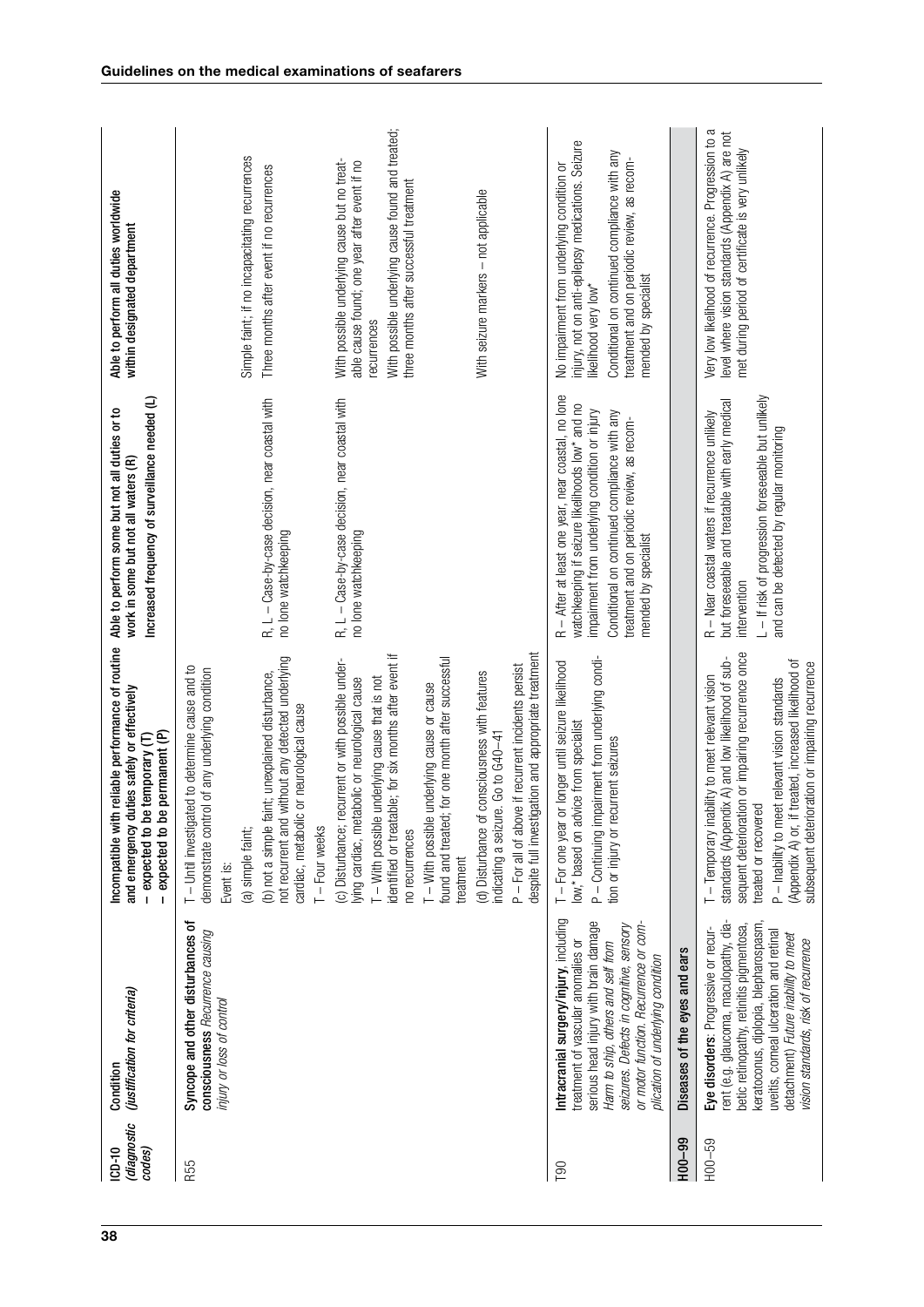| (diagnostic<br>$00 - 10$<br>codes) | (justification for criteria)<br>Condition                                                                                                                                                | reliable performance of routine<br>and emergency duties safely or effectively<br>permanent (P)<br>$-$ expected to be temporary $(T)$<br>Incompatible with<br>- expected to be                                                                                                                                                                          | Increased frequency of surveillance needed (L)<br>Able to perform some but not all duties or to<br>work in some but not all waters (R)                                          | Able to perform all duties worldwide<br>within designated department                                                                                                                                                        |
|------------------------------------|------------------------------------------------------------------------------------------------------------------------------------------------------------------------------------------|--------------------------------------------------------------------------------------------------------------------------------------------------------------------------------------------------------------------------------------------------------------------------------------------------------------------------------------------------------|---------------------------------------------------------------------------------------------------------------------------------------------------------------------------------|-----------------------------------------------------------------------------------------------------------------------------------------------------------------------------------------------------------------------------|
| H65-67                             | food handlers, problems using hearing<br>Recurrence, risk as infection source in<br>Otitis - External or media<br>protection                                                             | P - If chronic discharge from ear in food handler<br>T - Until treated                                                                                                                                                                                                                                                                                 | heat, humidity and hearing protection use in otitis<br>Case-by-case assessment. Consider effects of<br>externa                                                                  | Effective treatment and no excess likelihood of<br>recurrence                                                                                                                                                               |
| H68-95                             | Ear disorders: Progressive<br>(e.g. otosclerosis)                                                                                                                                        | sequent deterioration or impairing recurrence once<br>standards (Appendix B) and low likelihood of sub-<br>(Appendix B) or, if treated, increased likelihood or<br>oration or impairing recurrence<br>T-Temporary inability to meet relevant hearing<br>P - Inability to meet relevant hearing standards<br>treated or recovered<br>subsequent deteric | L - If risk of progression foreseeable but unlikely<br>and it can be detected by regular monitoring                                                                             | not met during period of certificate is very unlikely<br>a level where hearing standards (Appendix B) are<br>Very low likelihood of recurrence. Progression to                                                              |
| i<br>空                             | mobility and nausea See STCW table in<br>Ménière's disease and other forms of<br>chronic or recurrent disabling vertigo<br>Inability to balance, causing loss of<br>Appendix C           | P - Frequent attacks leading to incapacity<br>T - During acute phase                                                                                                                                                                                                                                                                                   | R, L - If frequent specialist surveillance required<br>R - As appropriate. If only capable of limited<br>duties                                                                 | Low* likelihood of impairing effects while at sea                                                                                                                                                                           |
| $66 - 00$                          | Cardiovascular system                                                                                                                                                                    |                                                                                                                                                                                                                                                                                                                                                        |                                                                                                                                                                                 |                                                                                                                                                                                                                             |
| $105 - 08$<br>$134 - 39$           | heart (including surgery for these con-<br>ditions) Heart murmurs not previously<br>nvestigated Likelihood of progression,<br>Congenital and valve disease of<br>limitations on exercise | incapacity occur or if on anticoagulants or if per-<br>P - If exercise tolerance limited or episodes of<br>T - Until investigated and, if required, treated<br>manent high likelihood of impairing event                                                                                                                                               | assessment indicates either likelihood of acute<br>L - If frequent surveillance is recommended<br>R - Near coastal waters if case-by-case<br>complications or rapid progression | Heart murmurs – Where unaccompanied by other<br>heart abnormalities and considered benign by a<br>Other conditions - Case-by-case assessment<br>specialist cardiologist following examination<br>based on specialist advice |
| $110 - 15$                         | ischemic heart disease, eye and kidney<br>damage and stroke. Possibility of acute<br>Hypertension Increased likelihood of<br>hypertensive episode                                        | 60 systolic or >100 diastolic mm<br>>160 systolic or >100 diastolic<br>with national or international guidelines for hyper-<br>Hg until investigated and treated in accordance<br>thout treatment<br>tension management<br>$T -$ Normally if $>1$<br>mm Hg with or wit<br>$P - If$ persistently                                                        | L - If additional surveillance needed to ensure<br>level remains within national guideline limits                                                                               | and free from impairing effects from condition or<br>If treated in accordance with national guidelines<br>medication                                                                                                        |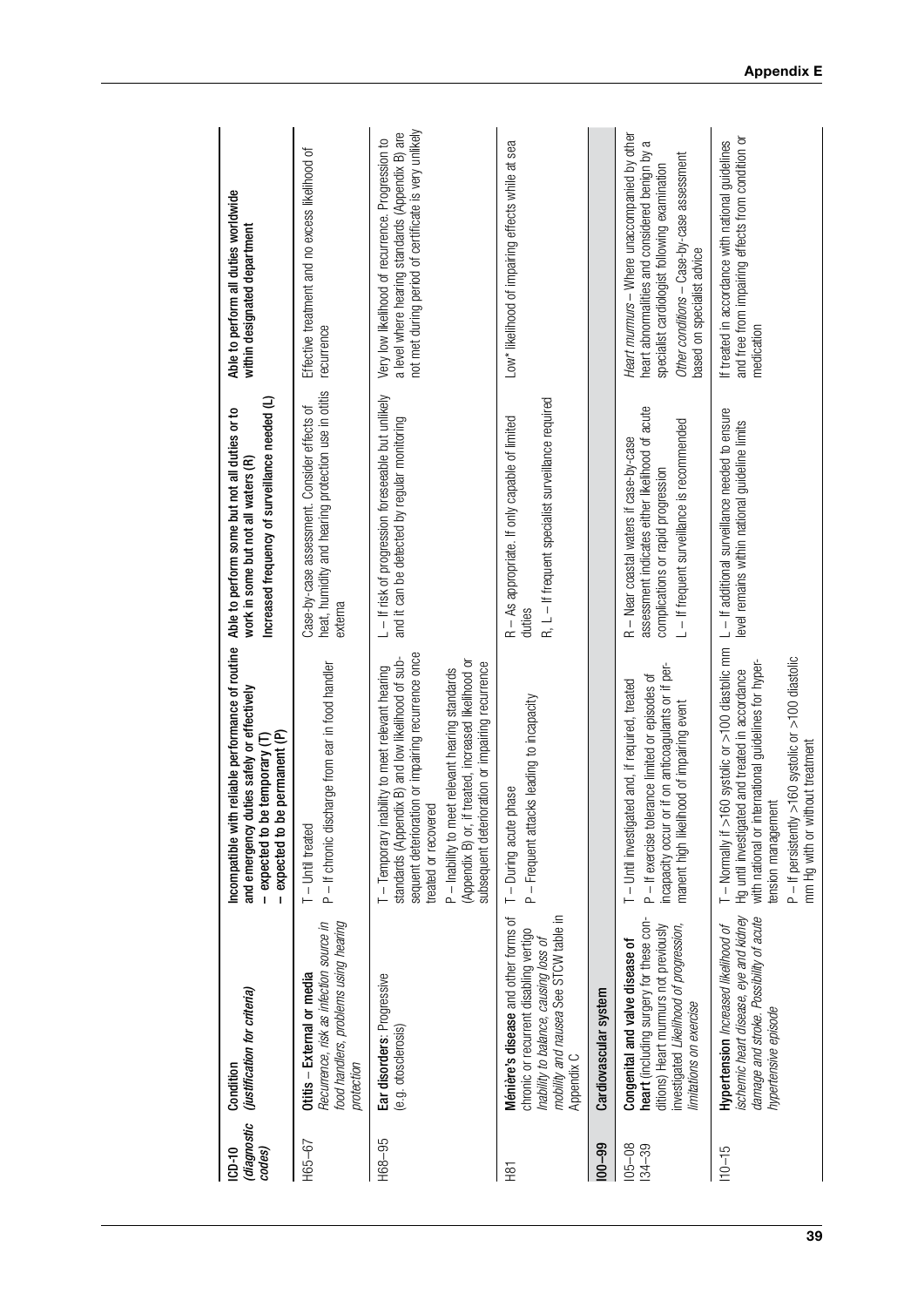| (diagnostic<br>$0 - 10$<br>codes) | (justification for criteria)<br>Condition                                                                                                                                                                                                                                                                                            | Incompatible with reliable performance of routine<br>duties safely or effectively<br>expected to be permanent (P)<br>$-$ expected to be temporary $\P$<br>and emergency<br>$\overline{1}$                                        | Increased frequency of surveillance needed (L)<br>Able to perform some but not all duties or to<br>work in some but not all waters (R)                                                                                                                                                                                                                                                                                                                                                                                                                                                                                                                                                                                                                                                                                                                                                     | Able to perform all duties worldwide<br>within designated department                                                                                                                              |
|-----------------------------------|--------------------------------------------------------------------------------------------------------------------------------------------------------------------------------------------------------------------------------------------------------------------------------------------------------------------------------------|----------------------------------------------------------------------------------------------------------------------------------------------------------------------------------------------------------------------------------|--------------------------------------------------------------------------------------------------------------------------------------------------------------------------------------------------------------------------------------------------------------------------------------------------------------------------------------------------------------------------------------------------------------------------------------------------------------------------------------------------------------------------------------------------------------------------------------------------------------------------------------------------------------------------------------------------------------------------------------------------------------------------------------------------------------------------------------------------------------------------------------------|---------------------------------------------------------------------------------------------------------------------------------------------------------------------------------------------------|
| $120 - 25$                        | capability, exercise limitation. Problems<br>arrest, coronary artery bypass grafting,<br>Cardiac event, i.e. myocardial infarc-<br>tion, ECG evidence of past myocardial<br>bundle-branch block, angina, cardiac<br>coronary angioplasty Sudden loss of<br>of managing repeat cardiac event at<br>nfarction or newly recognized left | T - For three months after initial investigation and<br>and further reduction of likelihood of recurrence<br>issue of certificate not met<br>if symptoms not resolved<br>treatment, longer<br>$P - H$ criteria for<br>improbable | R, L - If likelihood of recurrence is moderate* and<br>- no lone working or watchkeeping/ lookout; and<br>asymptomatic. Able to meet the physical require-<br>L – If excess likelihood of recurrence is very low*<br>mendations and no relevant co-morbidity, issue<br>R, L - If excess likelihood of recurrence is low.*<br>and fully compliant with risk reduction recom-<br>- no lone working or solo watchkeeping; and<br>ments or their normal and emergency duties:<br>six-month certificate initially and then annual<br>operations in near coastal waters, unless<br>Issue six-month certificate initially and then<br>- operating within one hour of port, unless<br>Case-by-case assessment to determine<br>working on vessel with ship's doctor<br>working on vessel with ship's doctor<br>annual certificate<br>Annual review<br>Restricted to:<br>restrictions<br>certificate | Not applicable                                                                                                                                                                                    |
| 144–49                            | Pacemaker/ICD activity may be affected<br>verter defibrillators (ICD)) Likelihood of<br>impairment from recurrence, sudden<br>loss of capability, exercise limitation.<br>Cardiac arrhythmias and conduc-<br>pacemakers and implanted cardio-<br>tion defects (including those with<br>by strong electric fields                     | likelihood of impairment from recurrence, including<br>T - Until investigated, treated and adequacy of<br>P - If disabling symptoms present or excess<br>treatment confirmed<br>ICD implant                                      | Surveillance and treatment regime to be specified.<br>waters if low* likelihood of acute impairment from<br>ecurrence or foreseeable requirement for access<br>excess likelihood of impairment from recurrence,<br>L - Surveillance needed at shorter intervals and<br>no impairing symptoms present and very low*<br>If pacemaker fitted, duration of certificate to<br>R - Restrictions on solo duties or for distant<br>coincide with pacemaker surveillance<br>based on specialist report<br>to specialist care                                                                                                                                                                                                                                                                                                                                                                        | of more than two years; no impairing symptoms<br>present; and very low* likelihood of impairment<br>Surveillance not needed or needed at intervals<br>from recurrence, based on specialist report |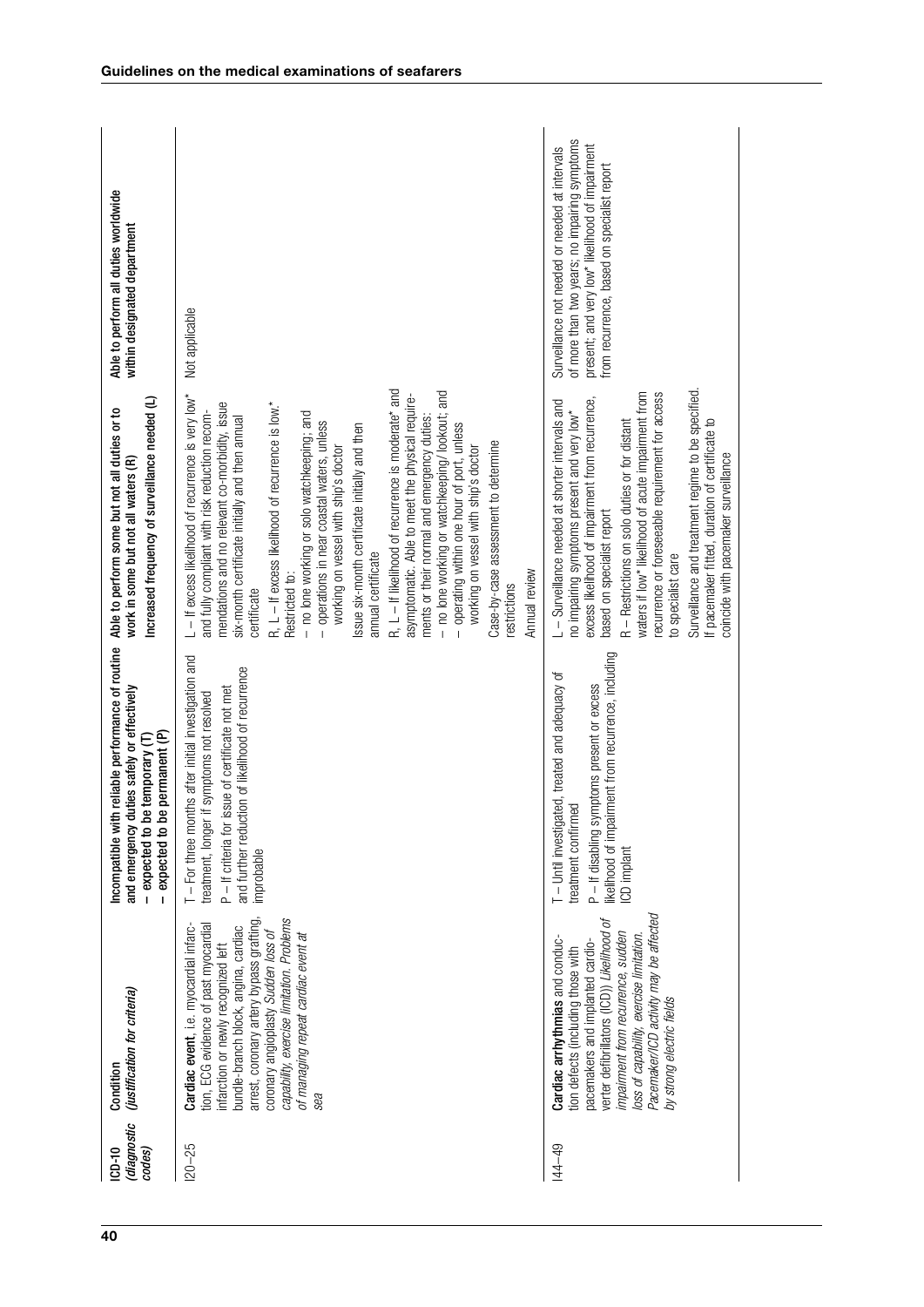| (diagnostic<br><b>ICD-10</b><br>codes) | (justification for criteria)<br>Condition                                                                                                                                                                                                                  | reliable performance of routine<br>and emergency duties safely or effectively<br>permanent (P)<br>temporary (T)<br>Incompatible with<br>- expected to be<br>- expected to be                                 | Increased frequency of surveillance needed (L)<br>Able to perform some but not all duties or to<br>work in some but not all waters (R)                                                                                                                                                                                                                                        | Able to perform all duties worldwide<br>within designated department |
|----------------------------------------|------------------------------------------------------------------------------------------------------------------------------------------------------------------------------------------------------------------------------------------------------------|--------------------------------------------------------------------------------------------------------------------------------------------------------------------------------------------------------------|-------------------------------------------------------------------------------------------------------------------------------------------------------------------------------------------------------------------------------------------------------------------------------------------------------------------------------------------------------------------------------|----------------------------------------------------------------------|
| $61 - 69$<br>G46                       | circulatory disease causing sudden loss<br>schaemic cerebrovascular disease<br>stroke or transient ischaemic attack)<br>Increased likelihood of recurrence,<br>sudden loss of capability, mobility<br>limitation. Liable to develop other<br>of capability | excess likelihood of recurrence<br>P - If residual symptoms interfere with duties or<br>T - Until treated and any residual impairment<br>stabilized and for three months after event<br>there is significant | Assessment should include likelihood of future<br>cardiac events. General standards of physical<br>for duties; exclude from lone watchkeeping.<br>R, L - Case-by-case assessment of fitness<br>fitness should be met (Appendix C).<br>Annual assessment                                                                                                                       | Not applicable                                                       |
| 173                                    | of other circulatory disease causing<br>sudden loss of capability. Limits to<br><b>Arterial-claudication</b> <i>Likelihood</i><br>exercise capacity                                                                                                        | P - If incapable of performing duties<br>T - Until assessed                                                                                                                                                  | minor and do not impair essential duties or if they<br>general standard of fitness can be met (Appendix<br>duties in coastal waters, provided symptoms are<br>R, L - Consider restriction to non-watchkeeping<br>are resolved by surgery or other treatment and<br>C). Assess likelihood of future cardiac events<br>(follow criteria in I20-25).<br>Review at least annually | Not applicable                                                       |
| 83                                     | injured, skin changes and ulceration                                                                                                                                                                                                                       | Varicose veins Possibility of bleeding if T - Until treated if impairing symptoms. Post-<br>surgery for up to one month                                                                                      | Not applicable                                                                                                                                                                                                                                                                                                                                                                | No impairing symptoms or complications                               |
| $80.2 - 3$                             | Likelihood of bleeding from anticoagu-<br>Deep vein thrombosis/pulmonary<br>and of serious pulmonary embolus<br>embolus Likelihood of recurrence<br>ant treatment                                                                                          | P - Consider if recurrent events or on permanent<br>T - Until investigated and treated and normally<br>while on short-term anticoagulants<br>anticoagulants                                                  | low liability for injury in national coastal waters,<br>once stabilized on anticoagulants with regular<br>R, L - May be considered fit for work with a<br>monitoring of level of coagulation                                                                                                                                                                                  | Full recovery with no anticoagulant use                              |
| separately<br>Not listed<br>$00 - 99$  | Likelihood of recurrence, sudden loss of<br>Other heart disease, e.g. cardio-my-<br>opathy, pericarditis, heart failure<br>capability, exercise limitation                                                                                                 | mptoms or likelihood of impair-<br>T - Until investigated, treated and adequacy of<br>ment from recurrence<br>treatment confirmed<br>$P - If$ impairing sy                                                   | Case-by-case assessment, based on specialist<br>reports                                                                                                                                                                                                                                                                                                                       | Case-by-case assessment, very low* likelihood of<br>recurrence       |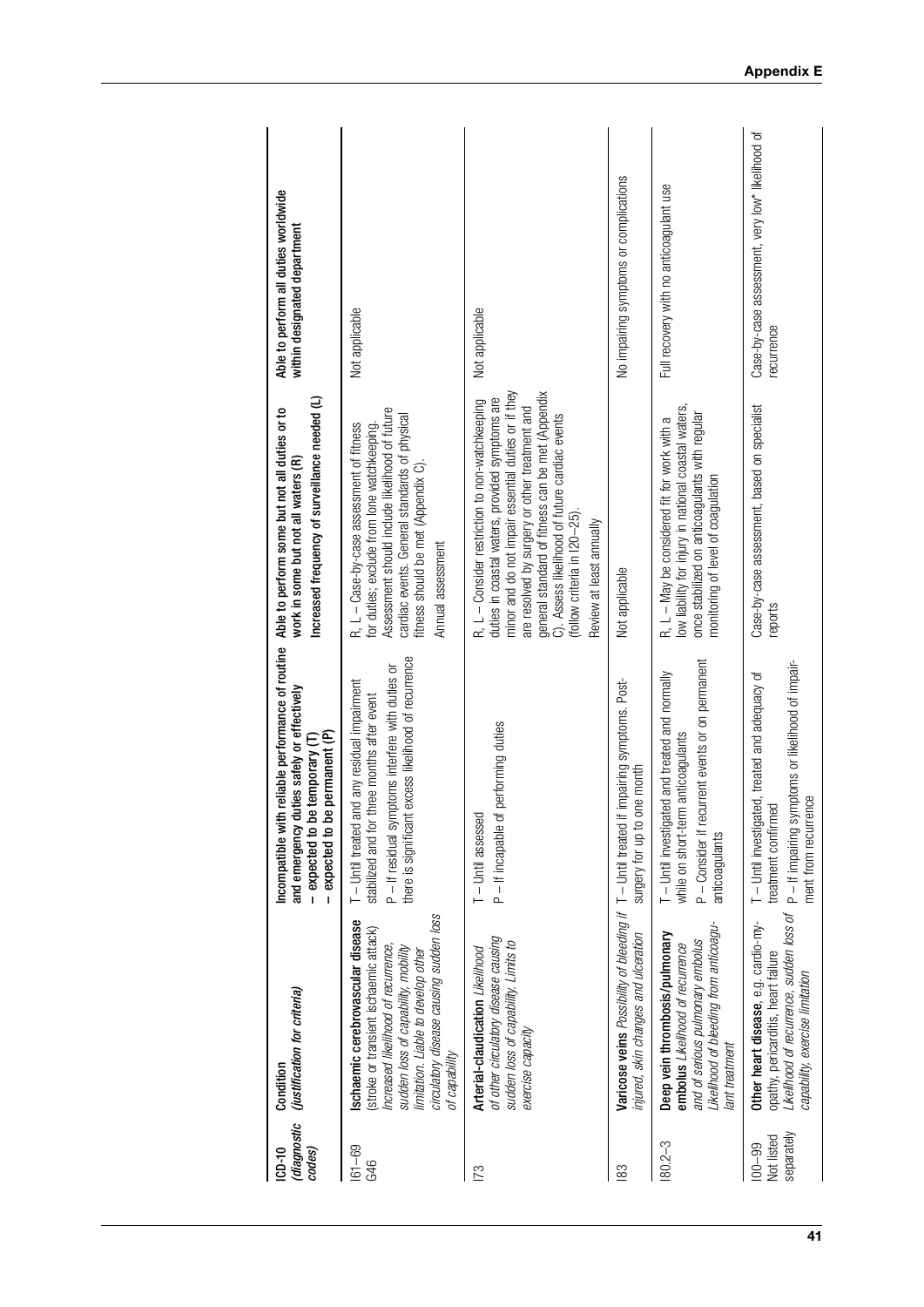| (diagnostic<br>$0 - 10$<br>codes) | (justification for criteria)<br>Condition                                                                                                       | Incompatible with reliable performance of routine<br>and emergency duties safely or effectively<br>- expected to be permanent (P)<br>$-$ expected to be temporary $(T)$                                                                                                                                                                                                                                       | Increased frequency of surveillance needed (L)<br>Able to perform some but not all duties or to<br>work in some but not all waters (R)                                                                                                                                                                          | Able to perform all duties worldwide<br>within designated department                                                                                                                                                                                                                                                                            |
|-----------------------------------|-------------------------------------------------------------------------------------------------------------------------------------------------|---------------------------------------------------------------------------------------------------------------------------------------------------------------------------------------------------------------------------------------------------------------------------------------------------------------------------------------------------------------------------------------------------------------|-----------------------------------------------------------------------------------------------------------------------------------------------------------------------------------------------------------------------------------------------------------------------------------------------------------------|-------------------------------------------------------------------------------------------------------------------------------------------------------------------------------------------------------------------------------------------------------------------------------------------------------------------------------------------------|
| $-900$                            | Respiratory system                                                                                                                              |                                                                                                                                                                                                                                                                                                                                                                                                               |                                                                                                                                                                                                                                                                                                                 |                                                                                                                                                                                                                                                                                                                                                 |
| $J02 - 04$<br>$J30 - 39$          | Transmission of infection to food/other<br>Nose, throat and sinus conditions<br>Impairing for individual. May recur.<br>crew in some conditions | P - If impairing and recurrent<br>T - Until resolved                                                                                                                                                                                                                                                                                                                                                          | Case-by-case assessment                                                                                                                                                                                                                                                                                         | When treatment complete, if no factors predis-<br>posing to recurrence                                                                                                                                                                                                                                                                          |
| $J40 - 44$                        | sema Reduced exercise tolerance and<br>Chronic bronchitis and/or emphy-<br>impairing symptoms                                                   | P - If repeated severe recurrences or if general<br>fitness standards cannot be met or if impairing<br>- If acute episode<br>shortness of breath                                                                                                                                                                                                                                                              | More stringency for distant water duties. Consider<br>fitness for emergencies and ability to meet gen-<br>eral standards of physical fitness (Appendix C)<br>R, L - Case-by-case assessment<br>Annual review                                                                                                    | Not applicable                                                                                                                                                                                                                                                                                                                                  |
| $J45 - 46$                        | information from specialist in all new<br>entrants) Unpredictable episodes of<br>Asthma (detailed assessment with<br>severe breathlessness      | uncontrolled asthma, i.e. history of multiple hospital<br>In person under age 20 with hospital admission or<br>P - If foreseeable likelihood of rapid life-threat-<br>T-Until episode resolved, cause investigated<br>ening asthma attack while at sea or history of<br>(including any occupational link) and effective<br>last three years<br>treatment regime in place<br>oral steroid use in<br>admissions | requiring hospital admission or oral steroid use in<br>with good control with inhalers and no episodes<br>ast two years, or history of mild or exercise-in-<br>R, L - Near coastal waters only or on ship with<br>duced asthma that requires regular treatment<br>doctor if history of moderate** adult asthma, | years and no requirements for continuing regular<br>Over age 20: If history of mild** or exercise-in-<br>missions or oral steroid treatment in last three<br>Under age 20: If history of mild or moderate**<br>childhood asthma, but with no hospital ad-<br>duced** asthma and no requirements for<br>continuing regular treatment<br>reatment |
| <b>J93</b>                        | traumatic) Acute impairment from<br>Pneumothorax (spontaneous or<br>recurrence                                                                  | P - After recurrent episodes unless pleurectomy or<br>T - Normally for 12 months after initial episode or<br>shorter duration as advised by specialist<br>pleurodesis performed                                                                                                                                                                                                                               | R - Duties in harbour areas only once recovered                                                                                                                                                                                                                                                                 | Normally 12 months after initial episode or shorter<br>Post surgery - based on advice of treating<br>duration as advised by specialist<br>specialist                                                                                                                                                                                            |
| K00-99                            | Digestive system                                                                                                                                |                                                                                                                                                                                                                                                                                                                                                                                                               |                                                                                                                                                                                                                                                                                                                 |                                                                                                                                                                                                                                                                                                                                                 |
| $K01 - 06$                        | <b>Oral health</b> Acute pain from toothache.<br>Recurrent mouth and gum infections                                                             | T-If visual evidence of untreated dental defects or<br>remains after treatment completed or seafarer<br>non-compliant with dental recommendations<br>P - If excess likelihood of dental emergency<br>oral disease                                                                                                                                                                                             | allow for access to dental care without safety-crit-<br>R - Limited to near coastal waters, if criteria for<br>full fitness not met, and type of operation will<br>cal manning issues for vessel                                                                                                                | If teeth and gums (gums alone of edentulous and<br>check in last year, with follow-up completed and<br>with well-fitting dentures in good repair) appear<br>to be good. No complex prosthesis; or if dental<br>no problems since                                                                                                                |
| K25-28                            | Peptic ulcer Recurrence with pain,<br>bleeding or perforation                                                                                   | P - If ulcer persists despite surgery and medication<br>T - Until healing or cure by surgery or by control of<br>helicobacter and on normal diet for three months                                                                                                                                                                                                                                             | R - Consider case-by-case assessment for earlier<br>retum to near coastal duties                                                                                                                                                                                                                                | When cured and on normal diet for three months                                                                                                                                                                                                                                                                                                  |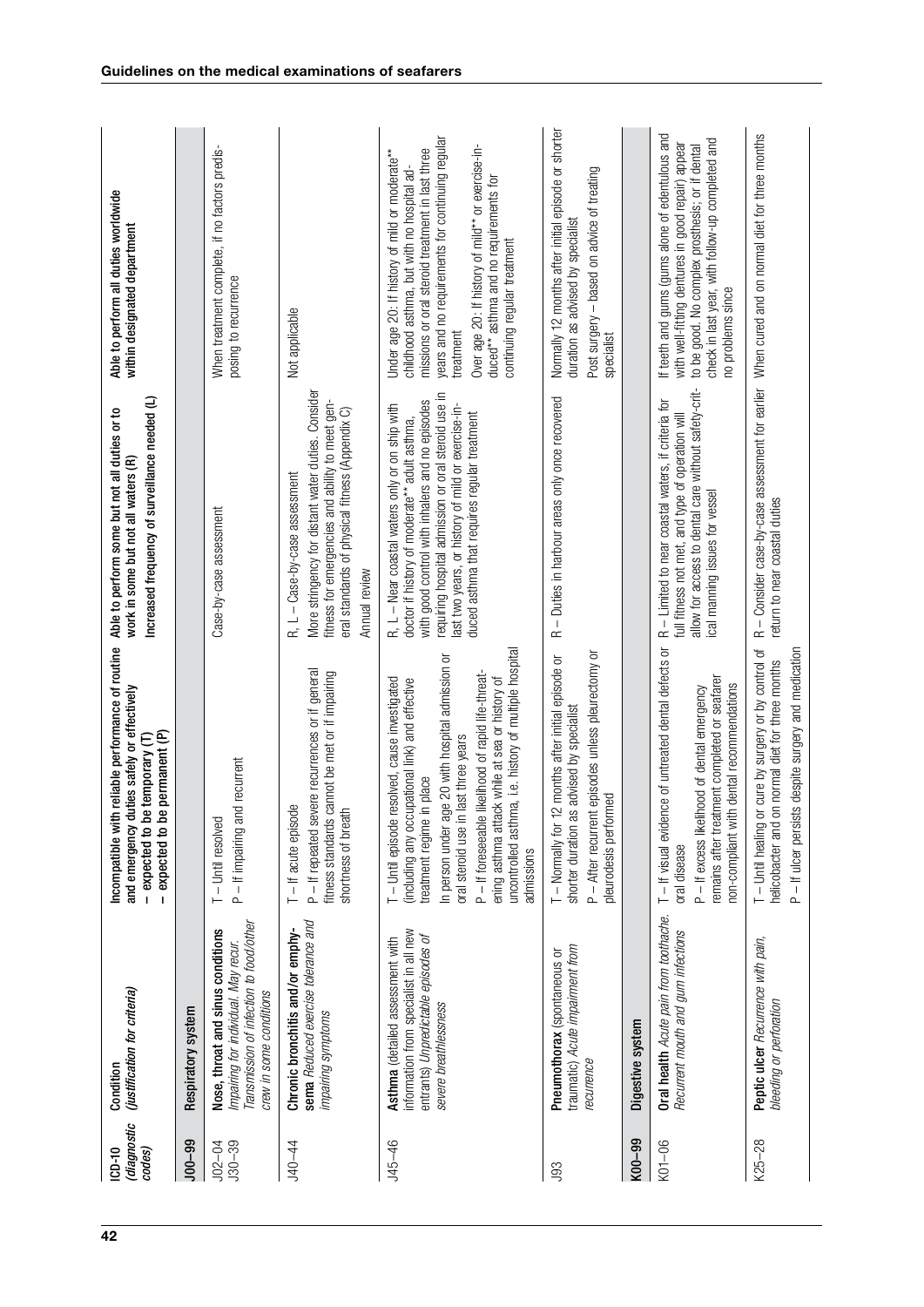| (diagnostic<br>$0 - 10$<br>codes) | (justification for criteria)<br>Condition                                                                                               | Incompatible with reliable performance of routine<br>and emergency duties safely or effectively<br>expected to be permanent (P)<br>- expected to be temporary (T<br>$\mathbf{I}$                                       | Increased frequency of surveillance needed (L)<br>Able to perform some but not all duties or to<br>work in some but not all waters (R)           | Able to perform all duties worldwide<br>within designated department                                                                             |
|-----------------------------------|-----------------------------------------------------------------------------------------------------------------------------------------|------------------------------------------------------------------------------------------------------------------------------------------------------------------------------------------------------------------------|--------------------------------------------------------------------------------------------------------------------------------------------------|--------------------------------------------------------------------------------------------------------------------------------------------------|
| K40-41                            | Hernias – Inguinal and femoral<br>Likelihood of strangulation                                                                           | ly investigated to confirm no likeli-<br>hood of strangulation and, if required, treated<br>$T -$ Until surgical                                                                                                       | R - Untreated: Consider case-by-case assess-<br>ment for near coastal waters                                                                     | When satisfactorily treated or exceptionally when<br>surgeon reports that there is no likelihood of<br>strangulation                             |
| K42-43                            | Instability of abdominal wall on bending<br>Hernias - Umbilical, ventral<br>puttil pue                                                  | Case-by-case assessment depending on severity of<br>symptoms or impairment. Consider implications of<br>regular heavy whole-body physical effort                                                                       | of symptoms or impairment. Consider implications<br>Case-by-case assessment depending on severity<br>of regular heavy whole-body physical effort | of symptoms or impairment. Consider implications<br>Case-by-case assessment depending on severity<br>of regular heavy whole-body physical effort |
| K44                               | Reflux of stomach contents and acid<br>Hernias – Diaphragmatic (hiatus)<br>causing heartburn, etc.                                      | Case-by-case assessment based on severity of<br>symptoms when lying down and on any sleep<br>disturbance caused by them                                                                                                | Case-by-case assessment based on severity of<br>symptoms when lying down and on any sleep<br>disturbance caused by them                          | Case-by-case assessment based on severity of<br>symptoms when lying down and on any sleep<br>disturbance caused by them                          |
| 57, 58, 90<br>K50, 51,            | Crohn's disease, diverticulitis, etc.<br>Non-infectious enteritis, colitis,<br>Impairment and pain                                      | T - Until investigated and treated<br>P - If severe or recurrent                                                                                                                                                       | unrestricted certificate but rapidly developing<br>R - Does not meet the requirements for<br>ecurrence unlikely: near coastal duties             | Case-by-case specialist assessment. Fully con-<br>trolled with low likelihood of recurrence                                                      |
| K60 184                           | rhoids), fissures, fistulae Likelihood<br>of episode causing pain and limiting<br>Anal conditions: Piles (haemor-<br>activity           | repeatedly or causing faecal<br>causing symptoms; if fissure or fistula painful,<br>T - If piles prolapsed, bleeding repeatedly or<br>P - Consider if not treatable or recurrent<br>infected, bleeding<br>incontinence | Case-by-case assessment of untreated cases for<br>near coastal duties                                                                            | When satisfactorily treated                                                                                                                      |
| K70, 72                           | Cirrhosis of liver Liver failure. Bleeding<br>oesophageal varices                                                                       | P – If severe or complicated by ascites or oesoph-<br>T - Until fully investigated<br>ageal varices                                                                                                                    | R, L - Case-by-case specialist assessment                                                                                                        | Not applicable                                                                                                                                   |
| K80-83                            | Biliary tract disease Biliary colic from<br>gallstones, jaundice, liver failure                                                         | P - Advanced liver disease, recurrent or persistent<br>T - Biliary colic until definitely treated<br>impairing symptoms                                                                                                | R, L - Case-by-case specialist assessment. Does<br>not meet requirements for unlimited certificate.<br>Sudden onset of biliary colic unlikely    | ikelihood of recurrence or worsening in next two<br>Case-by-case specialist assessment. Very low<br>years                                        |
| K85-86                            | Pancreatitis Likelihood of recurrence                                                                                                   | alcohol related, unless confirmed<br>$P - If recurrent or$<br>$T -$ Until resolved<br>abstention                                                                                                                       | Case-by-case assessment based on specialist<br>reports                                                                                           | Case-by-case assessment based on specialist<br>eports, very low likelihood of recurrence                                                         |
| Y83                               | Impairment if control is lost – need for<br>bags, etc. Potential problems during<br>Stoma (ileostomy, colostomy)<br>prolonged emergency | P - Poorly controlled<br>T-Until stabilized                                                                                                                                                                            | R - Case-by-case assessment                                                                                                                      | Case-by-case specialist assessment                                                                                                               |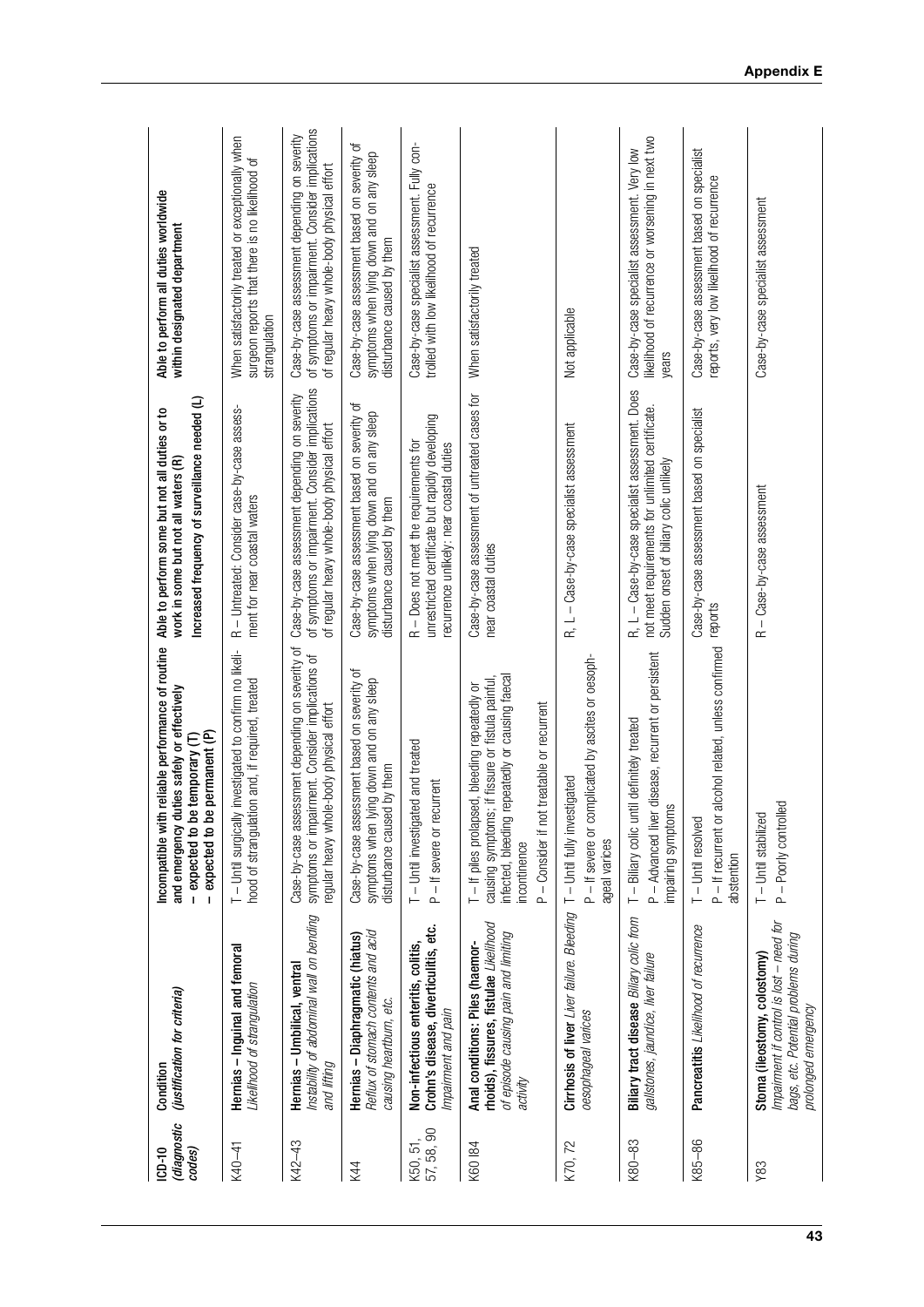| (diagnostic<br>$0 - 10$<br>codes) | (justification for criteria)<br>Condition                                                                                                                                  | Incompatible with reliable performance of routine<br>and emergency duties safely or effectively<br>expected to be permanent (P)<br>$-$ expected to be temporary $(T)$<br>$\overline{1}$ | Increased frequency of surveillance needed (L)<br>Able to perform some but not all duties or to<br>work in some but not all waters (R)               | Able to perform all duties worldwide<br>within designated department                                                                                                                                                                                                                          |
|-----------------------------------|----------------------------------------------------------------------------------------------------------------------------------------------------------------------------|-----------------------------------------------------------------------------------------------------------------------------------------------------------------------------------------|------------------------------------------------------------------------------------------------------------------------------------------------------|-----------------------------------------------------------------------------------------------------------------------------------------------------------------------------------------------------------------------------------------------------------------------------------------------|
| N00-99                            | Genito-urinary conditions                                                                                                                                                  |                                                                                                                                                                                         |                                                                                                                                                      |                                                                                                                                                                                                                                                                                               |
| NOO, N17                          | Acute nephritis Renal failure,<br>hypertension                                                                                                                             | P - Until resolved                                                                                                                                                                      | Case-by-case assessment if any residual effects                                                                                                      | Full recovery with normal kidney function and no<br>residual damage                                                                                                                                                                                                                           |
| N03-05,<br>$N18 - 19$             | nephrosis Renal failure, hypertension<br>Sub-acute or chronic nephritis or                                                                                                 | T - Until investigated                                                                                                                                                                  | R, L - Case-by-case assessment by specialist,<br>based on renal function and likelihood of<br>complications                                          | Case-by-case assessment by specialist, based on<br>renal function and likelihood of complications                                                                                                                                                                                             |
| $N20 - 23$                        | Renal or ureteric calculus Pain from<br>renal colic                                                                                                                        | T-Until investigated and treated<br>P - Recurrent stone formation                                                                                                                       | Case-by-case assessment for near coastal duties<br>R - Consider if concern about ability to work in<br>tropics or under high temperature conditions. | Case-by-case assessment by specialist with<br>normal urine and renal function without<br>recurrence                                                                                                                                                                                           |
| N33, N40                          | obstruction Acute retention of urine<br>Prostatic enlargement/urinary                                                                                                      | T-Until investigated and treated<br>P - If not remediable                                                                                                                               | R - Case-by-case assessment for near coastal<br>duties                                                                                               | Successfully treated; low* likelihood of recurrence                                                                                                                                                                                                                                           |
| N70-98                            | pain, endometriosis, prolapse of genital<br>organs or other Impairment from pain<br>Gynaecological conditions - Heavy<br>vaginal bleeding, severe menstrual<br>or bleeding | T - If impairing or investigation needed to deter-<br>mine cause and remedy it                                                                                                          | R - Case-by-case assessment if condition is likely<br>to require treatment on voyage or affect working<br>capacity                                   | Fully resolved with low* likelihood of recurrence                                                                                                                                                                                                                                             |
| R31, 80,<br>81, 82                | or other urinary abnormality Indicator of<br>Proteinuria, haematuria, glycosuria<br>kidney or other diseases                                                               | non-remediable underlying cause<br>T - If initial findings clinically significant<br>of kidney function<br>-e.g. impairment<br>$P -$ Serious and $I$                                    | R, L - When uncertainty about cause but no<br>L - When repeat surveillance required<br>immediate problem                                             | Very low likelihood of serious underlying condition                                                                                                                                                                                                                                           |
| Z90.5                             | tioning kidney Limits to fluid regulation<br>Removal of kidney or one non-func-<br>under extreme conditions if remaining<br>kidney not fully functional                    | P – Any reduction of function in remaining kidney<br>in new seafarer. Significant dysfunction in re-<br>serving seafarer<br>maining kidney of                                           | R - No tropical or other heat exposure. Serving<br>seafarer with minor dysfunction in remaining<br>kidney                                            | not liable to progressive disease, based on renal<br>Remaining kidney must be fully functional and<br>nvestigations and specialist report                                                                                                                                                     |
| $66 - 000$                        | Pregnancy                                                                                                                                                                  |                                                                                                                                                                                         |                                                                                                                                                      |                                                                                                                                                                                                                                                                                               |
| $000 - 99$                        | tations on mobility. Potential for harm<br>Pregnancy Complications, late limi-<br>to mother and child in the event of<br>premature delivery at sea                         | pregnancy and early postnatal<br>Abnormality of pregnancy requiring high level of<br>$T -$ Late stage of<br>surveillance<br>period                                                      | pairing effects. May consider working until later in<br>R, L - Case-by-case assessment if minor im-<br>pregnancy on near coastal vessel              | an early stage so that national recommendations<br>on antenatal care and screening can be followed<br>and legislation. Pregnancy should be declared at<br>Decisions to be in accord with national practice<br>Uncomplicated pregnancy with no impairing<br>effects - normally until 24th week |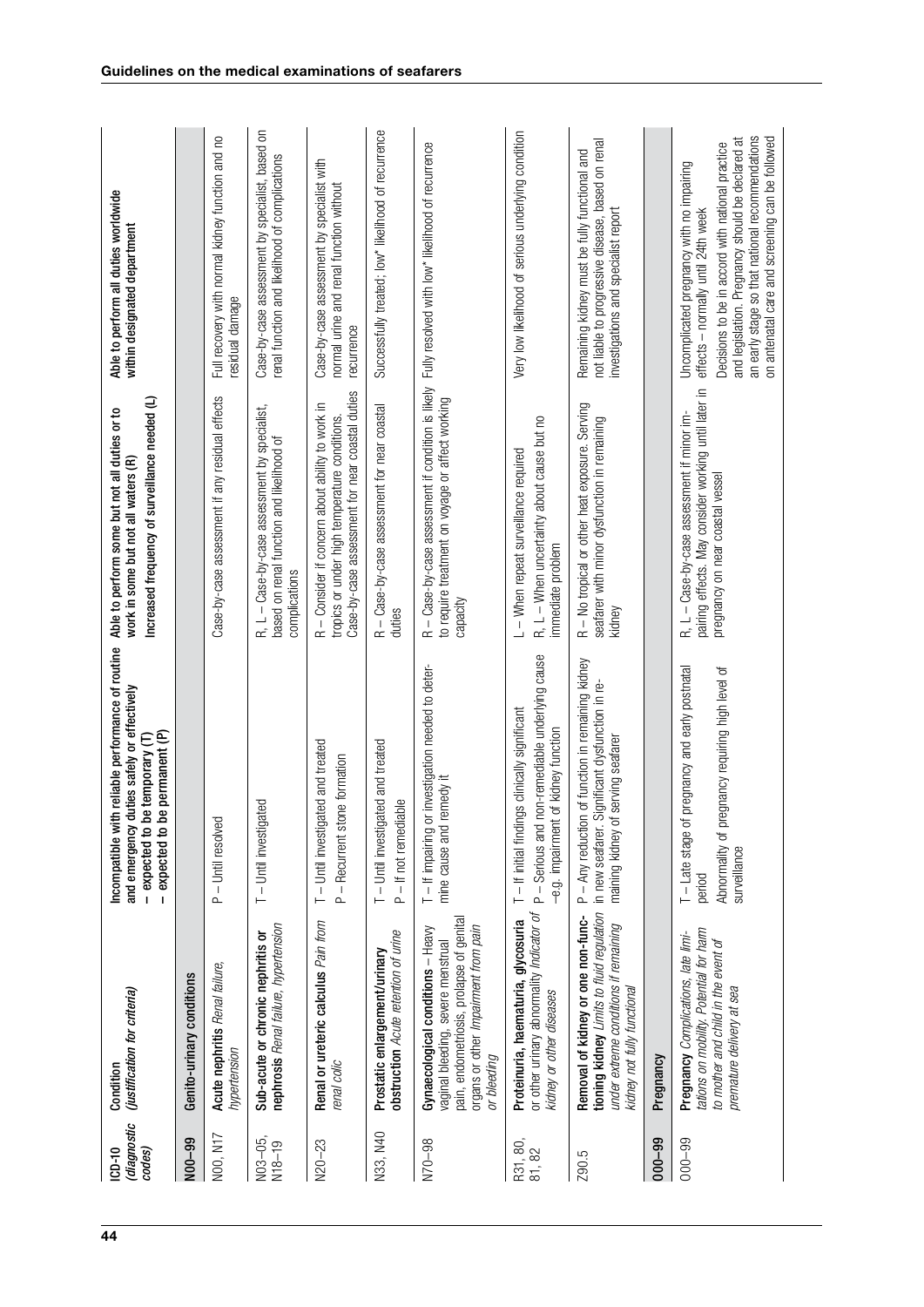| diagnostic<br><b>CD-10</b><br>codes) | (justification for criteria)<br>Condition                                                                                                                                                                                                     | I reliable performance of routine<br>and emergency duties safely or effectively<br>- expected to be permanent (P)<br>- expected to be temporary (T<br>Incompatible with | Increased frequency of surveillance needed (L)<br>Able to perform some but not all duties or to<br>work in some but not all waters (R)                                                                | Able to perform all duties worldwide<br>within designated department                                                                                                        |
|--------------------------------------|-----------------------------------------------------------------------------------------------------------------------------------------------------------------------------------------------------------------------------------------------|-------------------------------------------------------------------------------------------------------------------------------------------------------------------------|-------------------------------------------------------------------------------------------------------------------------------------------------------------------------------------------------------|-----------------------------------------------------------------------------------------------------------------------------------------------------------------------------|
| $-90$                                | Skin                                                                                                                                                                                                                                          |                                                                                                                                                                         |                                                                                                                                                                                                       |                                                                                                                                                                             |
| $100 - 08$                           | Skin infections Recurrence, transmis-<br>sion to others                                                                                                                                                                                       | P - Consider for catering staff with recurrent<br>T-Until satisfactorily treated<br>problems                                                                            | R, L - Based on nature and severity of infection                                                                                                                                                      | Cured with low likelihood of recurrence                                                                                                                                     |
| $U10 - 99$                           | dermatitis, psoriasis Recurrence, some-<br>Other skin diseases, e.g. eczema,<br>times occupational cause                                                                                                                                      | T - Until investigated and satisfactorily treated                                                                                                                       | R - As appropriate if aggravated by heat, or<br>Case-by-case decision<br>substances at work                                                                                                           | Stable, not impairing                                                                                                                                                       |
| $M_{00} - 99$                        | Musculoskeletal                                                                                                                                                                                                                               |                                                                                                                                                                         |                                                                                                                                                                                                       |                                                                                                                                                                             |
| $M10 - 23$                           | and subsequent joint replacement Pain<br>and mobility limitation affecting normal<br>infection or dislocation and limited life<br><b>Osteoarthritis, other joint diseases</b><br>or emergency duties. Possibility of<br>of replacement joints | T - Full recovery of function and specialist advice<br>required before return to sea after hip or knee<br>and severe cases<br>$P - For advanced$<br>replacement         | requirements and history of condition. Consider<br>R - Case-by-case assessment based on job<br>emergency duties and evacuation from ship.<br>Should meet general fitness requirements<br>(Appendix D) | very low likelihood of worsening such that duties<br>routine and emergency duty requirements with<br>Case-by-case assessment. Able to fully meet<br>could not be undertaken |
| M24.4                                | or knee joints Sudden limitation of<br>Recurrent instability of shoulder<br>mobility, with pain                                                                                                                                               | T-Until satisfactorily treated                                                                                                                                          | R - Case-by-case assessment of occasional<br>instability                                                                                                                                              | Treated; very low* likelihood of recurrence                                                                                                                                 |
| M54.5                                | <b>Back pain</b> Pain and mobility limitation<br>affecting normal or emergency duties.<br>Exacerbation of impaiment                                                                                                                           | incapacitating<br>$T - \ln$ acute stage<br>$P - H$ recurrent or                                                                                                         | Case-by-case assessment                                                                                                                                                                               | Case-by-case assessment                                                                                                                                                     |
| Y83.4 Z97.1                          | affecting normal or emergency duties<br>Limb prosthesis Mobility limitation                                                                                                                                                                   | P – If essential duties cannot be performed                                                                                                                             | performed but there are limitations on specific<br>R - If routine and emergency duties can be<br>non-essential activities                                                                             | (Appendix C). Arrangements for fitting prosthesis<br>If general fitness requirements are fully met<br>in emergency must be confirmed                                        |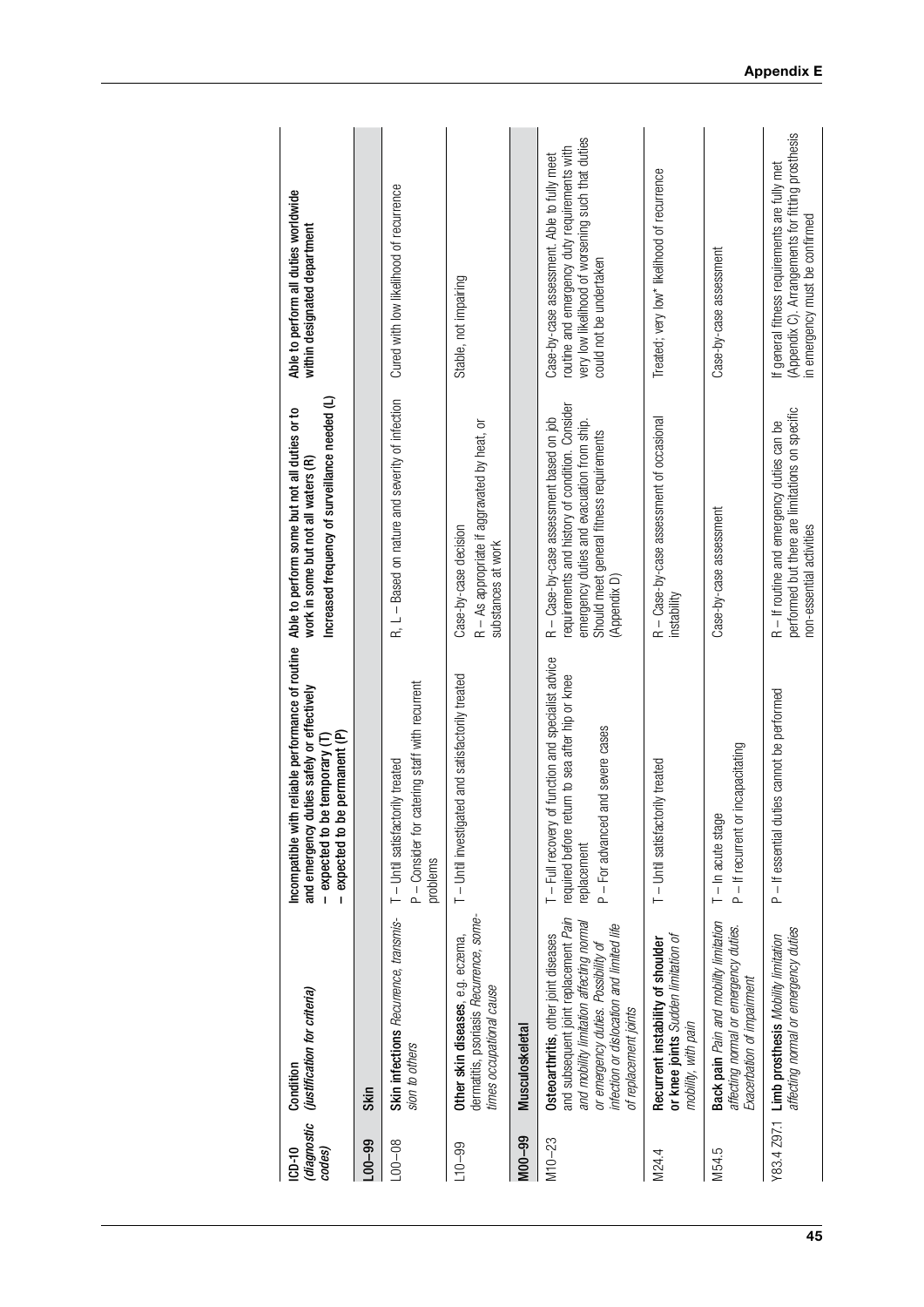| (diagnostic<br><b>ICD-10</b><br>codes) | (justification for criteria)<br>Condition                                                                                                                                                                                   | reliable performance of routine<br>ities safely or effectively<br>permanent (P)<br>temporary (T)<br>- expected to be<br>expected to be<br>Incompatible with<br>and emergency du | Increased frequency of surveillance needed (L)<br>Able to perform some but not all duties or to<br>work in some but not all waters (R)                                                                                                                                          | Able to perform all duties worldwide<br>within designated department                                                                                                                                                                                                               |
|----------------------------------------|-----------------------------------------------------------------------------------------------------------------------------------------------------------------------------------------------------------------------------|---------------------------------------------------------------------------------------------------------------------------------------------------------------------------------|---------------------------------------------------------------------------------------------------------------------------------------------------------------------------------------------------------------------------------------------------------------------------------|------------------------------------------------------------------------------------------------------------------------------------------------------------------------------------------------------------------------------------------------------------------------------------|
|                                        | General                                                                                                                                                                                                                     |                                                                                                                                                                                 |                                                                                                                                                                                                                                                                                 |                                                                                                                                                                                                                                                                                    |
| R47, F80                               | Limitations to communication ability<br>Speech disorders                                                                                                                                                                    | routine and emergency duties safely or effectively<br>ith reliable performance of<br>P - Incompatible w                                                                         | - If assistance with communication is needed<br>to ensure reliable performance of routine and<br>emergency duties safely and effectively<br>Specify assistance<br>$\approx$                                                                                                     | No impairment to essential speech communication                                                                                                                                                                                                                                    |
| T78 Z88                                | <b>Allergies</b> (other than allergic dermatitis<br>and asthma) Likelihood of recurrence<br>and increasing severity of response.<br>Reduced ability to perform duties                                                       | ng response reasonably<br>T - Until fully investigated by specialist<br>$P - H$ life-threateni<br>foreseeable                                                                   | life-threatening, and reasonable adjustments can<br>verity of response, management of the condition<br>Case-by-case assessment of likelihood and se-<br>R - Where response is impairing rather than<br>be made to reduce likelihood of recurrence<br>and access to medical care | life-threatening, and effects can be fully controlled<br>lifestyle modifications that are practicable at sea<br>by long-term non-steroidal self-medication or by<br>Where response is impairing rather than<br>with no safety-critical adverse effects                             |
| 294                                    | liver (for prosthetics, i.e. joints, limbs,<br>Possibility of rejection. Side effects of<br>etc. see condition-specific sections)<br>Transplants - Kidney, heart, lung<br>lenses, hearing aids, heart valves,<br>medication | assessment, with specialist<br>surgery and anti-rejection<br>T-Until effects of<br>$P - Case-by-case$<br>medication stable<br>advice                                            | R, L - Case-by-case assessment, with specialist<br>advice                                                                                                                                                                                                                       | Not applicable                                                                                                                                                                                                                                                                     |
| Classify by<br>condition               | Huntington's chorea (including family<br>Progressive conditions, which<br>are currently within criteria, e.g.<br>history) and keratoconus                                                                                   | P - Consider at pre-sea medical if likely to prevent<br>T - Until investigated and treated if indicated<br>completion or limit scope of training                                | Case-by-case assessment, with specialist advice.<br>Such conditions are acceptable if harmful pro-<br>gression before next medical is judged unlikely                                                                                                                           | Case-by-case assessment, with specialist advice.<br>gression before next medical is judged unlikely<br>Such conditions are acceptable if harmful pro-                                                                                                                              |
| Classify by<br>condition               | Conditions not specifically listed                                                                                                                                                                                          | T-Until investigation and treated if indicated<br>impairing<br>P - If permanently                                                                                               | doubt, obtain advice or consider restriction and<br>Use analogy with related conditions as a guide.<br>performing normal and emergency duties. If in<br>recurrence or progression and limitations on<br>Consider likelihood of sudden incapacity,<br>eferral to referee         | Consider excess likelihood of sudden incapacity,<br>Use analogy with related conditions as a guide.<br>doubt, obtain advice or consider restriction and<br>of recurrence or progression and limitations on<br>performing normal and emergency duties. If in<br>referral to referee |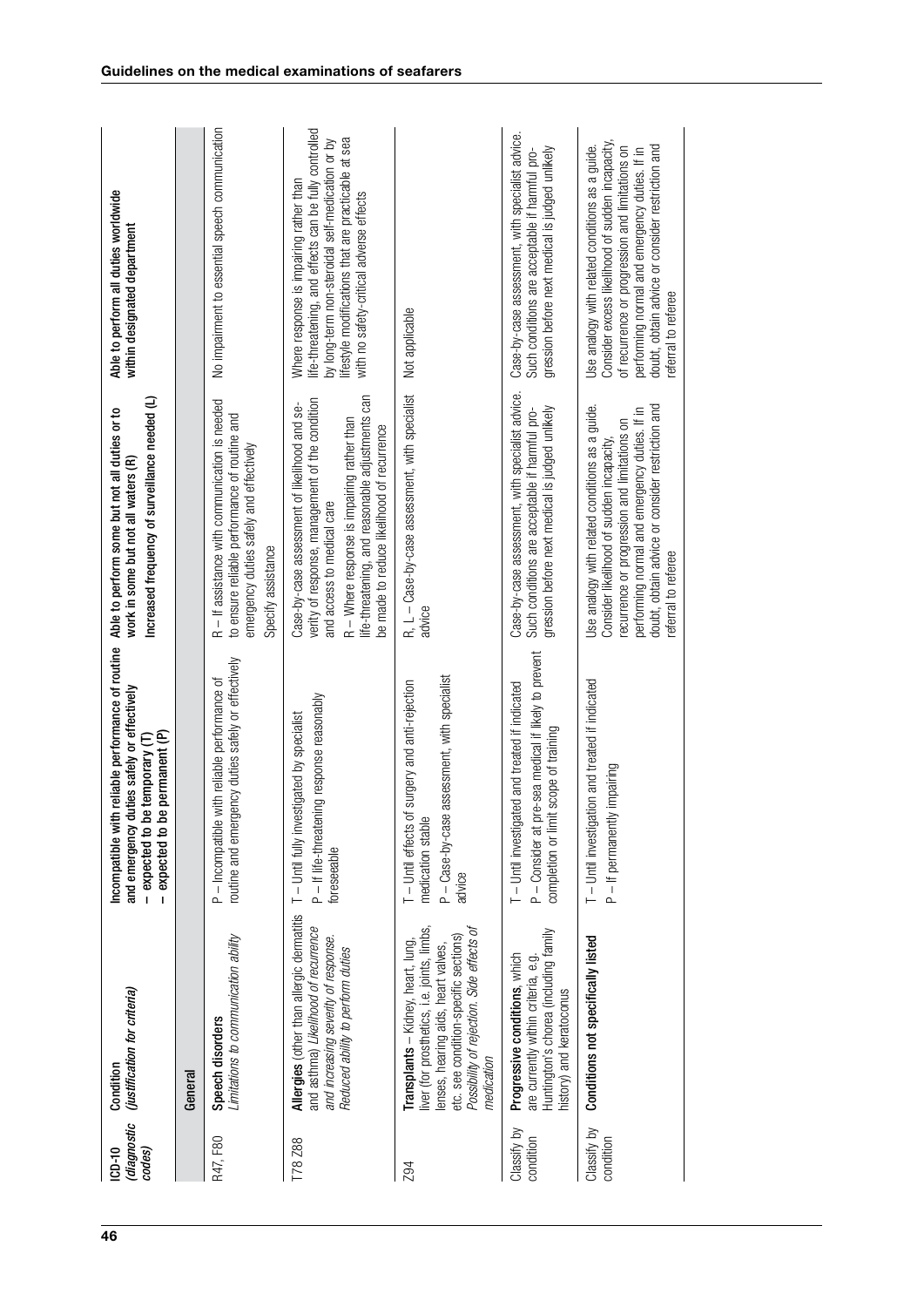r Recurrence rates: Where the terms very low, noderate and used for the excess likelihood of a recurrence. These are essentially clinical judgements but, for some conditions, quantitative evidence on the likelihood of recu Recurrence rates: Where the terms very low, low and moderate are used for the evoses likelihood of a recurrence. These are essentially clinical judgements but, for some conditions, quantitative evidence on the likelihood o this is available, e.g. for seizure and cardiac events, it may indicate the need for additional investigations to determine an individual's excess likelihood of a recurrence. this is available, e.g. for seizure and cardiac events, it may indicate the need for additional investigations to determine an individual's excess likelihood of a recurrence.

Quantitative recurrence levels approximate to: Quantitative recurrence levels approximate to:

- Very low: recurrence rate less than 2 per cent per year; – Very low: recurrence rate less than 2 per cent per year;
	- Low: recurrence rate 2-5 per cent per year; – Low: recurrence rate 2–5 per cent per year;
- Moderate: recurrence rate 5-20 per cent per year. – Moderate: recurrence rate 5–20 per cent per year.
- \*\* Asthma severity definitions: \*\* Asthma severity definitions:

Childhood asthma: Childhood asthma:

- Mild: Onset age >ten, few or no hospitalizations, normal activities between episodes, controlled by inhaler therapy alone, remission by age 16, normal lung function. – *Mild*: Onset age >ten, few or no hospitalizations, normal activities between episodes, controlled by inhaler therapy alone, remission by age 16, normal lung function.
- *Moderate:* Few hospitalizations, frequent use of reliever inhaler between episodes, interference with normal exercise activity, remission by age 16, normal lung function.<br>*Severe:* Frequent episodes requiring treatment to – *Moderate*: Few hospitalizations, frequent use of reliever inhaler between episodes, interference with normal exercise activity, remission by age 16, normal lung function.
	- *Severe*: Frequent episodes requiring treatment to be made more intensive, regular hospitalization, frequent oral or IV steroid use, lost schooling, abnormal lung function.

Adult asthma: Adult asthma:

- Astima may persist from childhood or start over the age of 16. There is a wide range cample cause at the causes for asthma developing in adult life. In late-entry recruits with a history of adult onset asthma, the role of Asthma may persist from childhood or start over the age of 16. There is a wide range of intrinsic and external causes for asthma developing in adult life. In Inte-entry recruits with a history of adult onset asthma, the ro causing occupational asthma, should be investigated. Less specific inducers such as cold, exercise and respiratory infection also need to be considered. All can affect fitness for work at sea.<br>— Mild intermittent asthma: I causing occupational asthma, should be investigated. Less specific inducers such as cold, exercise and respiratory infection also need to be considered. All can affect fitness for work at sea.
	- *Mild intermittent asthma*: Infrequent episodes of mild wheezing occurring less than once every two weeks, readily and rapidly relieved by beta agonist inhaler.
- Mid astima: Frequent episodes of wheezing nequiring use of beta agonist inhaler or the introduction of a corticosteroid inhaler. Taking regular inhaled steroids (or steroid/long-acting beta agonists) may effectively eli  $-$  Mild astimar. Frequent enjoycies of wheezing requiring use of beta agonist inhaler or the introduction of a corticosteroid inhaler. Taking regular inhaled steroid (or steroid/long-acting beta agonists) may effectively of beta agonist treatment. of beta agonist treatment.
	- Exercise-induced asthma: Episodes of wheezing and breathlessness provoked by exercion, especially in the cold. Episodes may be effectively treated by inhaled steroids (or steroid/long-acting beta agonist) or other oral med - *Exercise-induced* asthma: Episodes of wheezing and breathlessness provoked by exertion, especially in the cold. Episodes may be effectively treated by inhaled steroids (or steroid/long-acting beta agonist) or other oral  $\overline{1}$  $\overline{1}$
- Moderate asthma: Frequent episodes of wheezing despite regular use of inhaled steroid (or steroid (or steroid long acting peta agonist) treatment use of frequent beta agonist inhaler treatment, or the addition of other m Moderate asthma: Frequent episodes of wheezing despite regular use of inhaled steroid (or steroid/long acting beta agonist) treatment use of frequent beta agonist inhaler treatment, or the addition of other medication, occ requirement for oral steroids. requirement for oral steroids.
	- Severe asthma: Frequent episodes of wheezing and breathlessness, frequent hospitalization, frequent use of oral steroid treatment. – *Severe asthma*: Frequent episodes of wheezing and breathlessness, frequent hospitalization, frequent use of oral steroid treatment. $\overline{1}$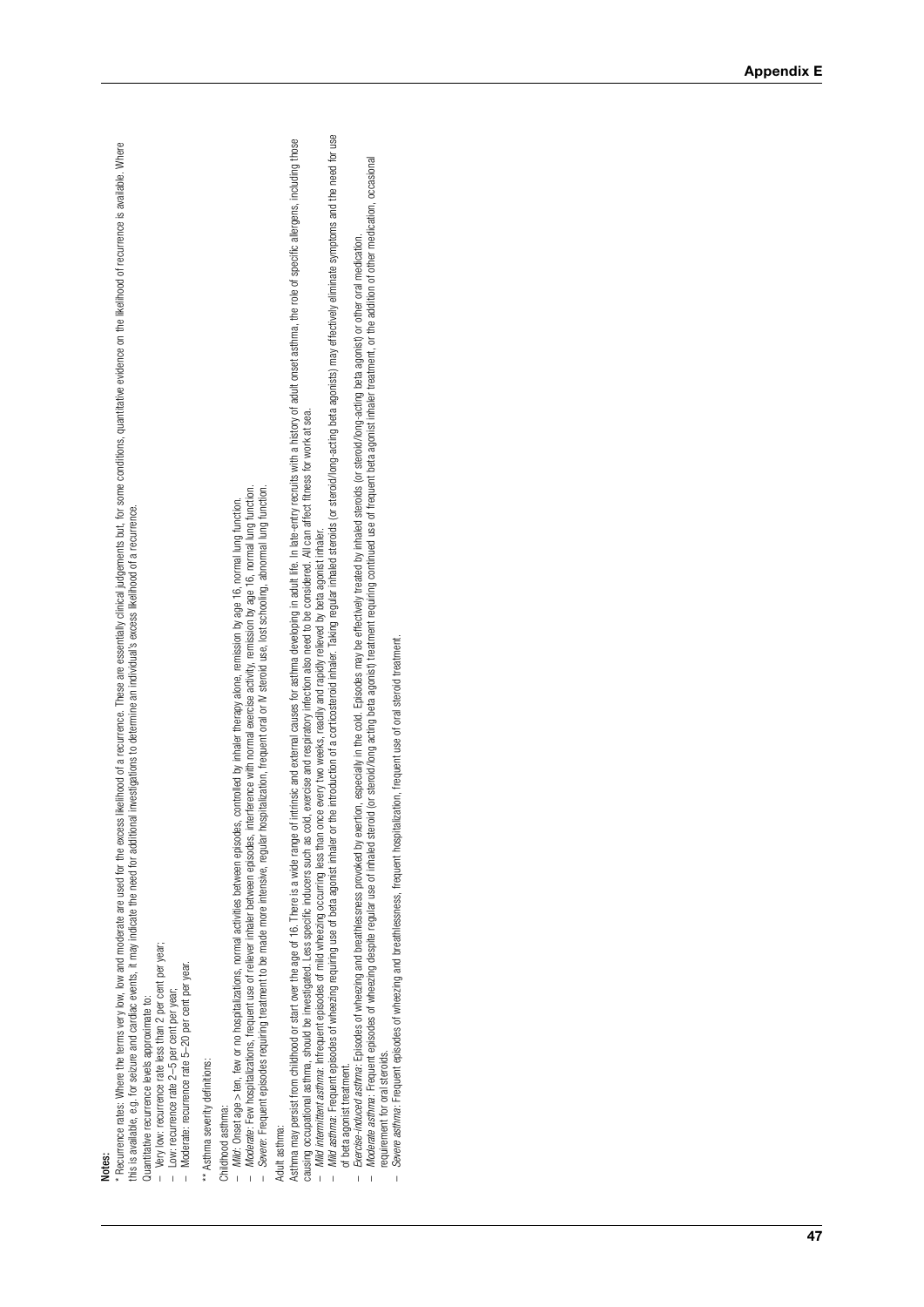# **Appendix F Suggested format for recording medical examinations of seafarers**

| Date of birth (day/month/year): $\frac{\ }{\ }$ / $\frac{\ }{\ }$                |
|----------------------------------------------------------------------------------|
| Sex: $\square$ Male $\square$ Female                                             |
|                                                                                  |
| Method of confirmation of identity, e.g. Passport No./Seafarer's book No.        |
| Department (deck/engine/radio/food handling/other): ____________________________ |
|                                                                                  |
| Type of ship (e.g. container, tanker, passenger): ______________________________ |
| Trade area (e.g. coastal, tropical, worldwide): ________________________________ |
|                                                                                  |

### *Examinee's personal declaration (Assistance should be offered by medical staff)*

#### Have you ever had any of the following conditions?

| Condition |                                     | Yes | <b>No</b> |
|-----------|-------------------------------------|-----|-----------|
| 1.        | Eye/vision problem                  |     |           |
| 2.        | High blood pressure                 |     |           |
| 3.        | Heart/vascular disease              |     |           |
| 4.        | Heart surgery                       |     |           |
| 5.        | Varicose veins/piles                |     |           |
| 6.        | Asthma/bronchitis                   |     |           |
| 7.        | Blood disorder                      |     |           |
| 8.        | <b>Diabetes</b>                     |     |           |
| 9.        | Thyroid problem                     |     |           |
| 10.       | Digestive disorder                  |     |           |
| 11.       | Kidney problem                      |     |           |
| 12.       | Skin problem                        |     |           |
| 13.       | Allergies                           | П   |           |
| 14.       | Infectious/contagious diseases      |     |           |
| 15.       | Hernia                              |     |           |
| 16.       | Genital disorder                    |     |           |
| 17.       | Pregnancy                           |     |           |
| 18.       | Sleep problem                       |     |           |
| 19.       | Do you smoke, use alcohol or drugs? |     |           |
|           |                                     |     |           |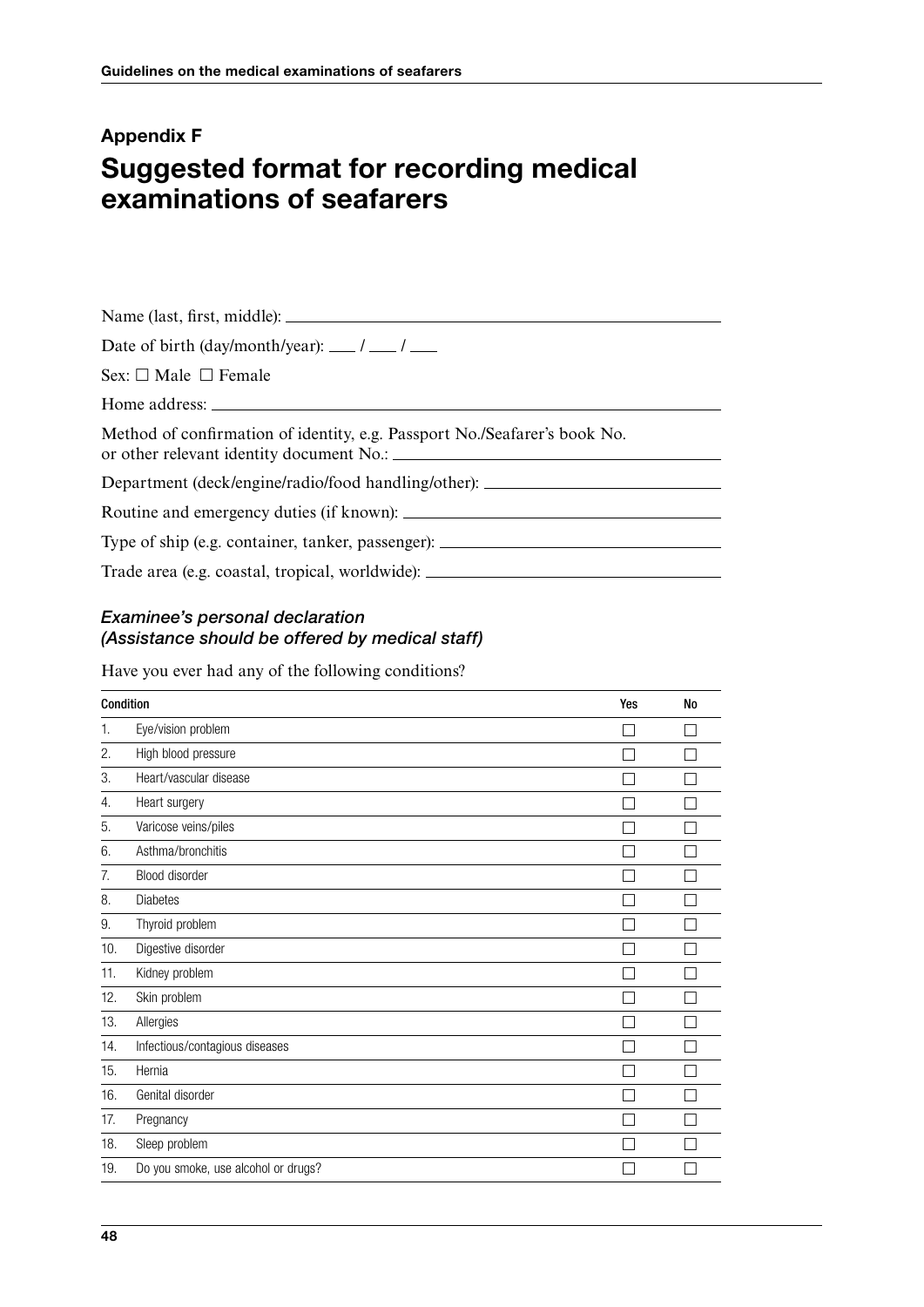| <b>Condition</b> |                                             | Yes | No |
|------------------|---------------------------------------------|-----|----|
| 20.              | Operation/surgery                           |     |    |
| 21.              | Epilepsy/seizures                           |     |    |
| 22.              | Dizziness/fainting                          |     |    |
| 23.              | Loss of consciousness                       |     |    |
| 24.              | Psychiatric problems                        |     |    |
| 25.              | Depression                                  |     |    |
| 26.              | Attempted suicide                           |     |    |
| 27.              | Loss of memory                              |     |    |
| 28.              | Balance problem                             |     |    |
| 29.              | Severe headaches                            |     |    |
| 30.              | Ear (hearing, tinnitus)/nose/throat problem |     |    |
| 31.              | Restricted mobility                         |     |    |
| 32.              | Back or joint problem                       |     |    |
| 33.              | Amputation                                  |     |    |
| 34.              | Fractures/dislocations                      |     |    |

If you answered "yes" to any of the above questions, please give details:

|     | <b>Additional questions</b>                                                               | Yes | No |
|-----|-------------------------------------------------------------------------------------------|-----|----|
| 35. | Have you ever been signed off as sick or repatriated from a ship?                         |     |    |
| 36. | Have you ever been hospitalized?                                                          |     |    |
| 37. | Have you ever been declared unfit for sea duty?                                           |     |    |
| 38. | Has your medical certificate even been restricted or revoked?                             |     |    |
| 39. | Are you aware that you have any medical problems, diseases or illnesses?                  |     |    |
| 40. | Do you feel healthy and fit to perform the duties of your designated position/occupation? |     |    |
| 41. | Are you allergic to any medication?                                                       |     |    |

Comments:

| Additional questions                                                 | Yes | No |
|----------------------------------------------------------------------|-----|----|
| 42. Are you taking any non-prescription or prescription medications? |     |    |

If yes, please list the medications taken, and the purpose(s) and dosage(s):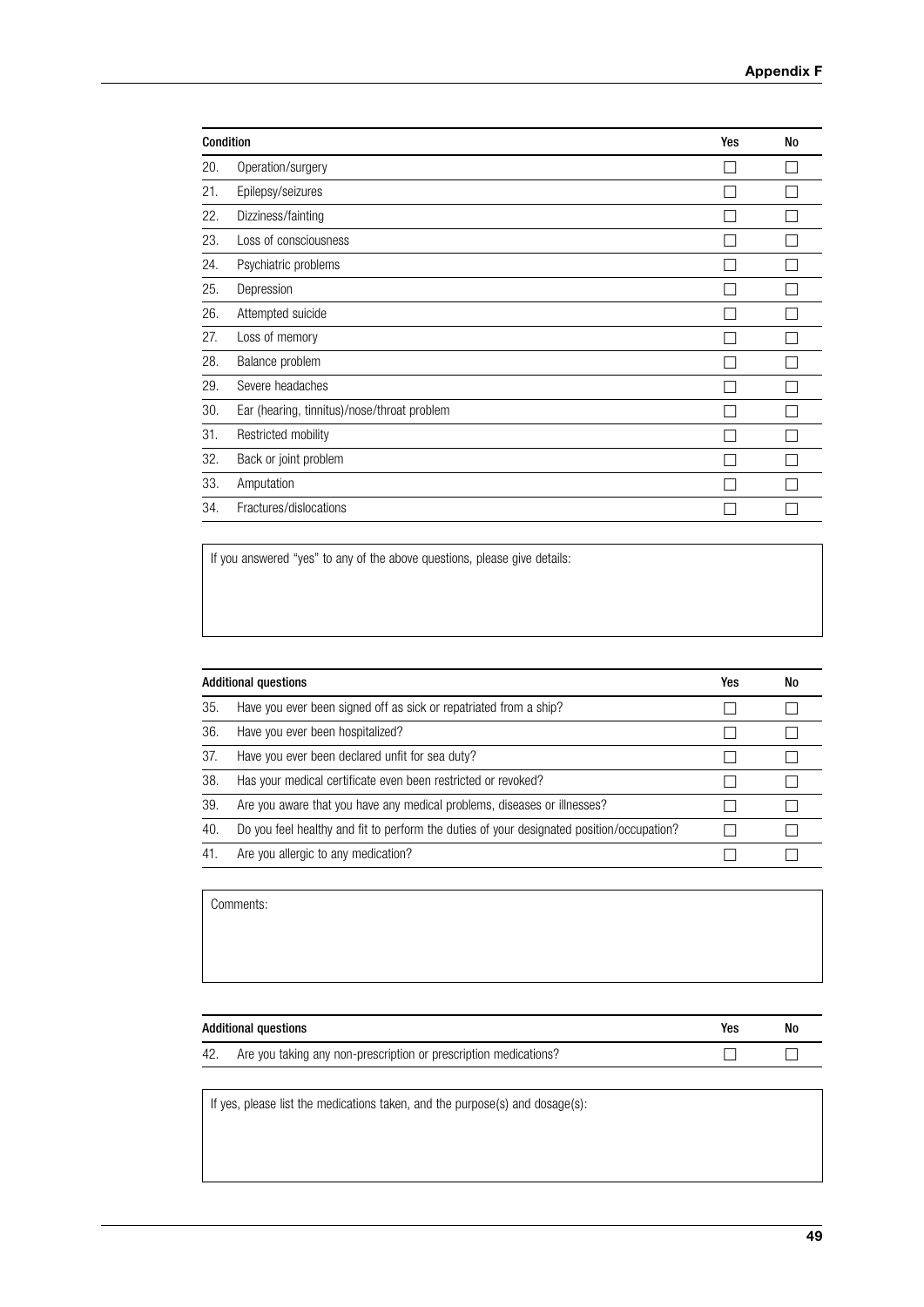I hereby certify that the personal declaration above is a true statement to the best of my knowledge.

Signature of examinee:  $\frac{1}{2}$  Date (day/month/year):  $\frac{1}{2}$  /  $\frac{1}{2}$ 

Witnessed by (signature): Name (typed or printed): \_\_\_\_\_\_\_\_\_\_\_\_\_\_\_\_\_\_\_\_\_\_\_\_\_\_\_\_\_\_

I hereby authorize the release of all my previous medical records from any health professionals, health institutions and public authorities to Dr (the approved medical practitioner).

Signature of examinee:  $\Box$  Date (day/month/year):  $\Box$  /  $\Box$ 

Witnessed by (signature): Name (typed or printed): \_\_\_\_\_\_\_\_\_\_\_\_\_\_\_\_\_\_\_\_\_\_\_\_\_\_\_\_\_\_

Date and contact details for previous medical examination (if known):

#### *Medical examination*

#### **Sight**

Use of glasses or contact lenses: Yes/No (if yes, specify which type and for what purpose)

| Visual acuity                    |                  |               |                                                   |                  |                  |                  |
|----------------------------------|------------------|---------------|---------------------------------------------------|------------------|------------------|------------------|
|                                  | <b>Unaided</b>   |               |                                                   | Aided            |                  |                  |
|                                  | <b>Right eye</b> | Left eye      | <b>Binocular</b>                                  | <b>Right eye</b> | Left eye         | <b>Binocular</b> |
| <b>Distant</b>                   |                  |               |                                                   |                  |                  |                  |
| Near                             |                  |               |                                                   |                  |                  |                  |
| Visual fields                    |                  |               |                                                   |                  |                  |                  |
|                                  |                  |               |                                                   | Normal           |                  | <b>Defective</b> |
| Right eye                        |                  |               |                                                   |                  |                  |                  |
| Left eye                         |                  |               |                                                   |                  |                  |                  |
| Colour vision                    |                  |               |                                                   |                  |                  |                  |
| $\Box$ Not tested                |                  | $\Box$ Normal |                                                   | $\Box$ Doubtful  | $\Box$ Defective |                  |
| Hearing                          |                  |               |                                                   |                  |                  |                  |
|                                  |                  |               | Pure tone and audiometry (threshold values in dB) |                  |                  |                  |
|                                  | 500 Hz           |               | 1'000 Hz                                          | 2'000 Hz         | 3'000 Hz         |                  |
| Right ear                        |                  |               |                                                   |                  |                  |                  |
| Left ear                         |                  |               |                                                   |                  |                  |                  |
| Speech and whisper test (metres) |                  |               |                                                   |                  |                  |                  |
|                                  |                  |               |                                                   | Normal           | Whisper          |                  |
| Right ear                        |                  |               |                                                   |                  |                  |                  |
| Left ear                         |                  |               |                                                   |                  |                  |                  |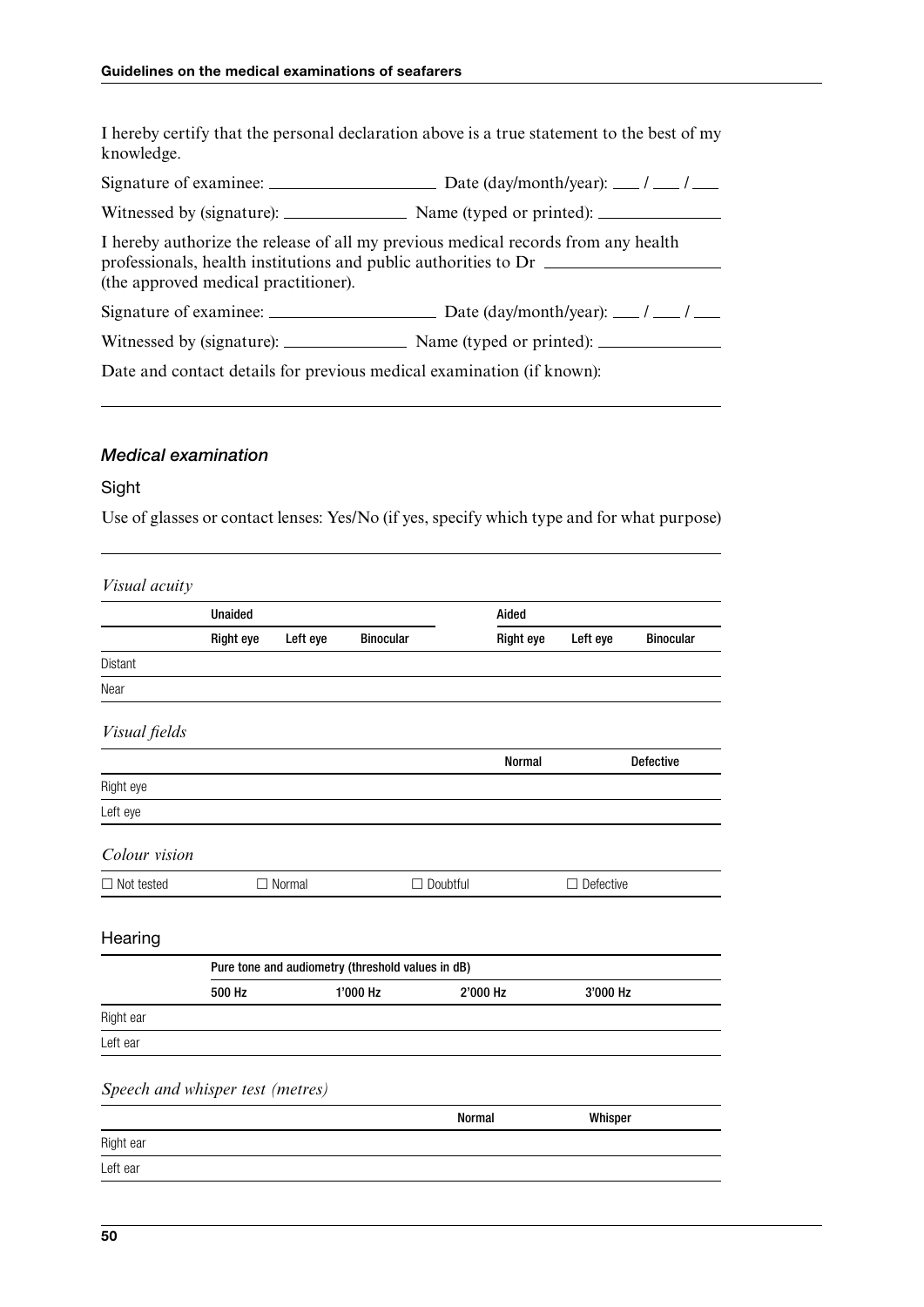| <b>Clinical findings</b>                                               |  |               |          |
|------------------------------------------------------------------------|--|---------------|----------|
| Height: ___________ (cm) Weight: __________ (kg)                       |  |               |          |
| Pulse rate: ___________ /(minute) Rhythm: __________                   |  |               |          |
| Blood pressure: Systolic: _________ (mm Hg) Diastolic: _______ (mm Hg) |  |               |          |
| Urinalysis: Glucose: Protein: Blood: Blood:                            |  |               |          |
|                                                                        |  |               |          |
|                                                                        |  | <b>Normal</b> | Abnormal |
| Head                                                                   |  |               |          |
| Sinuses, nose, throat                                                  |  |               |          |
| Mouth/teeth                                                            |  |               |          |
| Ears (general)                                                         |  |               |          |
| Tympanic membrane                                                      |  |               |          |
| Eyes                                                                   |  |               |          |
| Ophthalmoscopy                                                         |  |               |          |
| Pupils                                                                 |  |               |          |
| Eye movement                                                           |  |               |          |
| Lungs and chest                                                        |  |               |          |
| Breast examination                                                     |  |               |          |
| Heart                                                                  |  |               |          |
| Skin                                                                   |  |               |          |
| Varicose veins                                                         |  |               |          |
| Vascular (inc. pedal pulses)                                           |  |               |          |
| Abdomen and viscera                                                    |  |               |          |
| Hernia                                                                 |  |               |          |
| Anus (not rectal exam)                                                 |  |               |          |
| G-U system                                                             |  |               |          |
| Upper and lower extremities                                            |  |               |          |
| Spine (C/S, T/S and L/S)                                               |  |               |          |
| Neurologic (full/brief)                                                |  |               |          |
| Psychiatric                                                            |  |               |          |
| General appearance                                                     |  |               |          |

# Chest X-ray

 $\Box$  Not performed  $\Box$  Performed on (day/month/year):  $\Box$ / $\Box$ /

Results: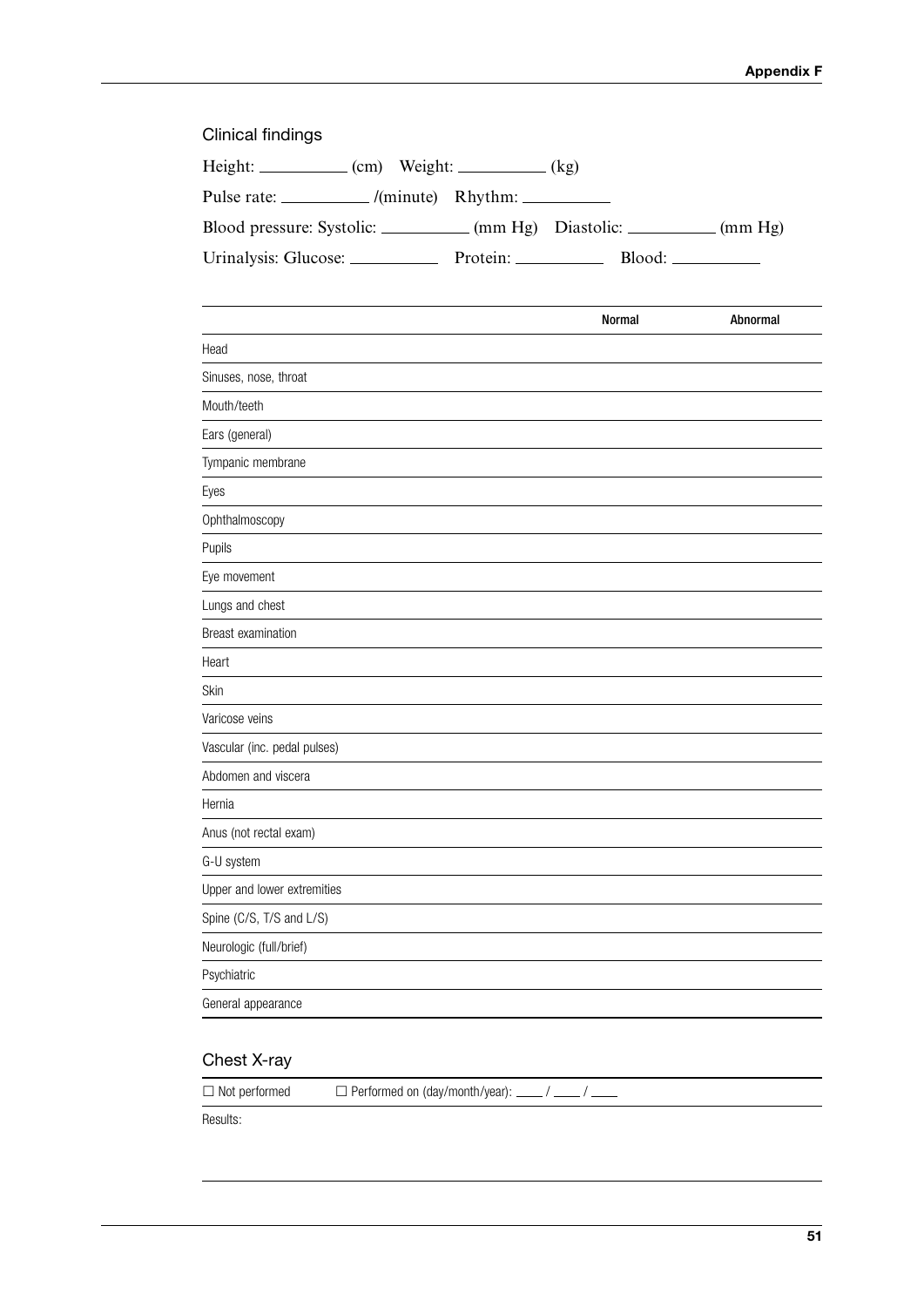#### Other diagnostic test(s) and result(s)

| Test: | Result:                                                                                      |  |
|-------|----------------------------------------------------------------------------------------------|--|
|       |                                                                                              |  |
|       | Medical practitioner's comments and assessment of fitness, with reasons for any limitations: |  |
|       |                                                                                              |  |
|       |                                                                                              |  |
|       |                                                                                              |  |

#### Assessment of fitness for service at sea

On the basis of the examinee's personal declaration, my clinical examination and the diagnostic test results recorded above, I declare the examinee medically:

| $\Box$ Fit for look-out duty | $\Box$ Not fit for look-out duty |                                          |                         |                |  |  |  |  |
|------------------------------|----------------------------------|------------------------------------------|-------------------------|----------------|--|--|--|--|
|                              | Deck service                     | <b>Engine service</b>                    | <b>Catering service</b> | Other services |  |  |  |  |
| Fit                          |                                  |                                          |                         |                |  |  |  |  |
| Unfit                        |                                  |                                          |                         |                |  |  |  |  |
| $\Box$ Without restrictions  | $\Box$ With restrictions         | Visual aid required $\Box$ Yes $\Box$ No |                         |                |  |  |  |  |

| Describe restrictions (e.g., specific position, type of ship, trade area) |  |
|---------------------------------------------------------------------------|--|
|                                                                           |  |
|                                                                           |  |
|                                                                           |  |

Medical certificate's date of expiration (day/month/year):  $\frac{1}{\sqrt{2}}$ 

Date medical certificate issued (day/month/year):  $\angle$  /  $\angle$ 

Number of medical certificate:

Signature of medical practitioner:

Medical practitioner information (name, license number, address):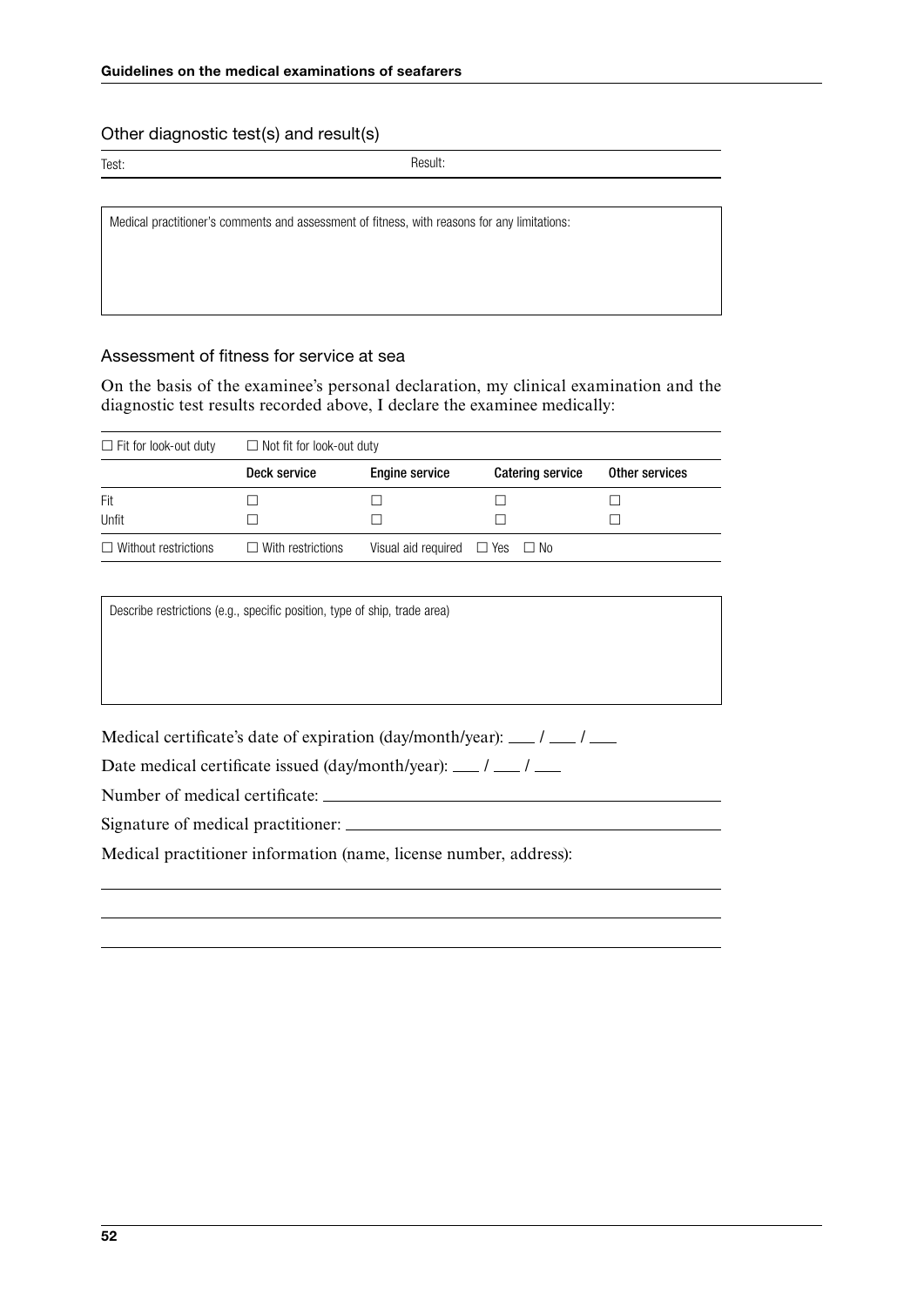# **Appendix G Medical certificate for service at sea**

The minimum requirements for medical certificates are specified in STCW Code, section A-I/9, paragraph 7. These form a suitable framework for all seafarer medical certificates. Certificates meeting the criteria will also meet the requirements of the Maritime Labour Convention, 2006. Only information directly relevant to the functional requirements of the seafarer's duties should be included. Details of any medical conditions identified or test results, other than those listed, should not be recorded on the certificate.

It is recommended that the certificate is in a format which minimizes the likelihood of alteration of its contents or fraudulent copy.

#### 1. Authorizing authority and the requirements under which the document is issued

#### 2. Seafarer information

- 2.1. Name: *(last, first, middle)*
- 2.2. Date of birth: *(day/month/year)*
- 2.3. Gender: *(male/female)*
- 2.4. Nationality

#### 3. Declaration of the recognized medical practitioner

- 3.1. Confirmation that identification documents were checked at the point of examination: *Yes/No*
- 3.2. Hearing meets the standards in STCW Code, section A-I/9: *Yes/No/Not applicable*
- 3.3. Unaided hearing satisfactory? *Yes/No*
- 3.4. Visual acuity meets standards in STCW Code, section A-I/9? *Yes/No*
- 3.5. Colour vision meets standards in STCW Code, section A-I/9? *Yes/No*  (testing only required every six years) 3.5.1. Date of last colour vision test:
- 3.6. Fit for lookout duties? *Yes/No*
- 3.7. No limitations or restrictions on fitness? *Yes/No*

If "no", specify limitations or restrictions:

- 3.8. Is the seafarer free from any medical condition likely to be aggravated by service at sea or to render the seafarer unfit for such service or to endanger the health of other persons on board? *Yes/No*
- 3.9. Date of examination: *(day/month/year)*
- 3.10. Expiry date of certificate: *(day/month/year)*

#### 4. Details of the issuing authority

- 4.1. Official stamp (including name) of the issuing authority
- 4.2. Signature of the authorized person
- 5. Seafarer's signature *Confirming that the seafarer has been informed of the content of the certificate and of the right to a review in accordance with paragraph 6 of section A-I/9 of the STCW Code.*
- 6. The certificate should indicate that it is issued to meet the requirements of both the STCW Convention, 1978, as amended, and the Maritime Labour Convention, 2006.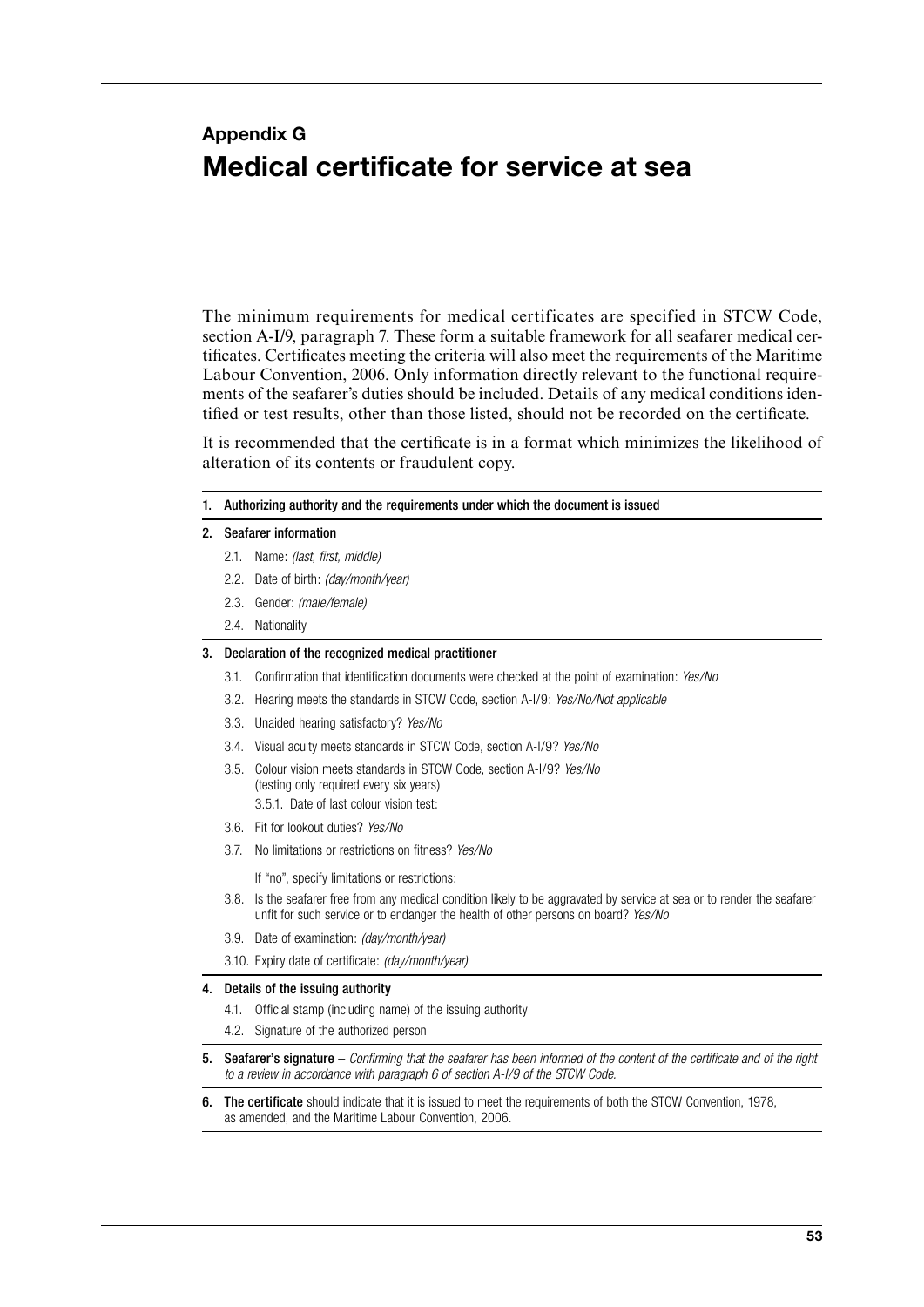# **Appendix H Extract from the Maritime Labour Convention, 2006**

### *Regulation 1.2 – Medical certificate*

*Purpose: To ensure that all seafarers are medically fit to perform their duties at sea*

- 1. Seafarers shall not work on a ship unless they are certified as medically fit to perform their duties.
- 2. Exceptions can only be permitted as prescribed in the Code.

### *Standard A1.2 – Medical certificate*

- 1. The competent authority shall require that, prior to beginning work on a ship, seafarers hold a valid medical certificate attesting that they are medically fit to perform the duties they are to carry out at sea.
- 2. In order to ensure that medical certificates genuinely reflect seafarers' state of health, in light of the duties they are to perform, the competent authority shall, after consultation with the shipowners' and seafarers' organizations concerned, and giving due consideration to applicable international guidelines referred to in Part B of this Code, prescribe the nature of the medical examination and certificate.
- 3. This Standard is without prejudice to the International Convention on Standards of Training, Certification and Watchkeeping for Seafarers, 1978, as amended (STCW). A medical certificate issued in accordance with the requirements of STCW shall be accepted by the competent authority, for the purpose of regulation 1.2. A medical certificate meeting the substance of those requirements, in the case of seafarers not covered by STCW, shall similarly be accepted.
- 4. The medical certificate shall be issued by a duly qualified medical practitioner or, in the case of a certificate solely concerning eyesight, by a person recognized by the competent authority as qualified to issue such a certificate. Practitioners must enjoy full professional independence in exercising their medical judgement in undertaking medical examination procedures.
- 5. Seafarers that have been refused a certificate or have had a limitation imposed on their ability to work, in particular with respect to time, field of work or trading area, shall be given the opportunity to have a further examination by another independent medical practitioner or by an independent medical referee.
- 6. Each medical certificate shall state in particular that:
	- (a) the hearing and sight of the seafarer concerned, and the colour vision in the case of a seafarer to be employed in capacities where fitness for the work to be performed is liable to be affected by defective colour vision, are all satisfactory; and
	- (b) the seafarer concerned is not suffering from any medical condition likely to be aggravated by service at sea or to render the seafarer unfit for such service or to endanger the health of other persons on board.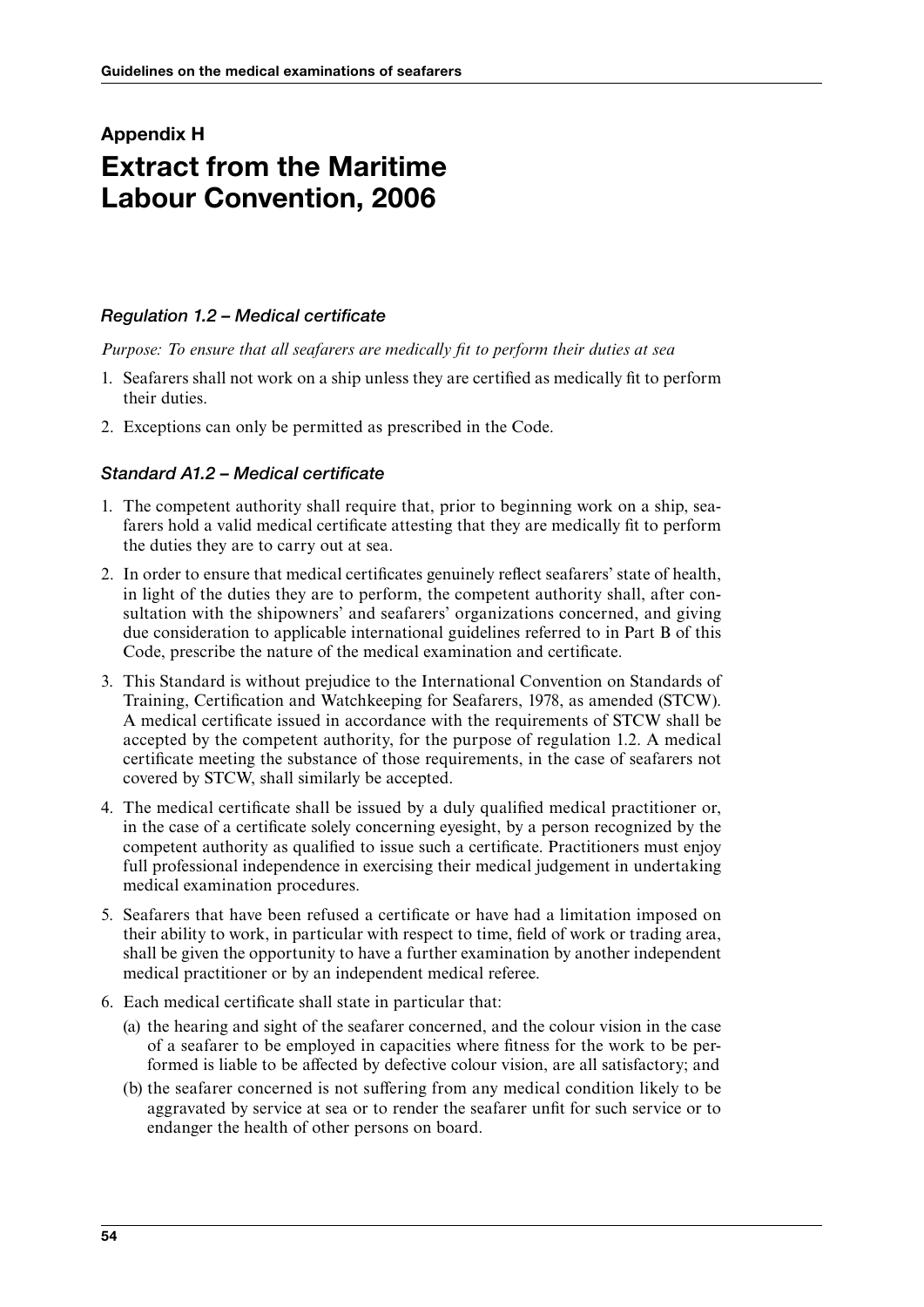- 7. Unless a shorter period is required by reason of the specific duties to be performed by the seafarer concerned or is required under STCW:
	- (a) a medical certificate shall be valid for a maximum period of two years unless the seafarer is under the age of 18, in which case the maximum period of validity shall be one year;
	- (b) a certification of colour vision shall be valid for a maximum period of six years.
- 8. In urgent cases the competent authority may permit a seafarer to work without a valid medical certificate until the next port of call where the seafarer can obtain a medical certificate from a qualified medical practitioner, provided that:
	- (a) the period of such permission does not exceed three months; and
	- (b) the seafarer concerned is in possession of an expired medical certificate of recent date.
- 9. If the period of validity of a certificate expires in the course of a voyage, the certificate shall continue in force until the next port of call where the seafarer can obtain a medical certificate from a qualified medical practitioner, provided that the period shall not exceed three months.
- 10.The medical certificates for seafarers working on ships ordinarily engaged on international voyages must as a minimum be provided in English.

#### *Guideline B1.2 – Medical certificate*

Guideline B1.2.1 – International guidelines

1. The competent authority, medical practitioners, examiners, shipowners, seafarers' representatives and all other persons concerned with the conduct of medical fitness examinations of seafarer candidates and serving seafarers should follow the ILO/ WHO *Guidelines for Conducting Pre-sea and Periodic Medical Fitness Examinations for Seafarers*, including any subsequent versions, and any other applicable international guidelines published by the International Labour Organization, the International Maritime Organization or the World Health Organization.

#### *Regulation 4.1 – Medical care on board ship and ashore*

*Purpose: To protect the health of seafarers and ensure their prompt access to medical care on board ship and ashore*

- 1. Each Member shall ensure that all seafarers on ships that fly its flag are covered by adequate measures for the protection of their health and that they have access to prompt and adequate medical care whilst working on board.
- 2. The protection and care under paragraph 1 of this Regulation shall, in principle,be provided at no cost to the seafarers.
- 3. Each Member shall ensure that seafarers on board ships in its territory who are in need of immediate medical care are given access to the Member's medical facilities on shore.
- 4. The requirements for on-board health protection and medical care set out in the Code include standards for measures aimed at providing seafarers with health protection and medical care as comparable as possible to that which is generally available to workers ashore.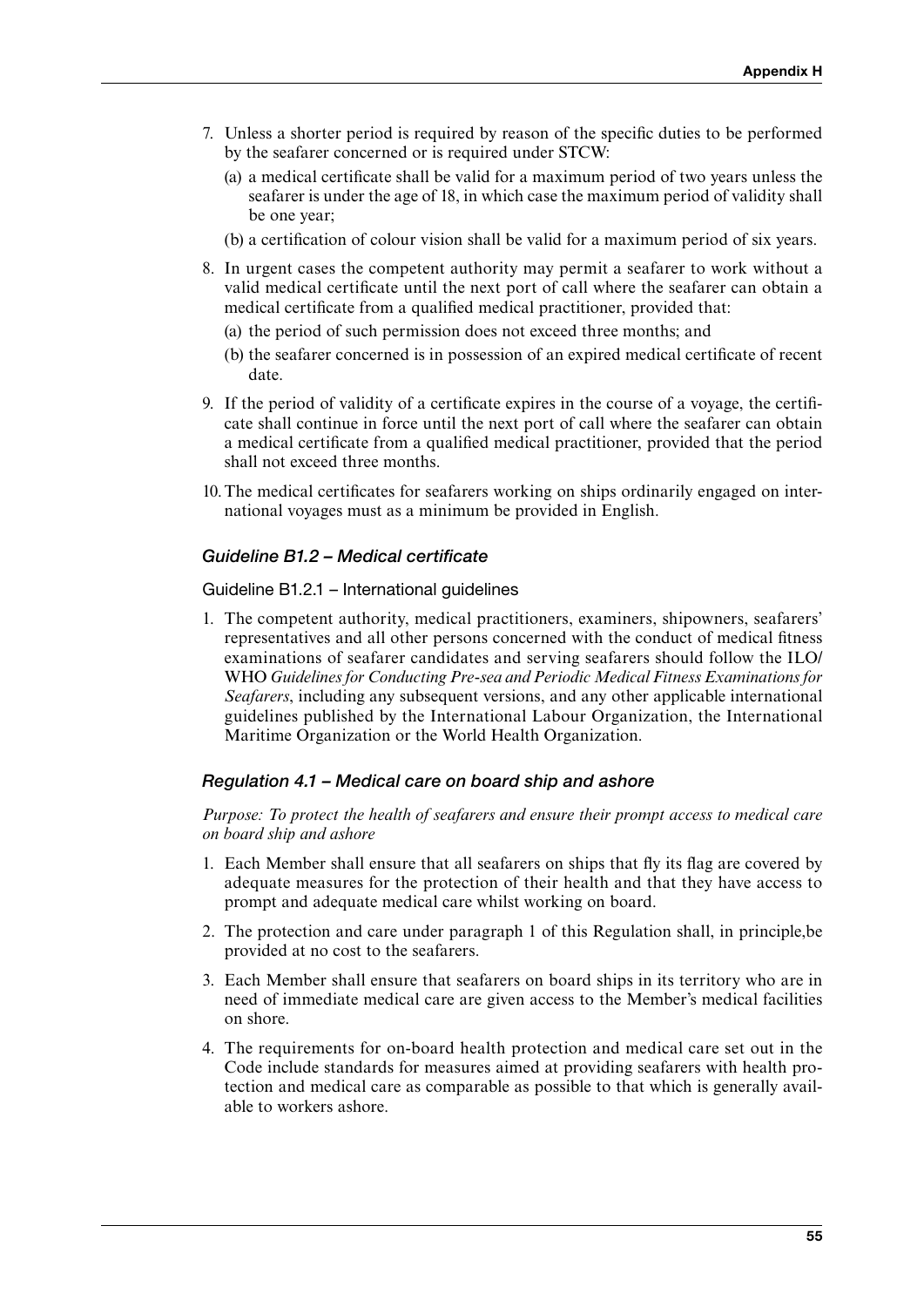#### Standard A4.1 – Medical care on board ship and ashore

- 1. Each Member shall ensure that measures providing for health protection and medical care, including essential dental care, for seafarers working on board a ship that flies its flag are adopted which:
	- (a) ensure the application to seafarers of any general provisions on occupational health protection and medical care relevant to their duties, as well as of special provisions specific to work on board ship;
	- (b) ensure that seafarers are given health protection and medical care as comparable as possible to that which is generally available to workers ashore, including prompt access to the necessary medicines, medical equipment and facilities for diagnosis and treatment and to medical information and expertise;
	- (c) give seafarers the right to visit a qualified medical doctor or dentist without delay in ports of call, where practicable;
	- (d) ensure that, to the extent consistent with the Member's national law and practice, medical care and health protection services while a seafarer is on board ship or landed in a foreign port are provided free of charge to seafarers; and
	- (e) are not limited to treatment of sick or injured seafarers but include measures of a preventive character such as health promotion and health education programmes.
- 2. The competent authority shall adopt a standard medical report form for use by the ships' masters and relevant onshore and on-board medical personnel. The form, when completed, and its contents shall be kept confidential and shall only be used to facilitate the treatment of seafarers.
- 3. Each Member shall adopt laws and regulations establishing requirements for onboard hospital and medical care facilities and equipment and training on ships that fly its flag.
- 4. National laws and regulations shall as a minimum provide for the following requirements:
	- (a) all ships shall carry a medicine chest, medical equipment and a medical guide, the specifics of which shall be prescribed and subject to regular inspection by the competent authority; the national requirements shall take into account the type of ship, the number of persons on board and the nature, destination and duration of voyages and relevant national and international recommended medical standards;
	- (b) ships carrying 100 or more persons and ordinarily engaged on international voyages of more than three days' duration shall carry a qualified medical doctor who is responsible for providing medical care; national laws or regulations shall also specify which other ships shall be required to carry a medical doctor, taking into account, inter alia, such factors as the duration, nature and conditions of the voyage and the number of seafarers on board;
	- (c) ships which do not carry a medical doctor shall be required to have either at least one seafarer on board who is in charge of medical care and administering medicine as part of their regular duties or at least one seafarer on board competent to provide medical first aid; persons in charge of medical care on board who are not medical doctors shall have satisfactorily completed training in medical care that meets the requirements of the International Convention on Standards of Training, Certification and Watchkeeping for Seafarers, 1978, as amended ("STCW"); seafarers designated to provide medical first aid shall have satisfactorily completed training in medical first aid that meets the requirements of STCW; national laws or regulations shall specify the level of approved training required taking into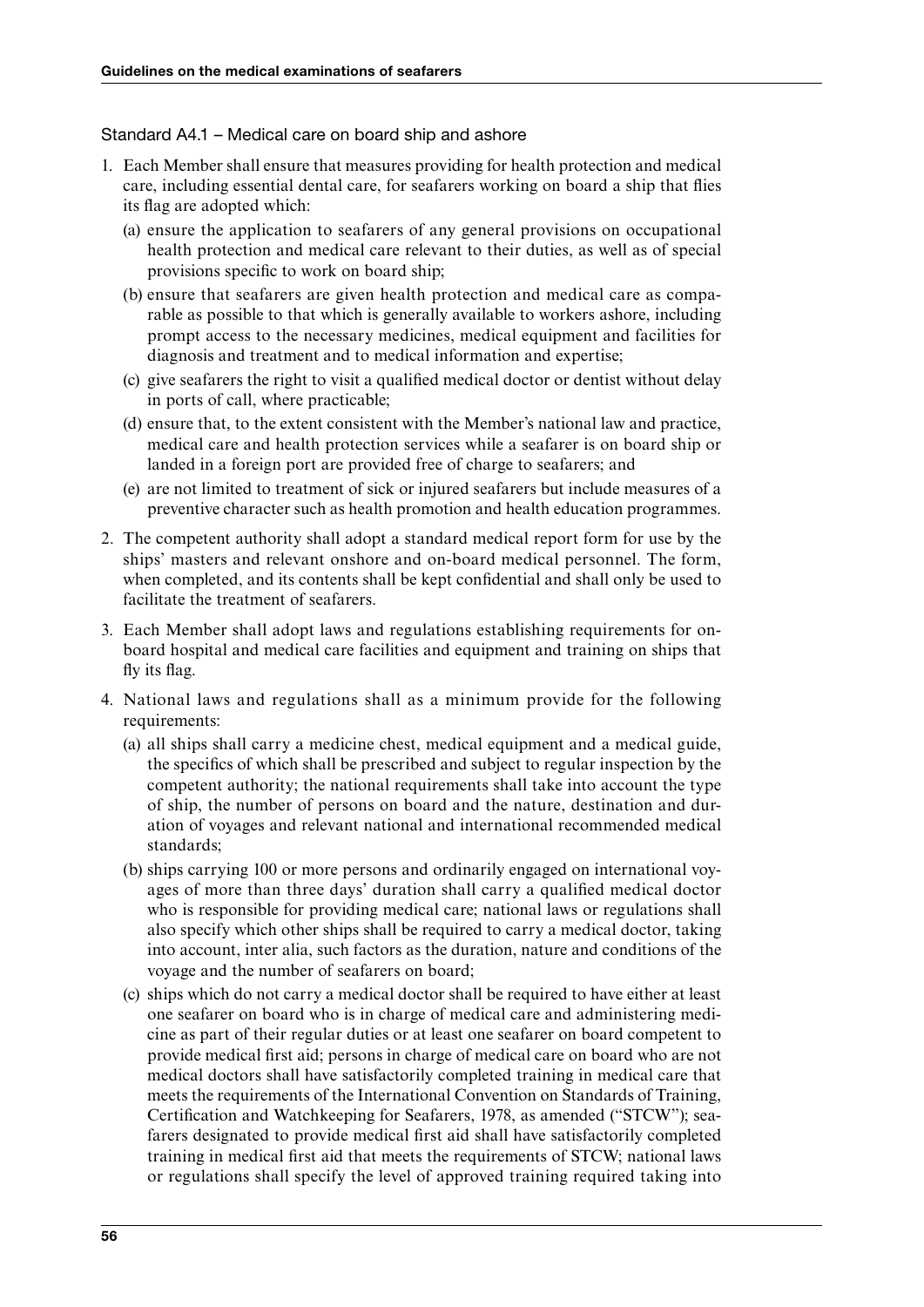account, inter alia, such factors as the duration, nature and conditions of the voyage and the number of seafarers on board; and

(d) the competent authority shall ensure by a prearranged system that medical advice by radio or satellite communication to ships at sea, including specialist advice, is available 24 hours a day; medical advice, including the onward transmission of medical messages by radio or satellite communication between a ship and those ashore giving the advice, shall be available free of charge to all ships irrespective of the flag that they fly.

#### *Guideline B4.1 – Medical care on board ship and ashore*

#### Guideline B4.1.1 – Provision of medical care

- 1. When determining the level of medical training to be provided on board ships that are not required to carry a medical doctor, the competent authority should require that:
	- (a) ships which ordinarily are capable of reaching qualified medical care and medical facilities within eight hours should have at least one designated seafarer with the approved medical first-aid training required by STCW which will enable such persons to take immediate, effective action in case of accidents or illnesses likely to occur on board a ship and to make use of medical advice by radio or satellite communication; and
	- (b) all other ships should have at least one designated seafarer with approved training in medical care required by STCW, including practical training and training in life-saving techniques such as intravenous therapy, which will enable the persons concerned to participate effectively in coordinated schemes for medical assistance to ships at sea, and to provide the sick or injured with a satisfactory standard of medical care during the period they are likely to remain on board.
- 2. The training referred to in paragraph 1 of this Guideline should be based on the contents of the most recent editions of the *International Medical Guide for Ships, the Medical First Aid Guide for Use in Accidents Involving Dangerous Goods, the Document for Guidance – An International Maritime Training Guide*, and the medical section of the *International Code of Signals* as well as similar national guides.
- 3. Persons referred to in paragraph 1 of this Guideline and such other seafarers as may be required by the competent authority should undergo, at approximately five year intervals, refresher courses to enable them to maintain and increase their knowledge and skills and to keep up-to-date with new developments.
- 4. The medicine chest and its contents, as well as the medical equipment and medical guide carried on board, should be properly maintained and inspected at regular intervals, not exceeding 12 months, by responsible persons designated by the competent authority, who should ensure that the labelling, expiry dates and conditions of storage of all medicines and directions for their use are checked and all equipment functioning as required. In adopting or reviewing the ship's medical guide used nationally, and in determining the contents of the medicine chest and medical equipment, the competent authority should take into account international recommendations in this field, including the latest edition of the *International Medical Guide for Ships*, and other guides mentioned in paragraph 2 of this Guideline.
- 5. Where a cargo which is classified dangerous has not been included in the most recent edition of the *Medical First Aid Guide for Use in Accidents Involving Dangerous Goods*, the necessary information on the nature of the substances, the risks involved, the necessary personal protective devices, the relevant medical procedures and specific antidotes should be made available to the seafarers. Such specific antidotes and personal protective devices should be on board whenever dangerous goods are carried.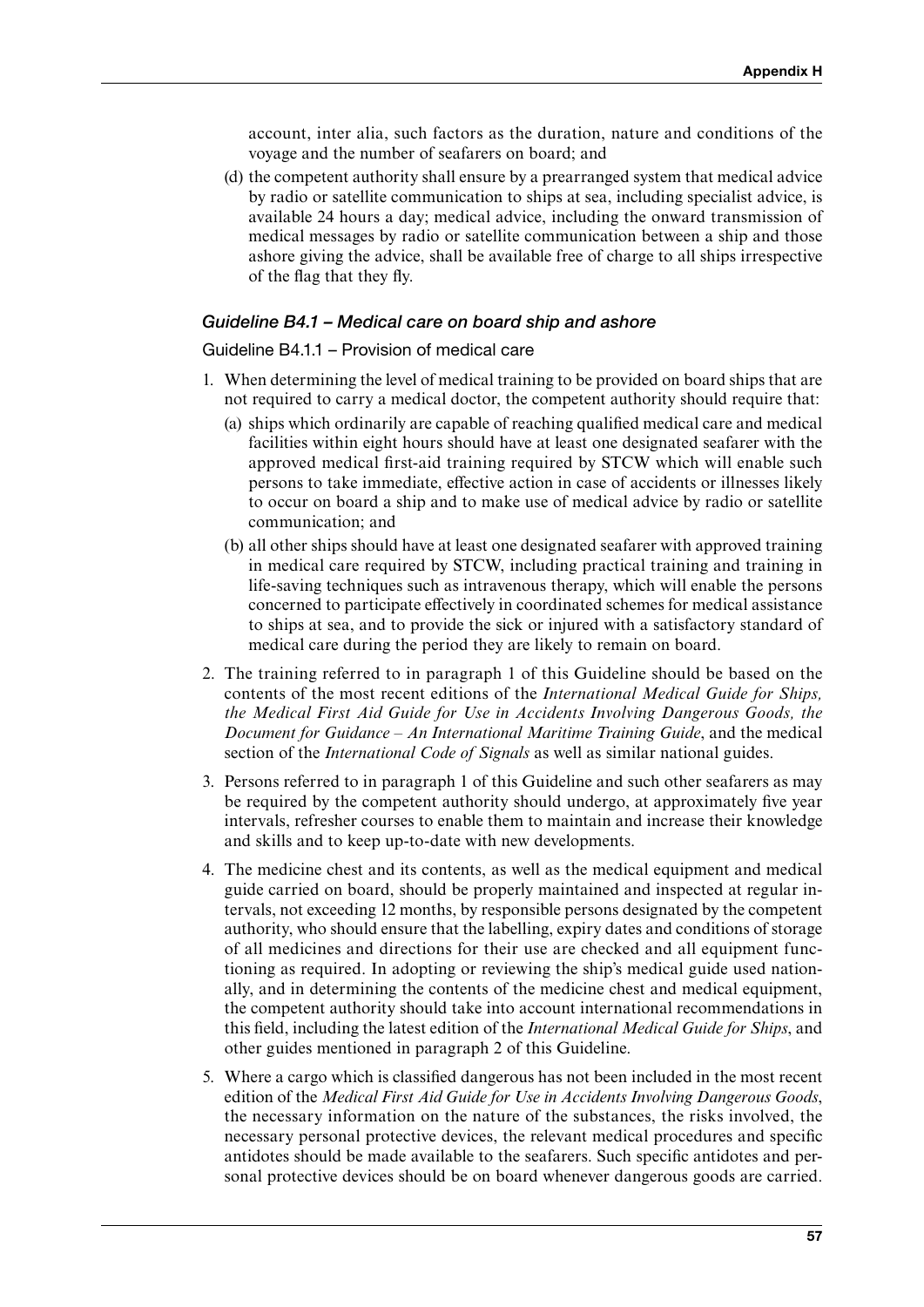This information should be integrated with the ship's policies and programmes on occupational safety and health described in Regulation 4.3 and related Code provisions.

6. All ships should carry a complete and up-to-date list of radio stations through which medical advice can be obtained; and, if equipped with a system of satellite communication, carry an up-to-date and complete list of coast earth stations through which medical advice can be obtained. Seafarers with responsibility for medical care or medical first aid on board should be instructed in the use of the ship's medical guide and the medical section of the most recent edition of the *International Code of Signals* so as to enable them to understand the type of information needed by the advising doctor as well as the advice received.

#### Guideline B4.1.2 – Medical report form

1. The standard medical report form for seafarers required under Part A of this Code should be designed to facilitate the exchange of medical and related information concerning individual seafarers between ship and shore in cases of illness or injury.

#### Guideline B4.1.3 – Medical care ashore

- 1. Shore-based medical facilities for treating seafarers should be adequate for the purposes. The doctors, dentists and other medical personnel should be properly qualified.
- 2. Measures should be taken to ensure that seafarers have access when in port to: (a) outpatient treatment for sickness and injury;
	- (b) hospitalization when necessary; and
	- (c) facilities for dental treatment, especially in cases of emergency.
- 3. Suitable measures should be taken to facilitate the treatment of seafarers suffering from disease. In particular, seafarers should be promptly admitted to clinics and hospitals ashore, without difficulty and irrespective of nationality or religious belief, and, whenever possible, arrangements should be made to ensure, when necessary, continuation of treatment to supplement the medical facilities available to them.

#### Guideline B4.1.4 – Medical assistance to other ships and international cooperation

- 1. Each Member should give due consideration to participating in international cooperation in the area of assistance, programmes and research in health protection and medical care. Such cooperation might cover:
	- (a) developing and coordinating search and rescue efforts and arranging prompt medical help and evacuation at sea for the seriously ill or injured on board a ship through such means as periodic ship position reporting systems, rescue coordination centres and emergency helicopter services, in conformity with the International Convention on Maritime Search and Rescue, 1979, as amended, and the *International Aeronautical and Maritime Search and Rescue (IAMSAR) Manual*;
	- (b) making optimum use of all ships carrying a doctor and stationing ships at sea which can provide hospital and rescue facilities;
	- (c) compiling and maintaining an international list of doctors and medical care facilities available worldwide to provide emergency medical care to seafarers;
	- (d) landing seafarers ashore for emergency treatment;
	- (e) repatriating seafarers hospitalized abroad as soon as practicable, in accordance with the medical advice of the doctors responsible for the case, which takes into account the seafarer's wishes and needs;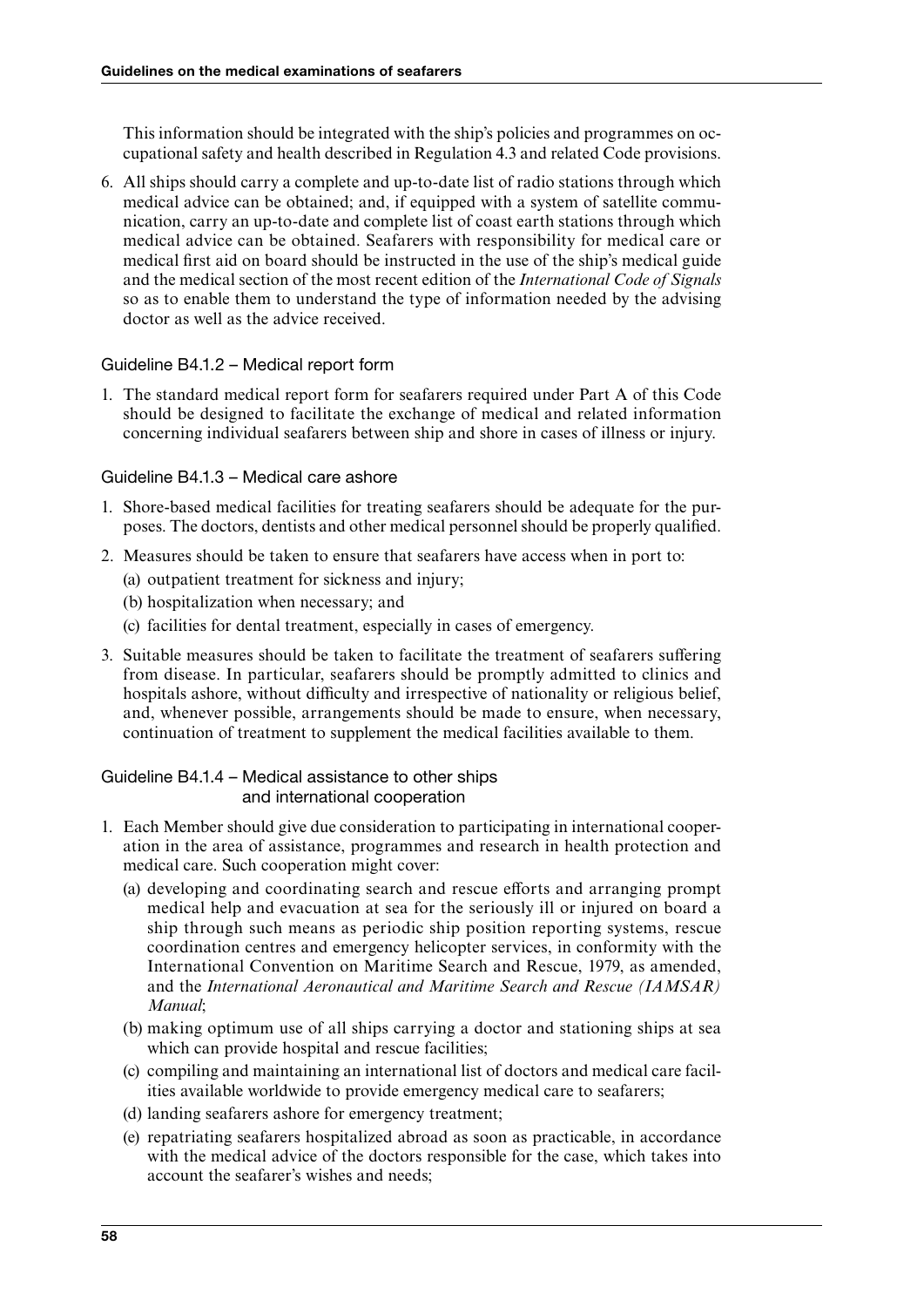- (f) arranging personal assistance for seafarers during repatriation, in accordance with the medical advice of the doctors responsible for the case, which takes into account the seafarer's wishes and needs;
- (g) endeavouring to set up health centres for seafarers to:
	- (i) conduct research on the health status, medical treatment and preventive health care of seafarers; and
	- (ii) train medical and health service staff in maritime medicine;
- (h) collecting and evaluating statistics concerning occupational accidents, diseases and fatalities of seafarers and integrating and harmonizing the statistics with any existing national system of statistics on occupational accidents and diseases covering other categories of workers;
- (i) organizing international exchanges of technical information, training material and personnel, as well as international training courses, seminars and working groups;
- (j) providing all seafarers with special curative and preventive health and medical services in port, or making available to them general health, medical and rehabilitation services; and
- (k) arranging for the repatriation of the bodies or ashes of deceased seafarers, in accordance with the wishes of the next of kin and as soon as practicable.
- 2. International cooperation in the field of health protection and medical care for seafarers should be based on bilateral or multilateral agreements or consultations among **Members**

#### Guideline B4.1.5 – Dependants of seafarers

1. Each Member should adopt measures to secure proper and sufficient medical care for the dependants of seafarers domiciled in its territory pending the development of a medical care service which would include within its scope workers generally and their dependants where such services do not exist and should inform the International Labour Office concerning the measures taken for this purpose.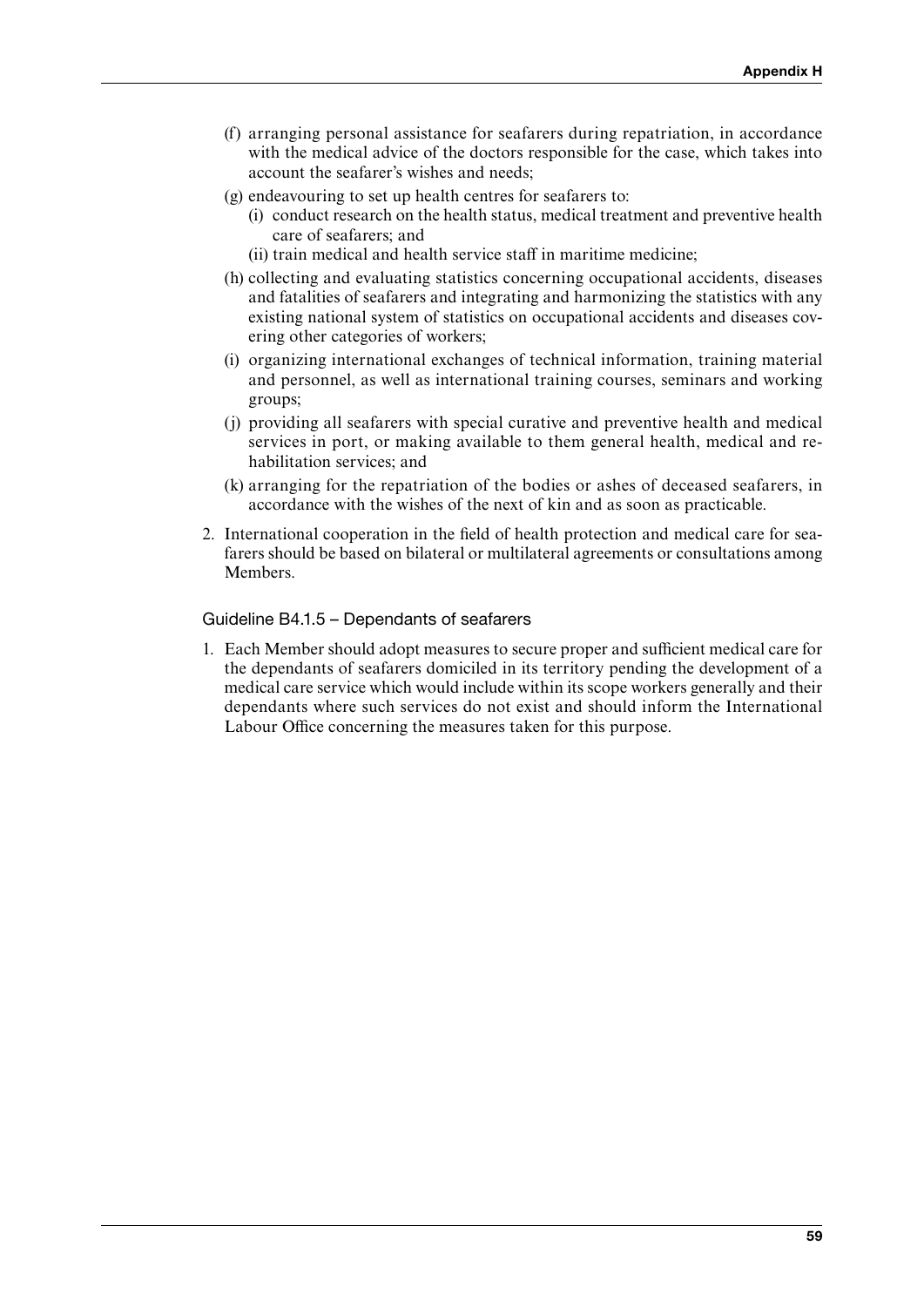# **Appendix I**

# **Extract from the International Convention on Standards of Training, Certification and Watchkeeping for Seafarers, 1978, as amended**

### *Regulation I/9*

#### *Medical standards*

- 1. Each Party shall establish standards of medical fitness for seafarers and procedures for the issue of a medical certificate in accordance with the provisions of this regulation and of section A-I/9 of the STCW Code.
- 2. Each Party shall ensure that those responsible for assessing the medical fitness of seafarers are medical practitioners recognized by the Party for the purpose of seafarer medical examinations, in accordance with the provisions of section A-I/9 of the STCW Code.
- 3. Every seafarer holding a certificate issued under the provisions of the Convention, who is serving at sea, shall also hold a valid medical certificate issued in accordance with the provisions of this regulation and of section A-I/9 of the STCW Code.
- 4. Every candidate for certification shall:
	- (1) be not less than 16 years of age;
	- (2) provide satisfactory proof of his/her identity; and
	- (3) meet the applicable medical fitness standards established by the Party.
- 5. Medical certificates shall remain valid for a maximum period of two years unless the seafarer is under the age of 18, in which case the maximum period of validity shall be one year.
- 6. If the period of validity of a medical certificate expires in the course of a voyage, then the medical certificate shall continue in force until the next port of call where a medical practitioner recognized by the Party is available, provided that the period shall not exceed three months.
- 7. In urgent cases the Administration may permit a seafarer to work without a valid medical certificate until the next port of call where a medical practitioner recognized by the Party is available, provided that:
	- (1) the period of such permission does not exceed three months; and
	- (2) the seafarer concerned is in possession of an expired medical certificate of recent date.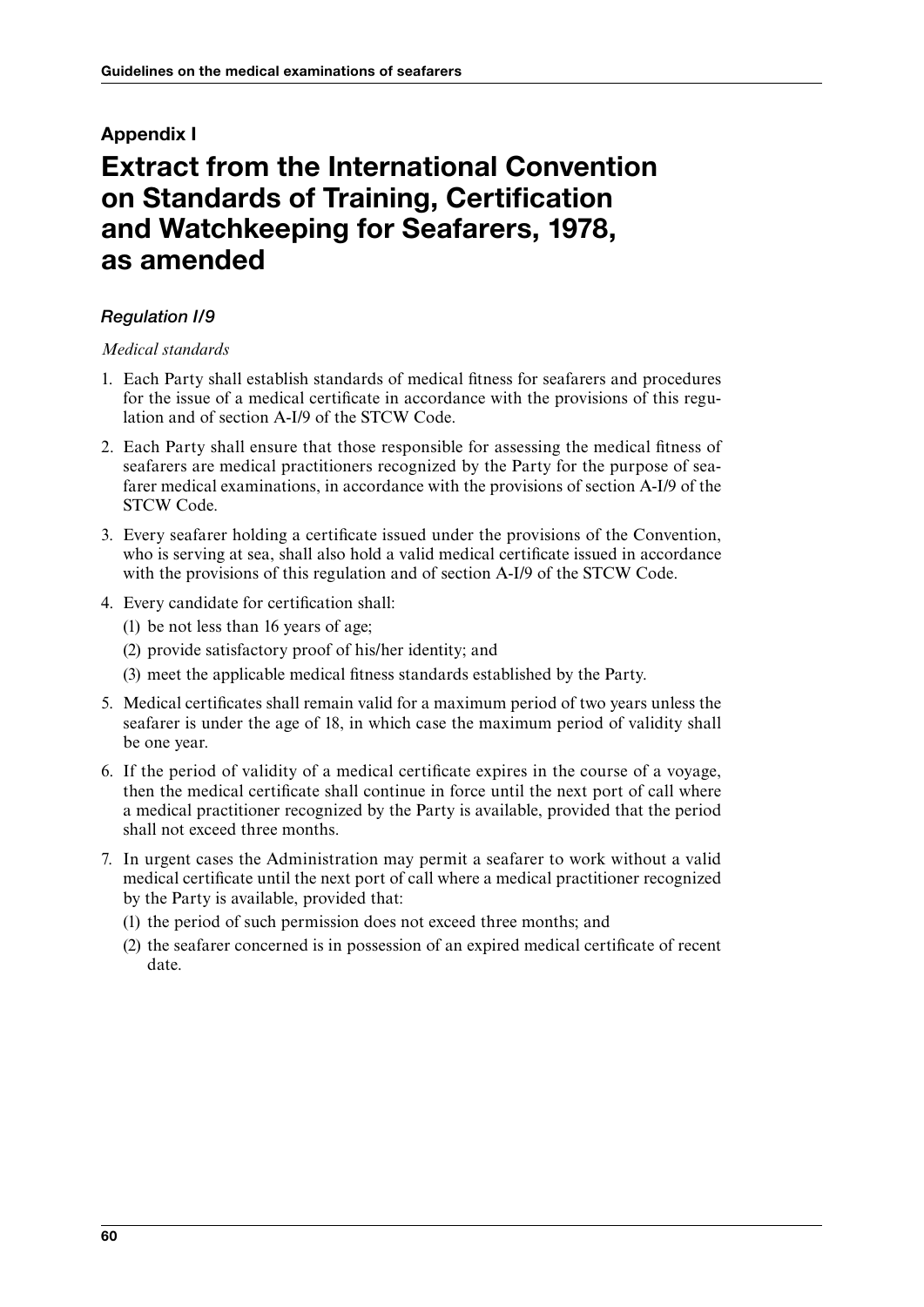# **Extract from the Seafarers' Training, Certification and Watchkeeping Code**

#### *Section A-I/9*

#### *Medical standards*

1. Parties, when establishing standards of medical fitness for seafarers as required by regulation I/9, shall adhere to the minimum in-service eyesight standards set out in table A-I/9 and take into account the criteria for physical and medical fitness set out in paragraph 2. They should also take into account the guidance given in section B-I/9 of this Code and table B-I/9 regarding assessment of minimum physical abilities.

These standards may, to the extent determined by the Party without prejudice to the safety of the seafarers or the ship, differentiate between those persons seeking to start a career at sea and those seafarers already serving at sea and between different functions on board, bearing in mind the different duties of seafarers. They shall also take into account any impairment or disease that will limit the ability of the seafarer to effectively perform his/her duties during the validity period of the medical certificate.

- 2. The standards of physical and medical fitness established by the Party shall ensure that seafarers satisfy the following criteria:
	- (1) have the physical capability, taking into account paragraph 5 below, to fulfil all the requirements of the basic training as required by section A-VI/1, paragraph 2;
	- (2) demonstrate adequate hearing and speech to communicate effectively and detect any audible alarms;
	- (3) have no medical condition, disorder or impairment that will prevent the effective and safe conduct of their routine and emergency duties on board during the validity period of the medical certificate;
	- (4) are not suffering from any medical condition likely to be aggravated by service at sea or to render the seafarer unfit for such service or to endanger the health and safety of other persons on board; and
	- (5) are not taking any medication that has side effects that will impair judgement, balance, or any other requirements for effective and safe performance of routine and emergency duties on board.
- 3. Medical fitness examinations of seafarers shall be conducted by appropriately qualified and experienced medical practitioners recognized by the Party.
- 4. Each Party shall establish provisions for recognizing medical practitioners. A register of recognized medical practitioners shall be maintained by the Party and made available to other Parties, companies and seafarers on request.
- 5. Each Party shall provide guidance for the conduct of medical fitness examinations and issuing of medical certificates, taking into account provisions set out in section B-I/9 of this Code. Each Party shall determine the amount of discretion given to recognized medical practitioners on the application of the medical standards, bearing in mind the different duties of seafarers, except that there shall not be discretion with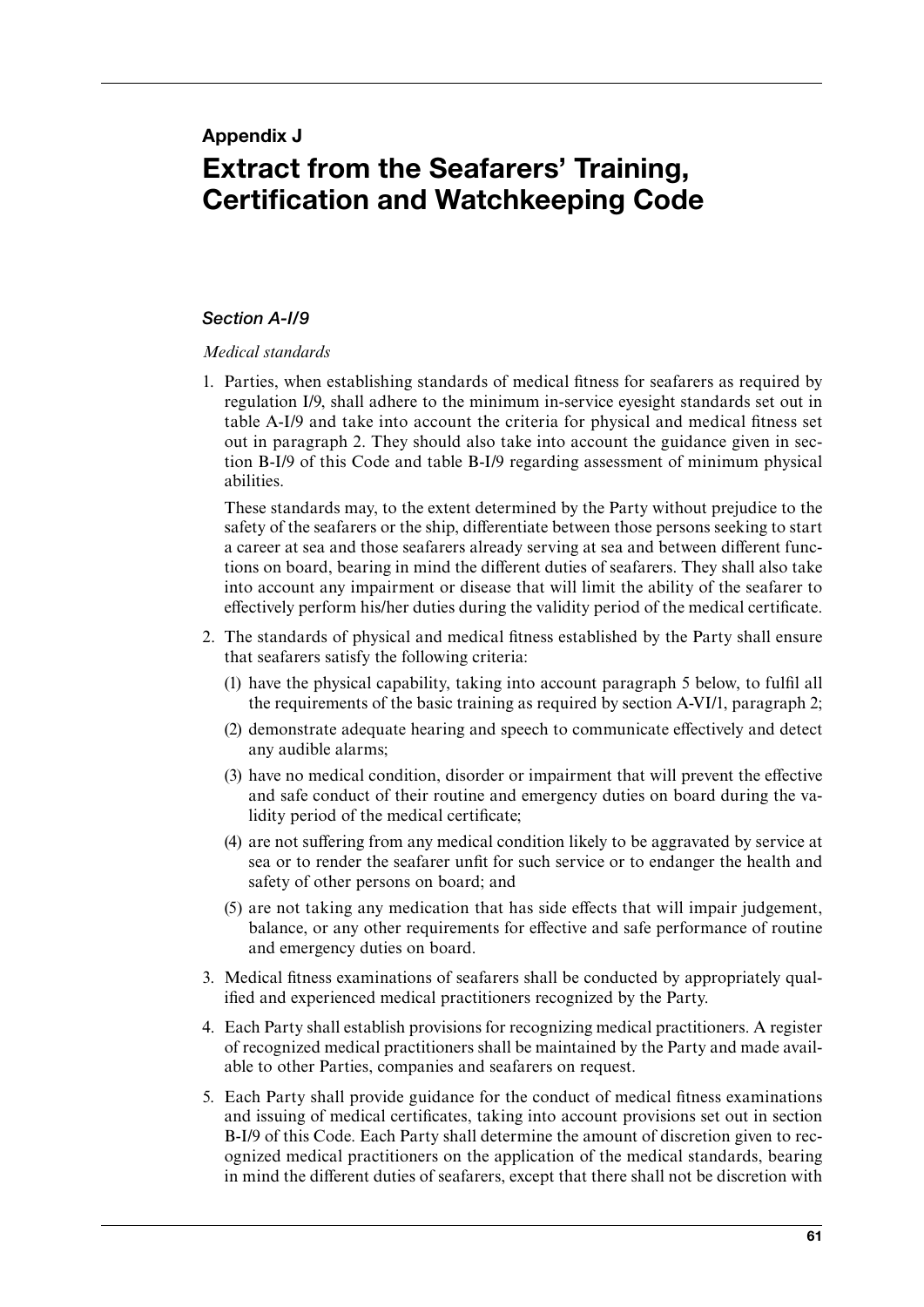respect to the minimum eyesight standards for distance vision aided, near/immediate vision and colour vision in table A-I/9 for seafarers in the deck department required to undertake lookout duties. A Party may allow discretion on the application of these standards with regard to seafarers in the engine department, on the condition that seafarers' combined vision fulfils the requirements set out in table A-I/9.

- 6. Each Party shall establish processes and procedures to enable seafarers who, after examination, do not meet the medical fitness standards or have had a limitation imposed on their ability to work, in particular with respect to time, field of work or trading area, to have their case reviewed in line with that Party's provisions for appeal.
- 7. The medical certificate provided for in regulation I/9, paragraph 3, shall include the following information as a minimum:
	- 1. Authorizing authority and the requirements under which the document is issued

#### 2. Seafarer information

- 2.1. Name: *(last, first, middle)*
- 2.2. Date of birth: *(day/month/year)*
- 2.3. Gender: *(male/female)*
- 2.4. Nationality

#### 3. Declaration of the recognized medical practitioner

- 3.1. Confirmation that identification documents were checked at the point of examination: *Yes/No*
- 3.2. Hearing meets the standards in section A-I/9: *Yes/No/Not applicable*
- 3.3. Unaided hearing satisfactory? *Yes/No*
- 3.4. Visual acuity meets standards in section A-I/9? *Yes/No*
- 3.5. Colour vision\* meets standards in section A-I/9? *Yes/No*  (testing only required every six years) 3.5.1. Date of last colour vision test:
- 3.6. Fit for lookout duties? *Yes/No*
- 3.7. No limitations or restrictions on fitness? *Yes/No*

If "yes", specify limitations or restrictions:

- 3.8. Is the seafarer free from any medical condition likely to be aggravated by service at sea or to render the seafarer unfit for such service or to endanger the health of other persons on board? *Yes/No*
- 3.9. Date of examination: *(day/month/year)*
- 3.10. Expiry date of certificate: *(day/month/year)*

\* Note: Colour vision assessment only needs to be conducted every six years.

4. Details of the issuing authority

- 4.1. Official stamp (including name) of the issuing authority
- 4.2. Signature of the authorized person
- 5. Seafarer's signature *Confirming that the seafarer has been informed of the content of the certificate and of the right to a review in accordance with paragraph 6 of section A-I/9 of the STCW Code.*
- 8. Medical certificates shall be in the official language of the issuing country. If the language used is not English, the text shall include a translation into that language.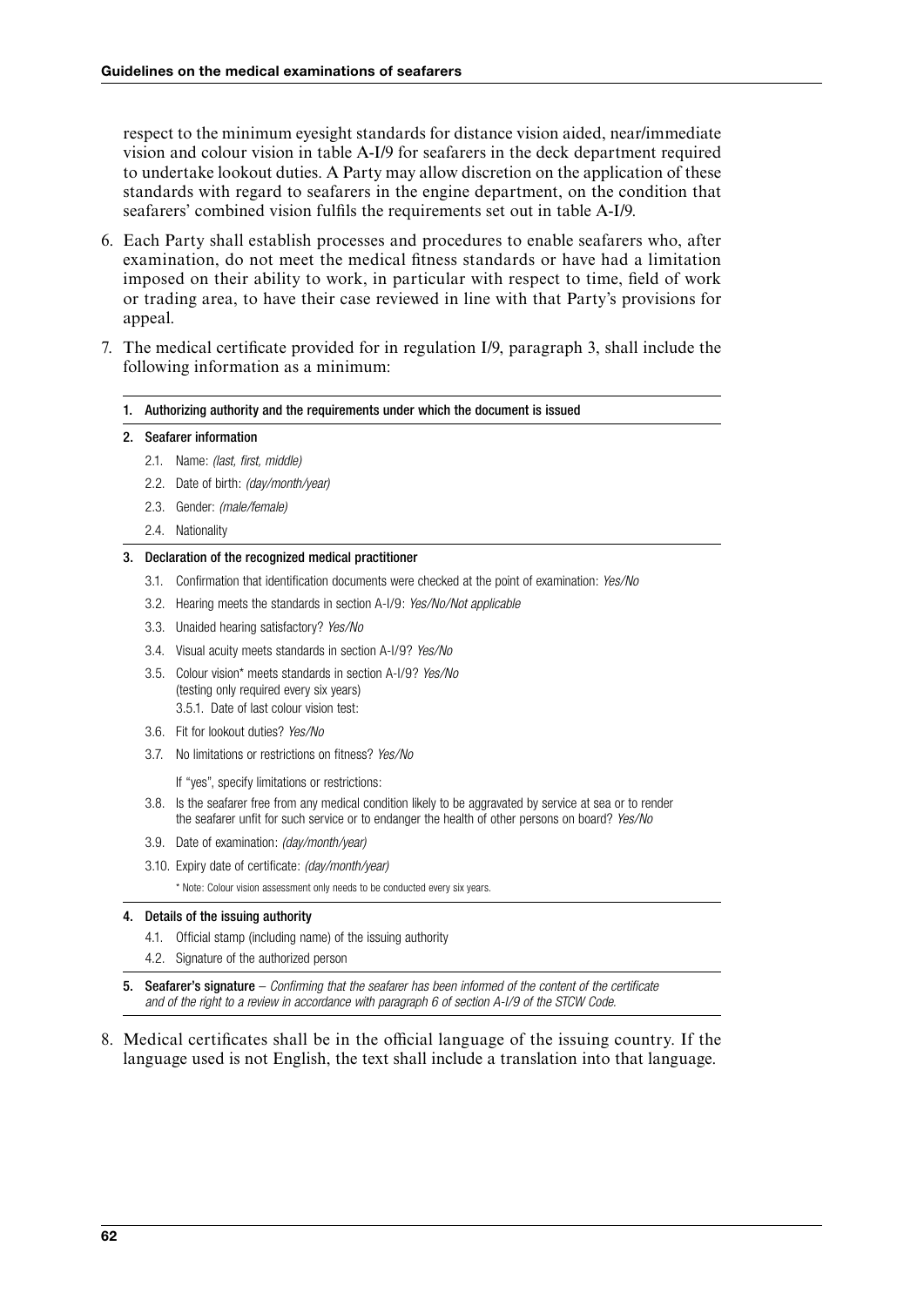| <b>STCW</b><br>Convention                                                    | Category<br>of seafarer                                                                                                                                     | <b>Distance</b><br>vision aided $1$ |                     | Near/intermediate<br>vision                                                                                                                                                                   | Colour<br>vision <sup>3</sup> | Visual<br>fields $4$           | Night<br>blindness <sup>4</sup>                                                               | Diplopia<br>(double                                   |
|------------------------------------------------------------------------------|-------------------------------------------------------------------------------------------------------------------------------------------------------------|-------------------------------------|---------------------|-----------------------------------------------------------------------------------------------------------------------------------------------------------------------------------------------|-------------------------------|--------------------------------|-----------------------------------------------------------------------------------------------|-------------------------------------------------------|
| regulation                                                                   |                                                                                                                                                             | <b>One</b><br>eye                   | <b>Other</b><br>eye | Both eyes together,<br>aided or unaided                                                                                                                                                       |                               |                                |                                                                                               | vision) $4$                                           |
| 1/11<br>II/1<br>II/2<br>II/3<br>II/4<br>II/5<br>VII/2                        | Masters, deck<br>officers and ratings<br>required to undertake<br>look-out duties                                                                           | $0.5^2$                             | 0.5                 | Vision required for ship's<br>navigation (e.g. chart and<br>nautical publication reference,<br>use of bridge instrumentation<br>and equipment, and identifi-<br>cation of aids to navigation) | See<br>Note 6                 | Normal<br>visual<br>fields     | Vision required<br>to perform all<br>necessary functions<br>in darkness without<br>compromise | No significant<br>condition<br>evident                |
| 1/11<br>III/1<br>III/2<br>III/3<br>III/4<br>III/5<br>III/6<br>III/7<br>VII/2 | All engineer officers,<br>electro-technical<br>officers, electro-tech-<br>nical ratings and<br>ratings or others<br>forming part of an<br>engine-room watch | 0.4 <sup>5</sup>                    | 0.4 <sup>5</sup>    | Vision required to read in-<br>struments in close proximity,<br>to operate equipment, and to<br>identify systems/components<br>as necessary                                                   | See<br>Note 7                 | Sufficient<br>visual<br>fields | Vision required<br>to perform all<br>necessary functions<br>in darkness without<br>compromise | No significant<br>condition<br>evident                |
| 1/11<br>IV/2                                                                 | <b>GMDSS</b> radio<br>operators                                                                                                                             | 0.4                                 | 0.4                 | Vision required to read in-<br>struments in close proximity,<br>to operate equipment, and to<br>identify systems/components<br>as necessary                                                   | See<br>Note 7                 | Sufficient<br>visual<br>fields | Vision required<br>to perform all<br>necessary functions<br>in darkness without<br>compromise | N <sub>0</sub><br>significant<br>condition<br>evident |

#### STCW Code table A-I/9: Minimum in-service eyesight standards for seafarers

Notes:

Values given in Snellen decimal notation.

<sup>2</sup> A value of at least 0.7 in one eye is recommended to reduce the risk of undetected underlying eye disease.

<sup>3</sup> As defined in the International Recommendations for Colour Vision Requirements for Transport by the Commission Internationale de l'Eclairage (CIE-143-2001, including any subsequent versions).

Subject to assessment by a clinical vision specialist where indicated by initial examination findings.

<sup>5</sup> Engine department personnel shall have a combined eyesight vision of at least 0.4.

<sup>6</sup> CIE colour vision standard 1 or 2.

<sup>7</sup> CIE colour vision standard 1, 2 or 3.

#### *Section B-I/9*

#### Guidance regarding medical standards

*Medical examination and certification*

- 1. Parties, in establishing seafarer medical fitness standards and provisions, should take into account the minimum physical abilities set out in table B-I/9 and the guidance given within this section, bearing in mind the different duties of seafarers.
- 2. Parties, in establishing seafarer medical fitness standards and provisions, should follow the guidance contained in the ILO–WHO publication *Guidelines for Conducting Pre-sea and Periodic Medical Fitness Examinations for Seafarers*, including any subsequent versions, and any other applicable international guidelines published by the International Labour Organization, the International Maritime Organization or the World Health Organization.
- 3. Appropriate qualifications and experience for medical practitioners conducting medical fitness examinations of seafarers may include occupational health or maritime health qualifications, experience of working as a ship's doctor or a shipping company doctor or working under the supervision of someone with the aforementioned qualifications or experience.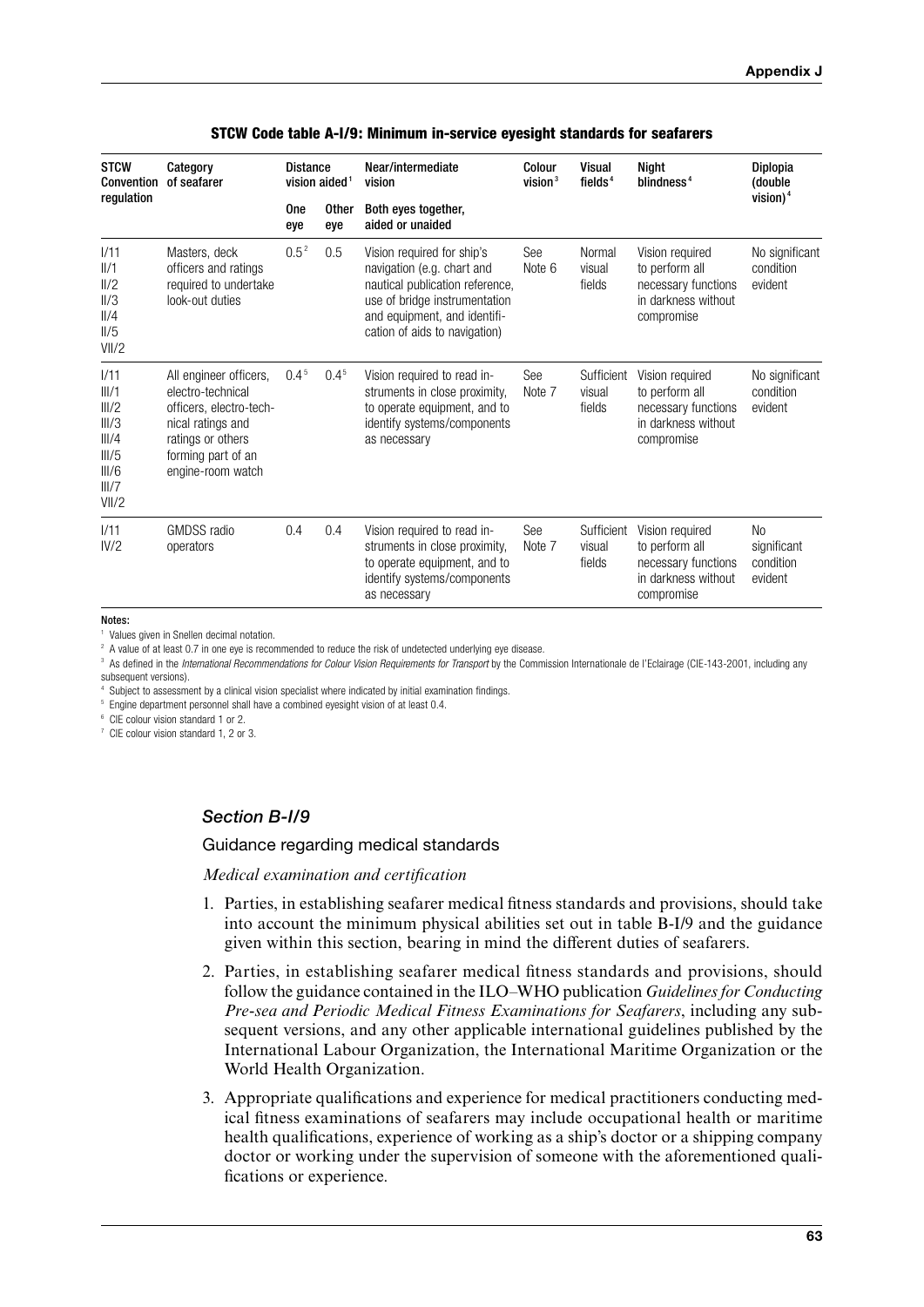- 4. The premises where medical fitness examinations are carried out should have the facilities and equipment required to carry out medical fitness examinations of seafarers.
- 5. Administrations should ensure that recognized medical practitioners enjoy full professional independence in exercising their medical judgement when undertaking medical examination procedures.
- 6. Persons applying for a medical certificate should present to the recognized medical practitioner appropriate identity documentation to establish their identity. They should also surrender their previous medical certificate.
- 7. Each Administration has the discretionary authority to grant a variance or waiver of any of the standards set out in table B-I/9 hereunder, based on an assessment of a medical evaluation and any other relevant information concerning an individual's adjustment to the condition and proven ability to satisfactorily perform assigned shipboard functions.
- 8. The medical fitness standards should, so far as possible, define objective criteria with regard to fitness for sea service, taking into account access to medical facilities and medical expertise on board ship. They should, in particular, specify the conditions under which seafarers suffering from potentially life-threatening medical conditions that are controlled by medication may be allowed to continue to serve at sea.
- 9. The medical standards should also identify particular medical conditions, such as colour blindness, which might preclude seafarers holding particular positions on board ship.
- 10.The minimum in-service eyesight standards in each eye for unaided distance vision should be at least  $0.1$ <sup>\*</sup>
- 11. Persons requiring the use of spectacles or contact lenses to perform duties should have a spare pair or pairs, as required, conveniently available on board the ship. Any need to wear visual aids to meet the required standards should be recorded on the medical fitness certificate issued.
- 12.Colour vision testing should be in accordance with the *International Recommendations for Colour Vision Requirements for Transport*, published by the Commission Internationale de l'Eclairage (CIE 143-2001, including any subsequent versions) or equivalent test methods.

<sup>\*</sup> Value given in Snellen decimal notation.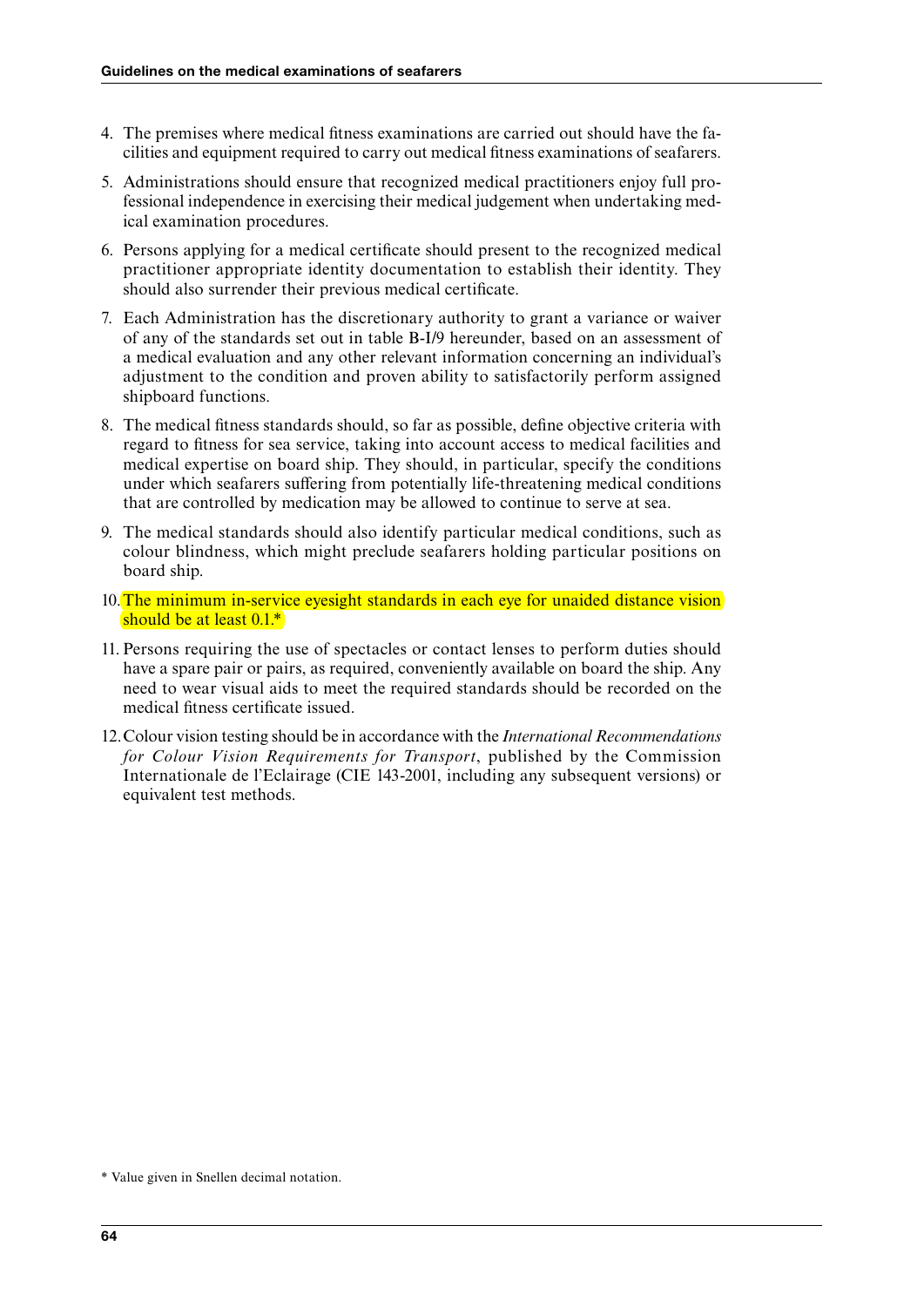| Shipboard task, function,<br>event or condition <sup>3</sup>                                                                                                                                                                                                                                              | <b>Related physical ability</b>                                                                                                                                                                                                                                                                                                                                                                                                                                                                                                                                          | A medical examiner should be<br>satisfied that the candidate: <sup>4</sup>                                                                                                                                                                                                                                                                                                                                                                                                             |  |  |
|-----------------------------------------------------------------------------------------------------------------------------------------------------------------------------------------------------------------------------------------------------------------------------------------------------------|--------------------------------------------------------------------------------------------------------------------------------------------------------------------------------------------------------------------------------------------------------------------------------------------------------------------------------------------------------------------------------------------------------------------------------------------------------------------------------------------------------------------------------------------------------------------------|----------------------------------------------------------------------------------------------------------------------------------------------------------------------------------------------------------------------------------------------------------------------------------------------------------------------------------------------------------------------------------------------------------------------------------------------------------------------------------------|--|--|
| Routine movement around vessel:<br>- on moving deck<br>- between levels<br>- between compartments<br>Note 1 applies to this row                                                                                                                                                                           | • Maintain balance and move with agility<br>• Climb up and down vertical ladders and stairways<br>• Step over coamings (e.g. Load Line Convention<br>requires coamings to be 600 mm high)<br>• Open and close watertight doors                                                                                                                                                                                                                                                                                                                                           | • Has no disturbance in sense of balance<br>• Does not have any impairment or disease that<br>prevents relevant movements and physical<br>activities<br>$\bullet$ Is, without assistance, $5$ able to:<br>- climb vertical ladders and stairways<br>- step over high sills<br>- manipulate door closing systems                                                                                                                                                                        |  |  |
| Routine tasks on board:<br>$-$ use of hand tools<br>- movement of ship's stores<br>- overhead work<br>- valve operation<br>- standing a four-hour watch<br>- working in confined spaces<br>$-$ responding to alarms,<br>warnings and instructions<br>- verbal communication<br>Note 1 applies to this row | • Strength, dexterity and stamina to manipulate<br>mechanical devices<br>• Lift, pull and carry a load (e.g. 18 kg)<br>• Reach upwards<br>• Stand, walk and remain alert for an extended period<br>• Work in constricted spaces and move through<br>restricted openings (e.g. SOLAS regulation 11-I/3-<br>6.5.1 requires openings in cargo spaces and emer-<br>gency escapes to have the minimum dimensions of<br>600 mm $\times$ 600 mm)<br>• Visually distinguish objects, shapes and signals<br>• Hear warnings and instructions<br>• Give a clear spoken description | • Does not have a defined impairment or diag-<br>nosed medical condition that reduces ability<br>to perform routine duties essential to the safe<br>operation of the vessel<br>• Has ability to:<br>- work with arms raised<br>- stand and walk for an extended period<br>- enter confined space<br>- fulfil eyesight standards (table A-I/9)<br>- fulfil hearing standards set by competent<br>authority or take account of international<br>quidelines<br>- hold normal conversation |  |  |
| Emergency duties <sup>6</sup> on board:<br>$-$ escape<br>$-$ firefighting<br>- evacuation<br>Note 2 applies to this row                                                                                                                                                                                   | • Don a lifejacket or immersion suit<br>• Escape from smoke-filled spaces<br>• Take part in fire-fighting duties, including use of<br>breathing apparatus<br>• Take part in vessel evacuation procedures                                                                                                                                                                                                                                                                                                                                                                 | • Does not have a defined impairment or diag-<br>nosed medical condition that reduces ability to<br>perform emergency duties essential to the safe<br>operation of the vessel<br>• Has ability to:<br>- don lifejacket or immersion suit<br>$-$ crawl<br>- feel for differences in temperature<br>- handle fire-fighting equipment<br>- wear breathing apparatus<br>(where required as part of duties)                                                                                 |  |  |

#### Table B-I/9: Assessment of minimum entry level and in-service physical abilities for seafarers<sup>3</sup>

#### *Note 2 applies to this row*

Notes:

<sup>1</sup> Rows 1 and 2 of the above table describe: (a) ordinary shipboard tasks, functions, events and conditions; (b) the corresponding physical abilities which may be considered necessary for the safety of a seafarer, other crew members and the ship; and (c) high-level criteria for use by medical practitioners assessing medical fitness, bearing in mind the different duties of seafarers and the nature of shipboard work for which they will be employed.

<sup>2</sup> Row 3 of the above table describes: (a) emergency shipboard tasks, functions, events and conditions; (b) the corresponding physical abilities which should be considered necessary for the safety of a seafarer, other crew members and the ship; and (c) high-level criteria for use by medical practitioners assessing medical fitness, bearing in mind the different duties of seafarers and the nature of shipboard work for which they will be employed.

<sup>3</sup> This table is not intended to address all possible shipboard conditions or potentially disqualifying medical conditions. Parties should specify physical abilities applicable to the category of seafarers (such as "deck officer" and "engine rating"). The special circumstances of individuals and for those who have specialized or limited duties should receive due consideration.

<sup>4</sup> If in doubt, the medical practitioner should quantify the degree or severity of any relevant impairment by means of objective tests, whenever appropriate tests are available, or by referring the candidate for further assessment.

 $5\overline{}$ . The term "assistance" means the use of another person to accomplish the task.

<sup>6</sup> The term "emergency duties" is used to cover all standard emergency response situations such as abandon ship or firefighting as well as the procedures to be followed by each seafarer to secure personal survival.